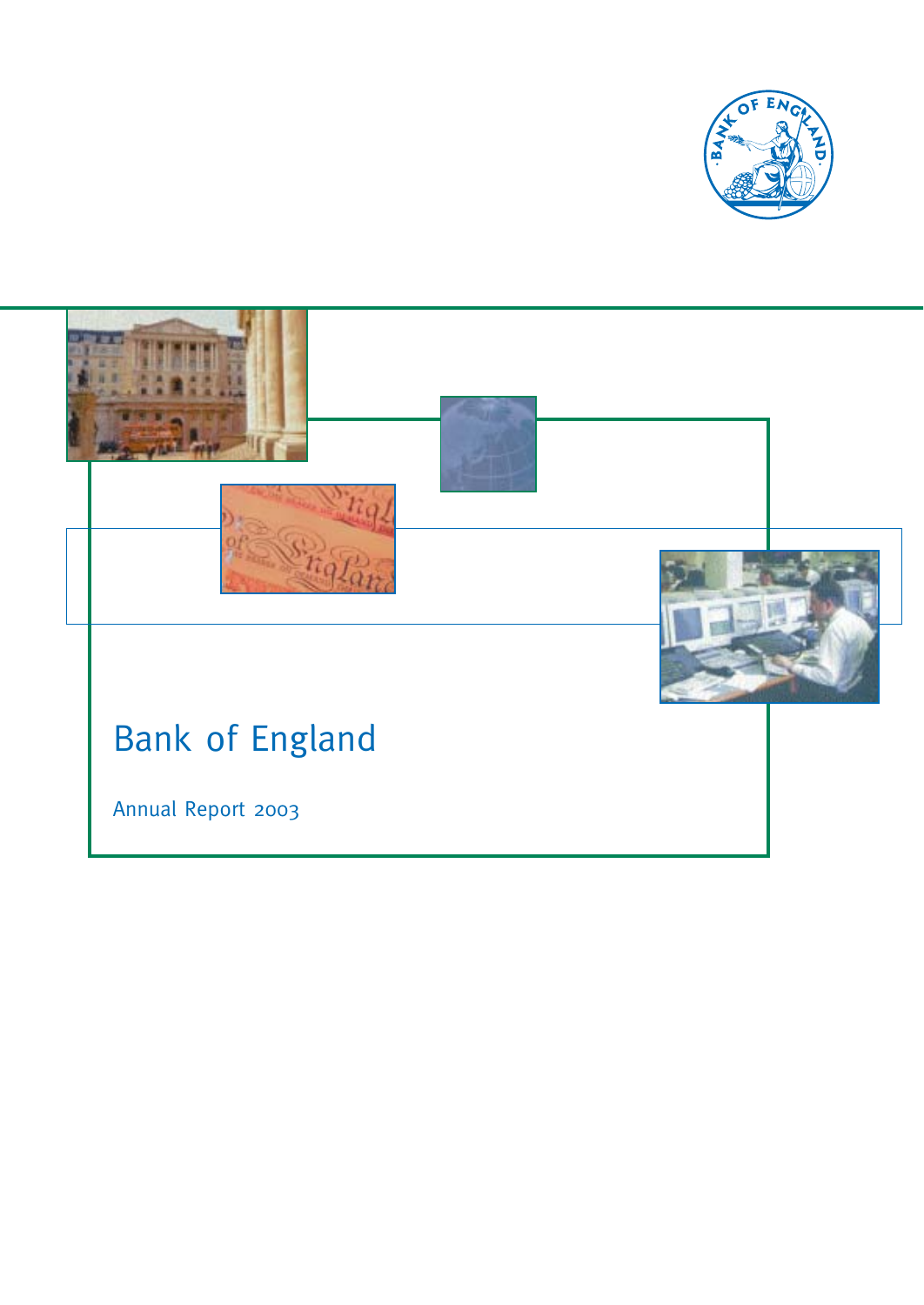### **Contents**



- 3 Governor's Foreword
- 6 The Court of Directors
- 8 Governance and Accountability
- 10 The Bank's Core Purposes
- 12 Organisation Overview
- 14 The Executive and Senior Management
- 16 Review of Performance against Objectives and Strategy
- 30 Monetary Policy Committee Processes
- 34 Objectives and Strategy for 2003/04
- 35 Financial Framework for 2003/04
- 39 Personnel and Community Activities
- 43 Remuneration of Governors, Directors and MPC Members
- 47 Report from Members of Court
- 52 Risk Management
- 55 Report by the Non-Executive Directors
- 58 Report of the Independent Auditors
- The Bank's Financial Statements
- 60 Banking Department Profit and Loss Account
- 61 Banking Department Balance Sheet
- 62 Banking Department Cash Flow Statement
- 63 Notes to the Banking Department Financial Statements
- 92 Issue Department Statements of Account
- 93 Notes to the Issue Department Statements of Account
- 95 Addresses and Telephone Numbers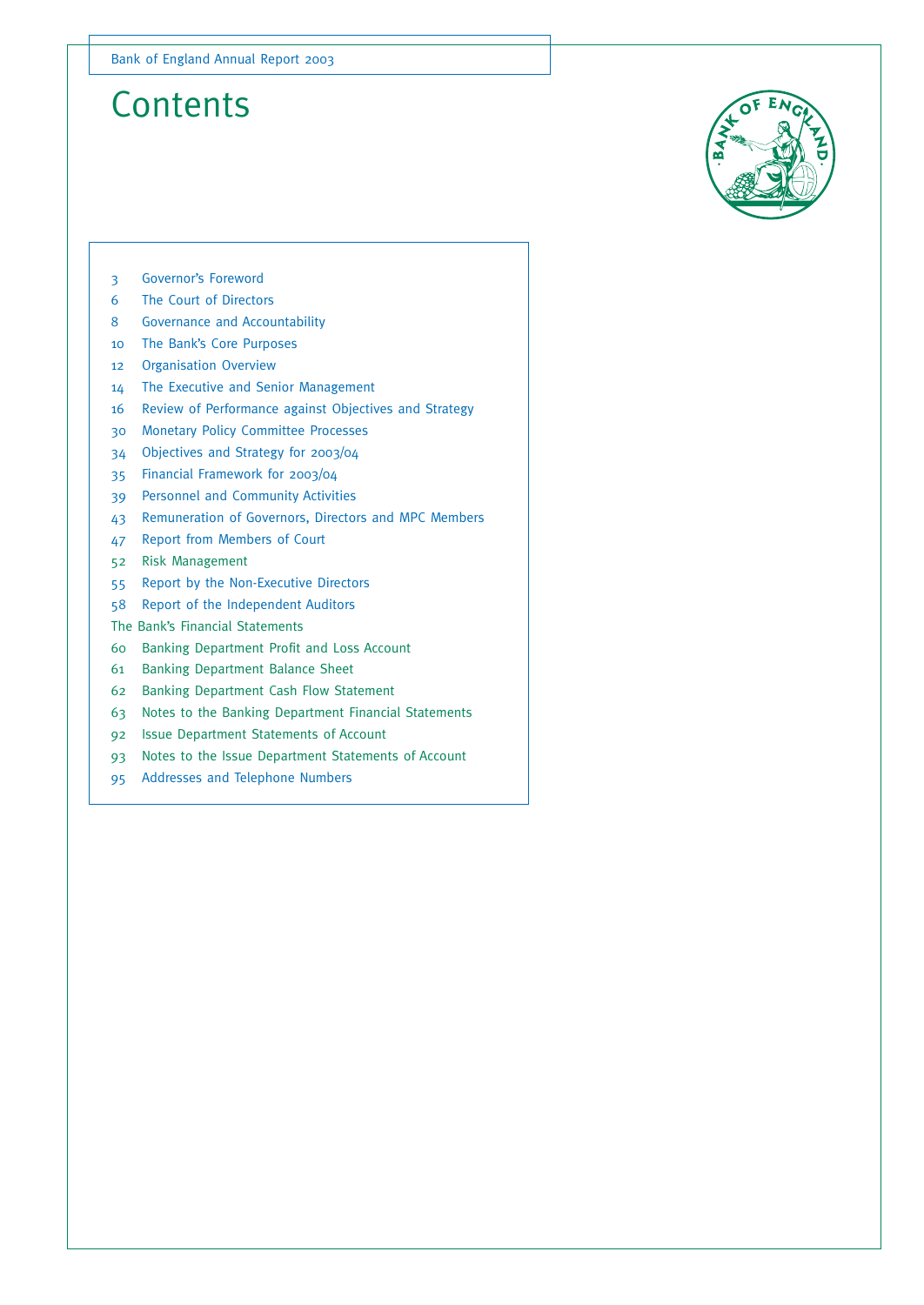### **Eddie George,** Governor

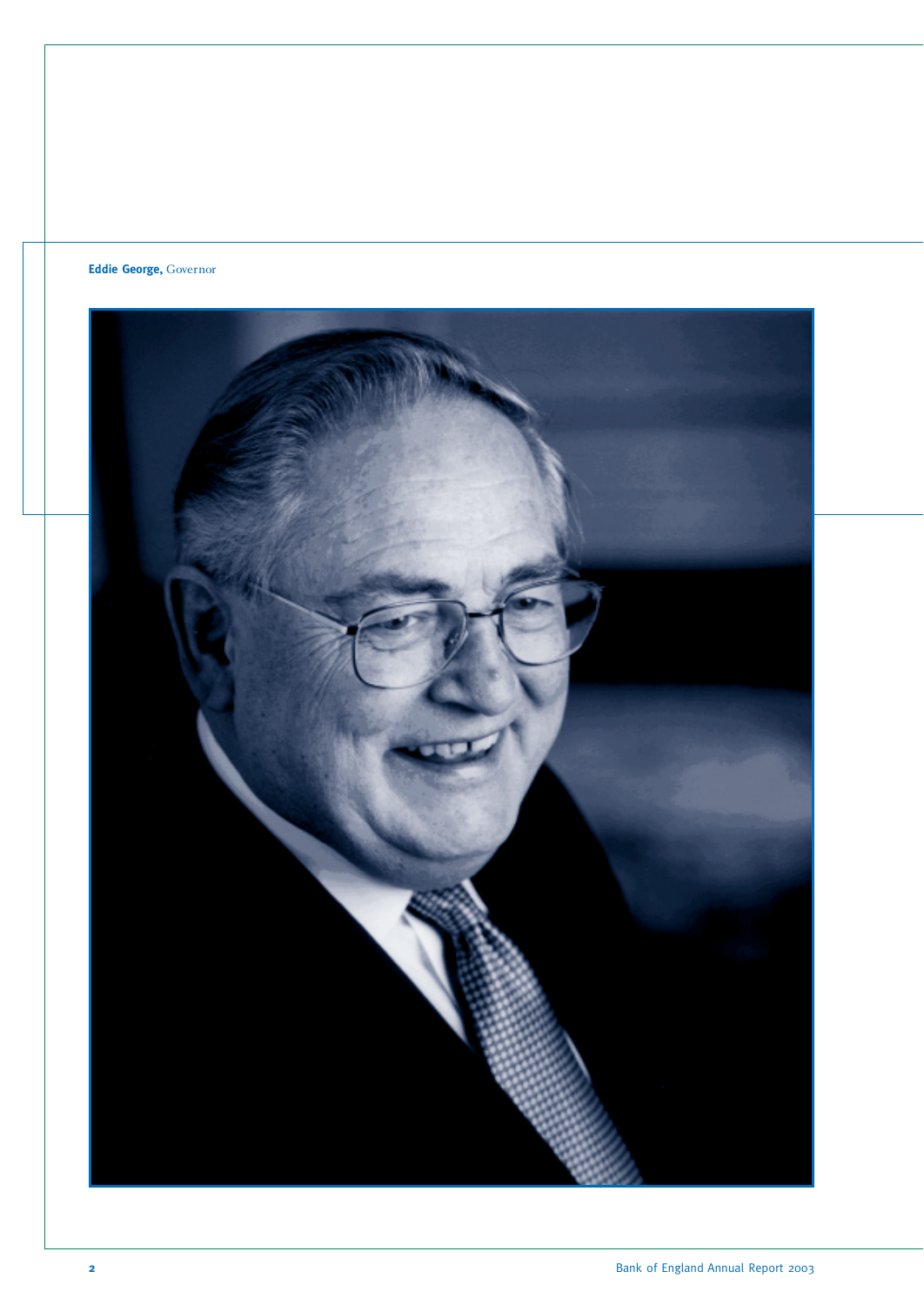# Governor's Foreword

This is the last occasion on which I will write the foreword to the Bank of England's Annual Report, having had the immense privilege – and enormous pleasure – of serving the Bank as its Governor for the past ten years. At the time of my appointment in 1993, many of our preoccupations were very similar to those we have today – I see that in my first foreword I wrote about the importance of price stability as the primary objective for monetary policy. But what we did not fully appreciate as the Bank entered its fourth century was the extent and speed of the changes it was about to experience, which have proved to be among the most dramatic and interesting in its history.

It has been a period of great change in our responsibilities, most notably through the Government's decisions in 1997 to give us independent operational responsibility for maintaining monetary stability and to transfer banking supervision – but not responsibility for the stability of the financial system as a whole – to the Financial Services Authority. Perhaps less visible to the outside world, it has been a period of great change, too, to the internal workings of the Bank and a very testing time for all those who have been working here.

Happily, the decade as a whole has been a relatively benign period for the overall British economy. Inflation has remained low and remarkably stable. We have enjoyed continuous positive, quarter by quarter, output growth. Employment has risen fairly consistently. And unemployment has fallen to its lowest level for over a quarter of a century. Whatever the reasons for that outcome, it clearly demonstrates that there is no necessary trade-off between growth and stability in the medium and longer term, and indeed lends considerable support to the universal mantra of central banks that monetary stability, in the sense of consistently low and stable inflation, is a necessary – if not in itself sufficient – condition for sustainable growth.

That said the problems confronting us in maintaining monetary stability have become considerably more

difficult over the past few years. Those problems originated essentially overseas. They began with the Asia crisis. That was followed a couple of years later by a sharp economic slowdown into mild recession in the United States and other major industrial countries, and by a related and sustained fall in global equity prices from their "irrationally exuberant" peaks. The weaker global environment was prolonged by a sequence of shocks, including the threat of terrorism following "9/11", the series of corporate governance and accounting failures in the United States, and most recently the uncertainty associated with the build up to war with Iraq, which weighed heavily on both financial markets and business and consumer sentiment.

These clouds over the economy, together with the persistent weakness during much of the period – and until relatively recently – of the euro exchange rate, have made life difficult for internationally – exposed businesses in the UK, including much of manufacturing. That has been reflected both in weak demand from abroad for our products and in declining business investment, here as elsewhere. There was little that either we or the Government could do to influence the international environment directly, but the Monetary Policy Committee was able to help offset much of the negative effect on the overall UK economy by reducing interest rates to encourage the growth of consumer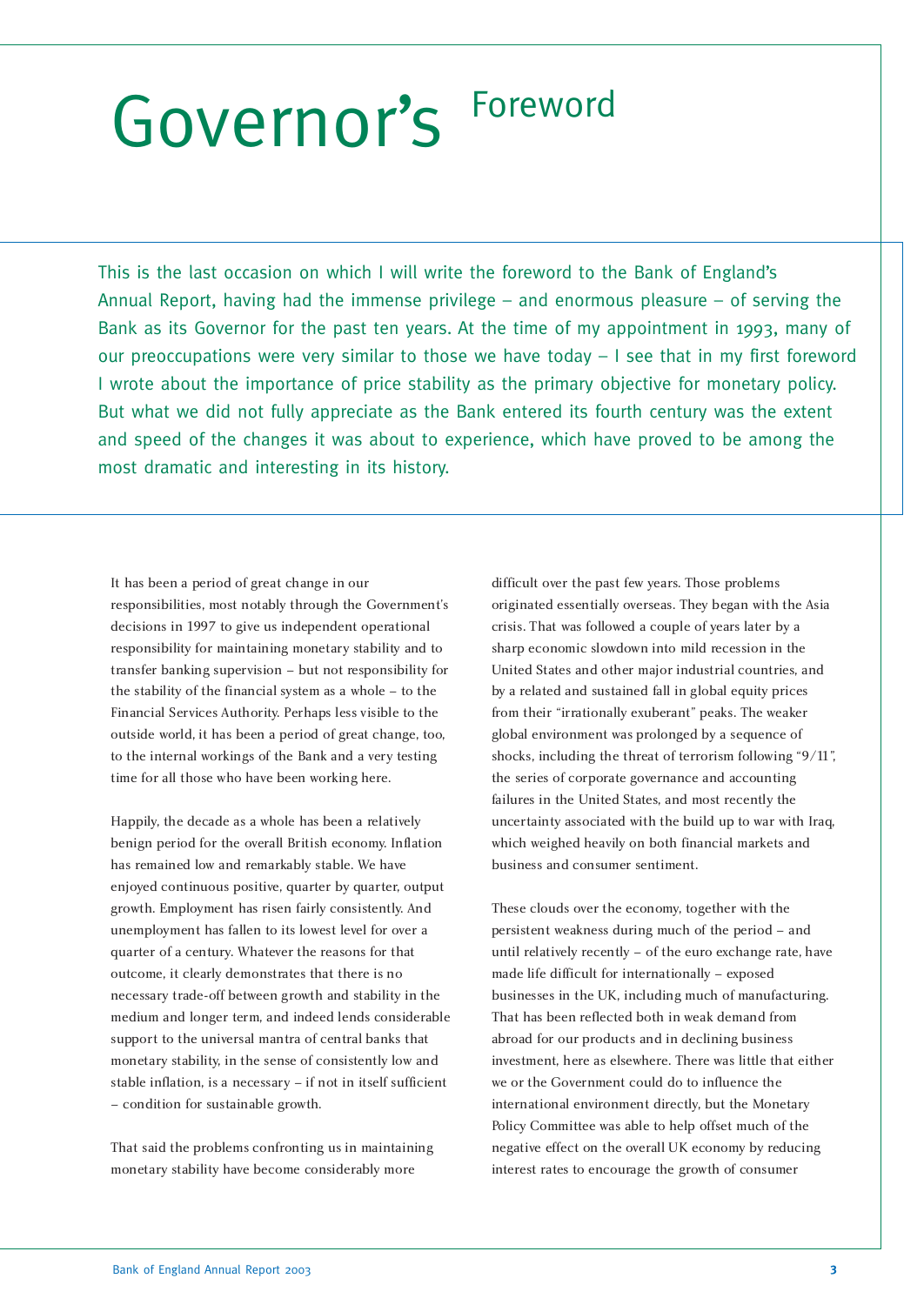demand. There was a cost however in terms of the two-speed domestic economy, with many manufacturers and some services sectors under pressure while consumers and the retail sector remained relatively buoyant. And there was a risk of an abrupt correction of this imbalance if the household sector became financially overstretched and suddenly drew in its horns. But with underlying inflation close to target we took the view over this period that unbalanced growth was better than no growth at all.

Happily, the war in Iraq is over, which has cleared some of the clouds away, lessening the downside risks for the world economy and for the markets. Looking ahead, we anticipate a gradual improvement in the external environment; while in the UK, the growth in public expenditure, together with a modest recovery in business investment, should cushion the necessary moderation in the growth of consumer spending which now appears to be underway. There is now a realistic prospect of better balanced growth in the UK, at around trend over the next two years, with inflation falling back to the target rate once the present upward short-term pressures, notably housing depreciation costs and Council Tax increases, begin to abate.

Given the stresses of the past few years the financial system as a whole has, from a UK perspective, held up very well. It is encouraging that the IMF, in its Financial System Stability Assessment published in February, concluded that "The UK's large and sophisticated financial sector features fundamentally sound and highly developed financial institutions, markets and infrastructure. It is supported by a financial stability policy framework that has been significantly strengthened in a number of ways in recent years, and that in many respects is at the forefront internationally."

The financial stability area of the Bank has kept a watchful eye on developments, both internationally and domestically, through its continuing very extensive contacts with markets and financial intermediaries, and

working in close collaboration with the Treasury and the Financial Services Authority on the tripartite standing committee and participating actively in the work of the International Monetary Fund, the G7, G10 and G20, the Financial Stability Forum, and the Bank for International Settlements as well as liaising actively with other central banks. Developments in all these areas, and our analysis of them, are reported on regularly in the Bank's Financial Stability Review.

For some years we have been working with the FSA and others on initiatives to improve the handling of potential crises involving large complex financial institutions and we are closely involved in the international effort to improve the capacity of the financial system to deal with sovereign debt problems, on which further progress has been made this year. The Bank has also been playing a significant role over a number of years in the development of the new Basel Capital Accord.

In the markets, the Bank has continued to work with the private sector to improve the domestic and international market infrastructure. This year, the Bank provided the link to sterling for Continuous Linked Settlement, a new private sector system designed to eliminate risk in the settlement of foreign exchange transactions, which became operational in September. And with 9/11 still fresh in the memory, the Bank has intensified work on contingency arrangements for the markets generally and for its own operations.

There is much more to be done on all these fronts, to ensure continued low and stable inflation and to deal with, and hopefully forestall, threats to the financial system and to the infrastructure.

In all of this work, I cannot overstate how much I appreciate the efforts of all those staff who have served me during my period as Governor. Their quality and commitment throughout the institution remain as great as ever. They are the Bank's most valuable asset, and they have faced – and coped wonderfully well with – the long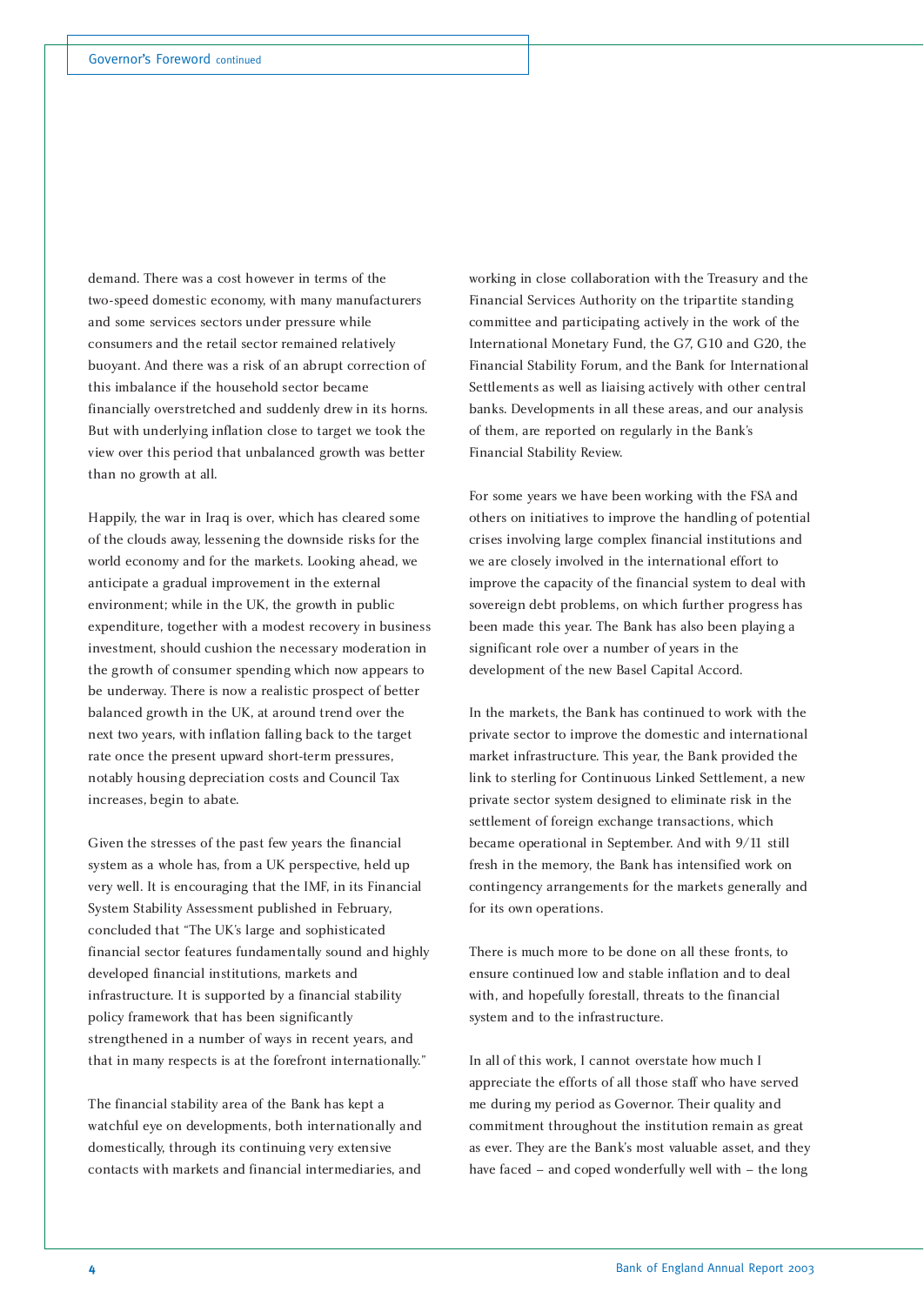period of adjustment as the Bank adapted to the rapidly changing external environment and to meeting the new demands put upon us. They have responded admirably to the new challenges and continue to deliver the services provided by the Bank effectively and efficiently, as we have come to expect. I take this opportunity to express my gratitude to all of them, as well as to my past and present colleagues – as Deputy Governors, executive and non-executive Directors and fellow members of the Monetary Policy Committee.

My thanks go in particular this year to David Clementi, who retired as Deputy Governor for Financial Stability last August, and to four of our non-executive Directors who are sadly leaving at the end of May, when their terms of office expire – Roy Bailie, Dame Sheila McKechnie, John Neill, and Jim Stretton. To all of them I extend my sincere thanks for the contribution that they have made to the work of the Bank. I welcome our new non-executive Directors Brendan Barber, Peter Jay, David Potter and Heather Rabbats, who will join us from 1 June. And I would also say an early thank you to Sir Howard Davies, the former Deputy Governor, who will be leaving Court in September to become Director of the London School of Economics.

I am grateful, too, to Christopher Allsopp, a former non-executive Director, who leaves the MPC at the end of May after three years during which he made a very constructive contribution to our work. I welcome Richard Lambert, former editor of the Financial Times, who joins the MPC on 1 June, in time for my own last meeting as chairman of the Committee.

I will leave the Bank confident that its future is in excellent hands. Mervyn King, my successor as Governor, has been an absolute tower of strength throughout my own term, and is as totally committed as I have been to maintaining monetary and financial stability. He is joined by Sir Andrew Large, the Deputy Governor for Financial Stability since last September who has brought to the Bank a wealth of experience both as a banker in

the private sector and as a financial services regulator. And they will be joined from 1 July by Rachel Lomax, an outstanding Civil Servant with longstanding experience of economic policy making and most recently Permanent Secretary of the Department for Transport, who will take over from Mervyn as Deputy Governor for Monetary Stability from 1 July. I wish them and the Bank as a whole every success in the challenging but very rewarding task ahead.

 $6.4.1.$  Cm  $\mu$ 

Governor of the Bank of England May 2003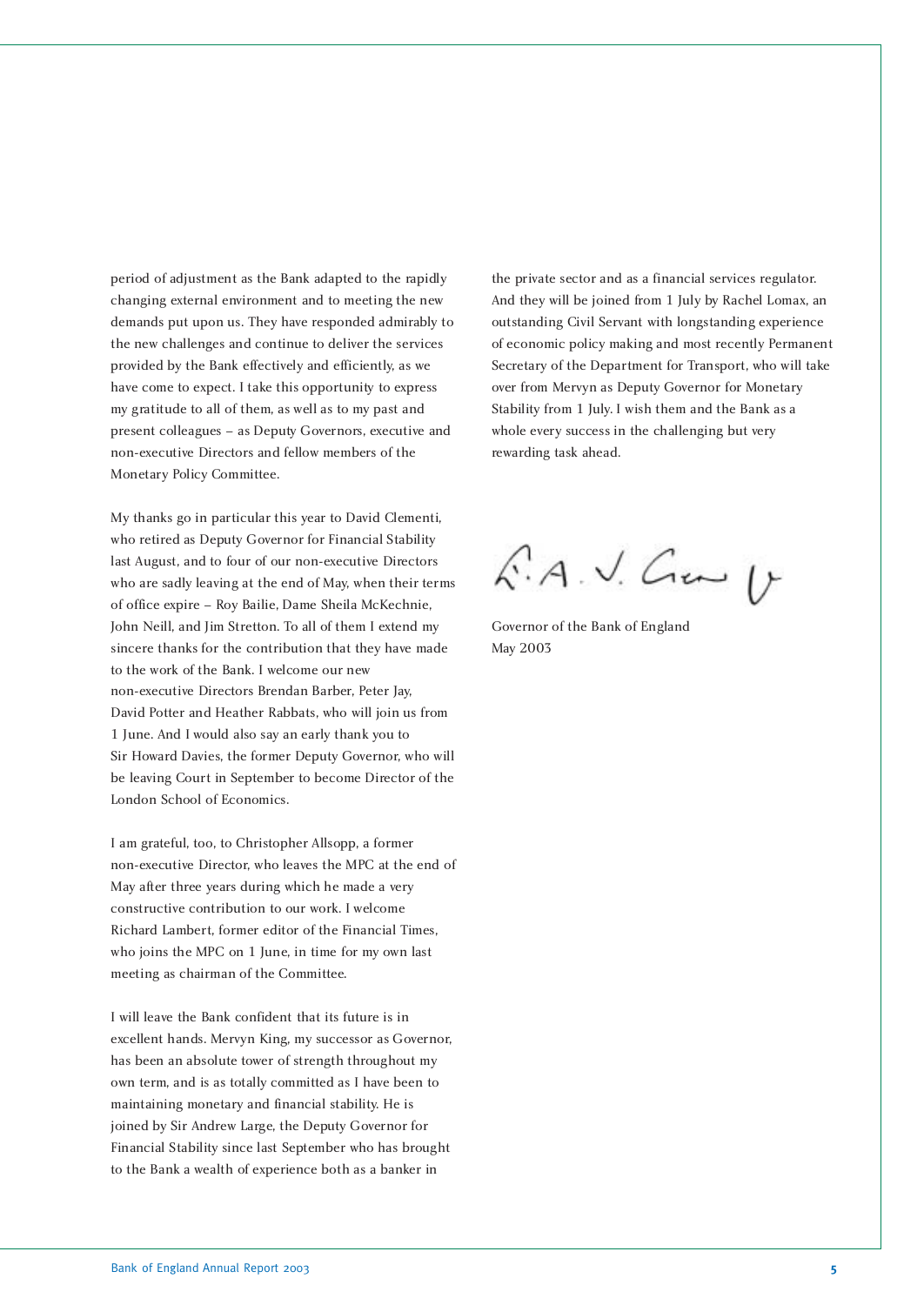# The Court of Directors

Members of the Court of Directors **The Rt Hon. Sir Edward George** Governor

**Mervyn King** Deputy Governor **Sir Andrew Large** Deputy Governor





Kathleen O'Donovan **Bridget Blow** Bridget Blow Sir Brian Moffat, OBE

**Sir David Cooksey** Appointed to Court in March 1994. Appointed Chairman of the sub-committee of Directors in June 2001.

*Chairman,* Advent Limited. *Chairman,* Bespak plc. *Director,* Advent VCT plc. *Director,* Advent 2 VCT plc. *Director,* The Establishment Investment Trust plc. *Chairman,* Small Business Investment Taskforce. *Chairman,* DTI Bioscience Innovation & Growth Team.

**Kathleen O'Donovan** Appointed August 1999.

*Director,* EMI Group plc. *Director,* Prudential. *Director,* Great Portland Estates.





**John Neill, CBE** Appointed March 1996.

*Deputy Chairman and Group Chief Executive,* Unipart Group of Companies. *Director,* Business in the Community Limited. *Director,* Charter plc. *Director,* Royal Mail Group plc. *Director,* SMMT Industry Forum. *Vice President,* The Institute of the Motor Industry. *Vice President,* Society of Motor Manufacturers and Traders Limited.

**Bridget Blow** Appointed June 2000.

*Principal Appointment,* Chief Executive of ITNET plc. *Member,* British Computer Society. *Companion,* Institute of Management.



**Sir David Cooksey 19th Sir Dame Sheila McKechnie, OBE Bill Morris, OJ** 



*Member,* DTI's Industrial Development Board. *Member,* CBI President's Committee.

### **Dame Sheila McKechnie, OBE** Appointed June 1998.

*Director,* Consumers' Association. *Chief Executive,* Which? Limited.

**Sir Brian Moffat, OBE** Appointed June 2000.

*Chairman,* CORUS Group plc. *Deputy Chairman and Non-Executive Director,* HSBC Holdings plc.





**Sir John Bond**

### **Bill Morris, OJ** Appointed June 1998.

- *General Secretary,* Transport and General Workers' Union. *Director,*
- TUC Stakeholder
- Trustees Ltd.
- *Member,*
- Executive Board of the International Transport
- Workers' Federation.
- *Member,*
- Commission for
- Integrated Transport. *Sitting Member,*
- The Employment Appeal Tribunal. *Chancellor,*
	-
- University of Technology, Jamaica.

### **Sir John Bond**

Appointed 1 June 2001.

*Group Chairman,* HSBC Holdings plc. *Director,* Ford Motor Company. *Director,* HSBC Holdings plc. *Chairman,* Institute of International Finance.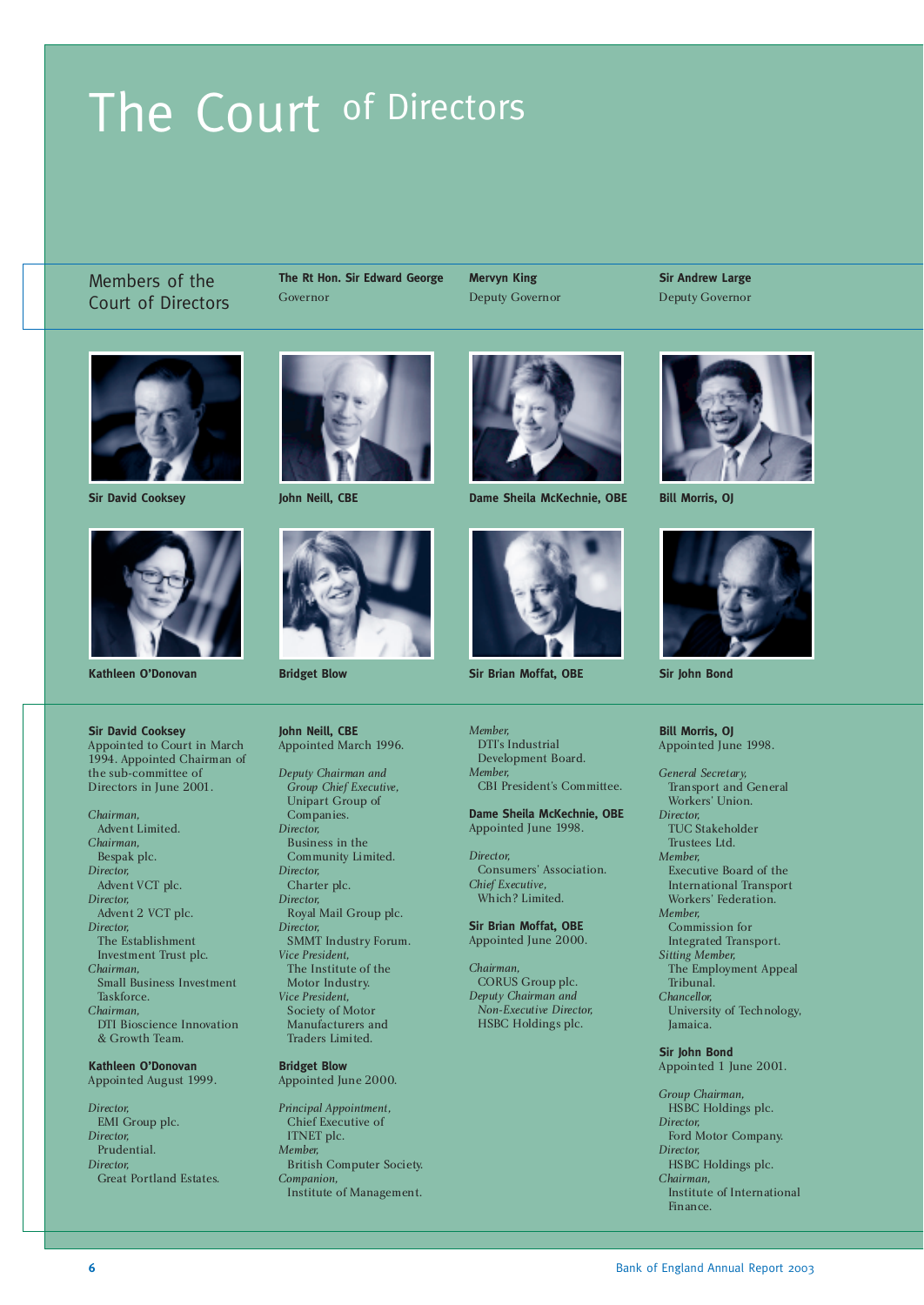



### **Jim Stretton** Appointed June 1998.

*Director,* The Edinburgh Festival Society Limited. *Chairman,* The Wise Group. *Trustee Director,* Bank of England Pension Fund Trustees Ltd. *Franchise Board,* Lloyd's of London.

**Mary Francis, LVO** Appointed 1 June 2001.

*Director General,* Association of British Insurers. *Member,* Press Complaints Commission. *Board Member,* The Pensions Policy Institute. *Board Member,* International Financial Services, London. *Board Member,* Almeida Theatre.



**Jim Stretton Sir Howard Davies Roy Bailie, OBE Sir Ian Gibson, CBE** 



**Sir Howard Davies** Appointed to Court as Deputy Governor in September 1995. Resigned in July 1997. Reappointed to Court in March 1998.

*Chairman,* The Financial Services Authority. *Trustee,* Tate Gallery.

**Sir Graham Hall** Appointed 1 June 2001.

*Chairman,* Yorkshire Forward Regional Development Agency for Yorkshire and the Humber. *Interim Chairman,* Bradford City Centre Urban Regeneration Co Ltd.





**Mary Francis, LVO Sir Graham Hall Dr DeAnne Julius, CBE Laurel Powers-Freeling**

**Roy Bailie, OBE** Appointed June 1998.

*Chairman,* W&G Baird Holdings Limited. *Director of Court,* Bank of Ireland. *Non-Executive Director,* UTV (Ulster Television).

**Dr DeAnne Julius, CBE** Appointed 1 June 2001.

*Director,* Lloyds TSB Group. *Director,* Serco Group plc. *Director,* BP plc. *Director,* Roche Holding SA. *Vice Chairman,* Institute of Development Studies. *Vice President,* Society of Business Economists.





**Sir Ian Gibson, CBE** Appointed August 1999.

*Director,* BPB plc. *Director,* Northern Rock. *Director,* GKN.

**Laurel Powers-Freeling** Appointed June 2002.

*Chief Executive,* Marks and Spencer Financial Services Ltd. *Director,* Marks & Spencer plc.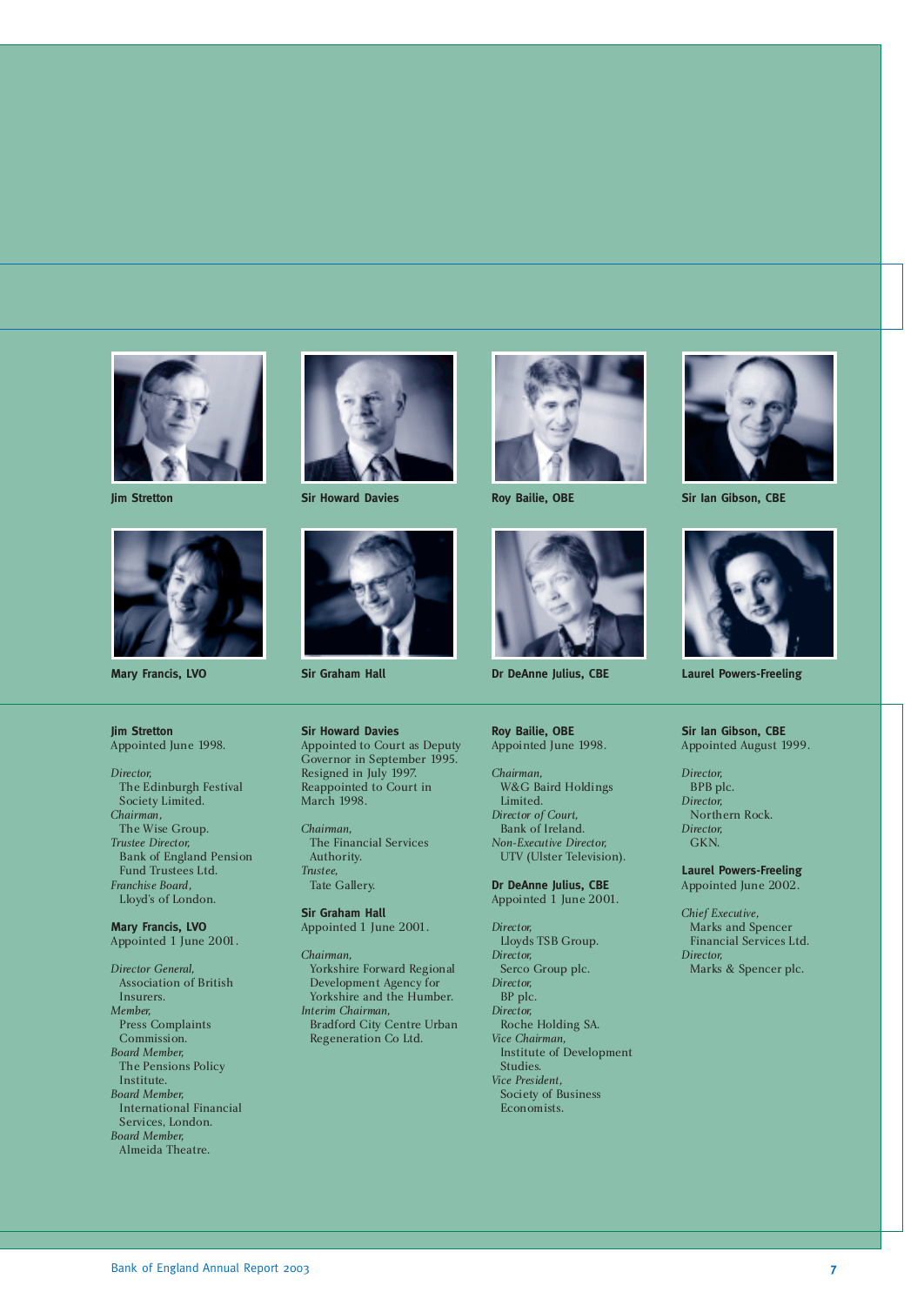# Governance and Accountability

This is the fifth Annual Report prepared under the Bank of England Act 1998, which was summarised in the 1999 Report. This Report reflects the new governance arrangements, the main elements of which are set out below.

### **The Court of Directors**

The 1998 Act provides for Court to consist of the Governor, two Deputy Governors and 16 Directors. The Directors are all non-executive. The Governors are appointed by the Crown for five years and the Directors for three years. Details of the current Court are set out on pages 6-7. During the year the terms of Sir Neville Simms and David Clementi expired and they were replaced by Laurel Powers-Freeling and Sir Andrew Large respectively.

Sir Howard Davies, Sir Ian Gibson, Kathleen O'Donovan and Bridget Blow were appointed for new three-year terms.

Under the Act, the responsibilities of Court are to manage the Bank's affairs, other than the formulation of monetary policy, which is the responsibility of the Monetary Policy Committee (MPC). This includes determining the Bank's objectives and strategy, and aiming to ensure the effective discharge of the Bank's functions and the most efficient use of the Bank's resources.

Members of Court have been indemnified by the Bank against personal civil liability arising out of the carrying out or purported carrying out of their functions, provided they have acted honestly and in good faith and have not acted recklessly. These indemnities accord with the practice of the Government in relation to board members of Non-Departmental Public Bodies and their grant was approved by HM Treasury.

### **The Monetary Policy Committee**

The Act establishes the MPC as a Committee of the Bank, subject to the oversight of NedCo (see below), and sets a framework for its operations. The Act provides that the

Bank's objectives in relation to monetary policy shall be to maintain price stability and, subject to that, to support the Government's economic policies, including its objectives for growth and employment. At least once a year, the Government specifies the price stability target and its growth and employment objectives in conformity with the Act. Membership of the MPC is given on page 30.

### **NedCo**

The Act provides for a sub-committee of Court consisting of all the (non-executive) Directors, with a Chairman designated by the Chancellor of the Exchequer. This sub-committee, known as NedCo, has been chaired by Sir David Cooksey since 1 June 2001. While Court as a whole is responsible for managing the affairs of the Bank, including setting its objectives and strategy, NedCo is responsible for reviewing the Bank's performance in relation to its objectives and strategy, and monitoring the extent to which the Bank's financial management objectives are met. NedCo is also responsible for reviewing the procedures of the MPC, and in particular whether the Committee has collected the regional, sectoral and other information necessary for formulating monetary policy. Other functions of NedCo include reviewing the Bank's internal controls and determining the Governor's and Deputy Governors' remuneration and pensions. The Act also requires the sub-committee to determine the terms and conditions of service of the four members of the MPC appointed by the Chancellor. NedCo has agreed that the Remuneration Committee should recommend the salaries and pensions of the Governors and the members of the MPC appointed by the Chancellor. NedCo is required to make a report as part of the Bank's Annual Report. This is on page 55.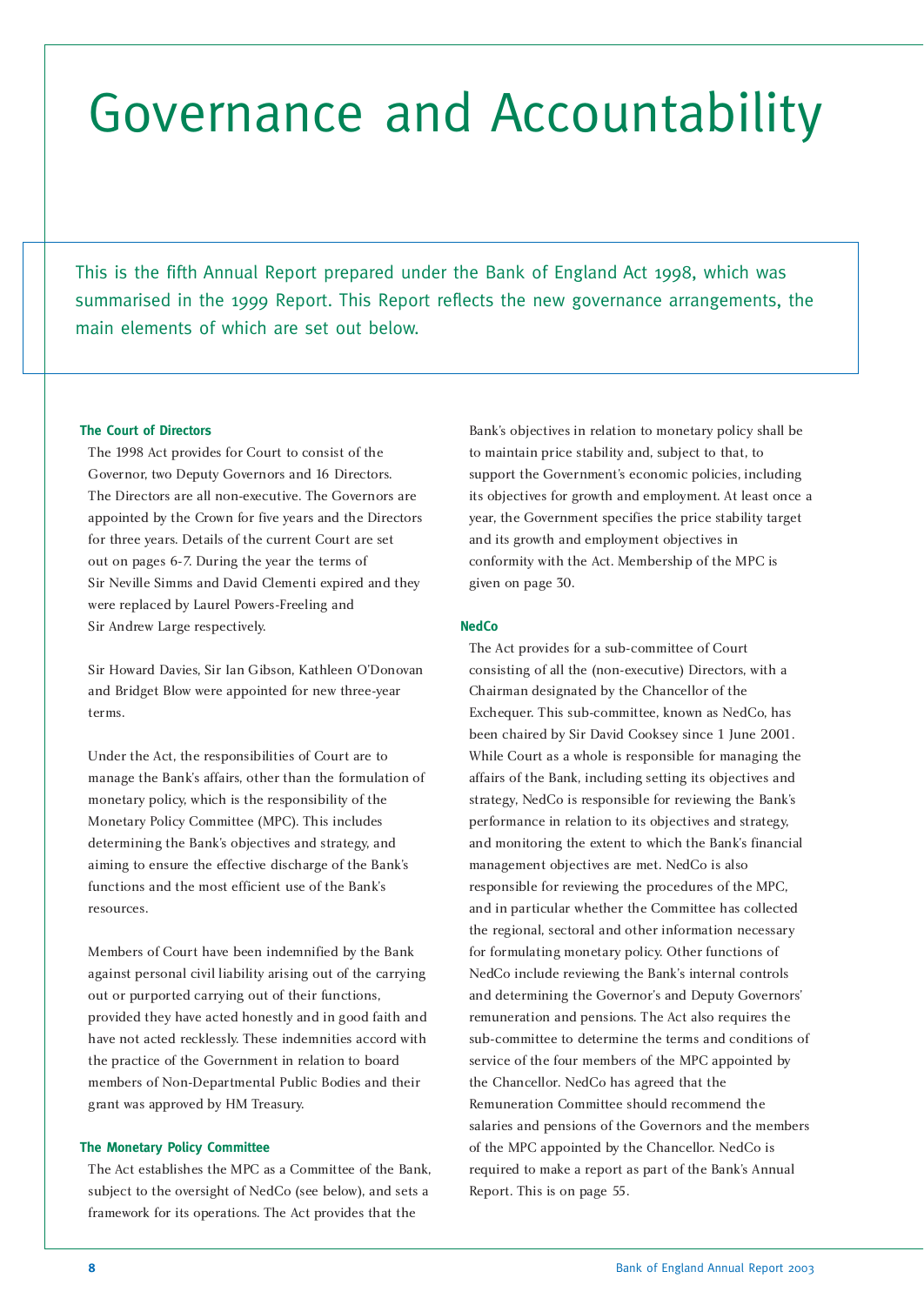### **Remuneration Committee**

The members of the Remuneration Committee during 2002/03 were John Neill (Chairman), Bill Morris, Sir Graham Hall, Roy Bailie and Laurel Powers-Freeling, the latter two having joined in June 2002. Jim Stretton stood down in May 2002. The Committee's approach to remuneration is set out in the Remuneration Report on page 43.

### **Audit Committee**

The members of the Audit Committee during 2002/03 were Kathleen O'Donovan (Chairman), Bridget Blow, Sir Brian Moffat, Mary Francis and Jim Stretton, the latter having joined in June 2002 to replace Sir Neville Simms, who retired as Chairman at the end of May. The Deputy Governor (Financial Stability), the Finance Director and the Auditor normally attend the meetings of the Committee, and the Chairman of NedCo may also do so.

The functions of the Audit Committee are to:-

- a/ Keep under review the internal financial controls in the Bank.
- b/ Receive reports from, and review the work of, the internal and external auditors. The Committee also considers and makes recommendations on the appointment of the external auditors, and their fees.
- c/ Review the annual financial statements prior to their submission to Court, including consideration of the appropriateness of the accounting policies and procedures adopted. The Committee reports its conclusions to Court.

### **Management structure**

Under the Court of Directors, the Bank's senior policy-making body is Governor's Committee, comprising the Governors and Executive Directors. Internal administration is the responsibility of the Management Committee, the membership of which is shown on page 14.

The Bank's management structure and Heads of Function are shown on pages 12-15.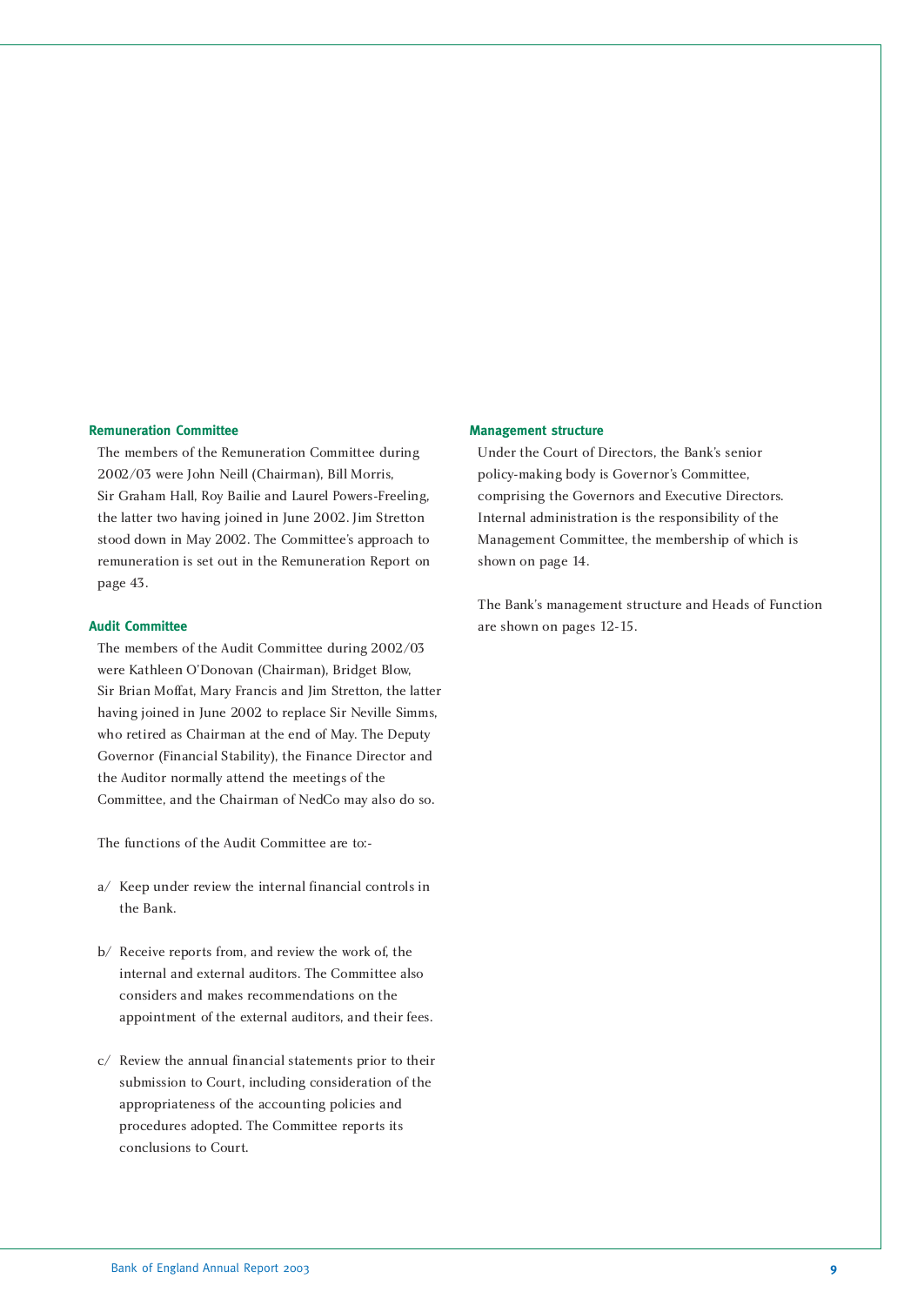# The Bank's Core Purposes

The Bank's Core Purposes form a part of the objectives and strategy of the Bank determined by the Court of Directors under Section 2 of the Bank of England Act 1998. They are reviewed each year and supplemented by an annual statement of Bank Objectives. The Bank Objectives for 2003/04 are set out on page 34 of this Report. The Bank Objectives for 2002/03 were set out in last year's Annual Report and the Bank's performance in relation to them and the Core Purposes is reviewed on pages 16-29 of this Report.

### **The three Core Purposes**

As the central bank of the United Kingdom, the Bank is committed to promoting the public good by maintaining a stable and efficient monetary and financial framework as its contribution to a healthy economy. In pursuing this goal it has three Core Purposes; achieving them depends on the work of the Bank as a whole.

Because the Bank is a national institution, its three Core Purposes relate primarily to the United Kingdom. But achieving them requires it not only to understand the international developments that may have a bearing on them, but also to co-operate actively with other monetary authorities and international organisations.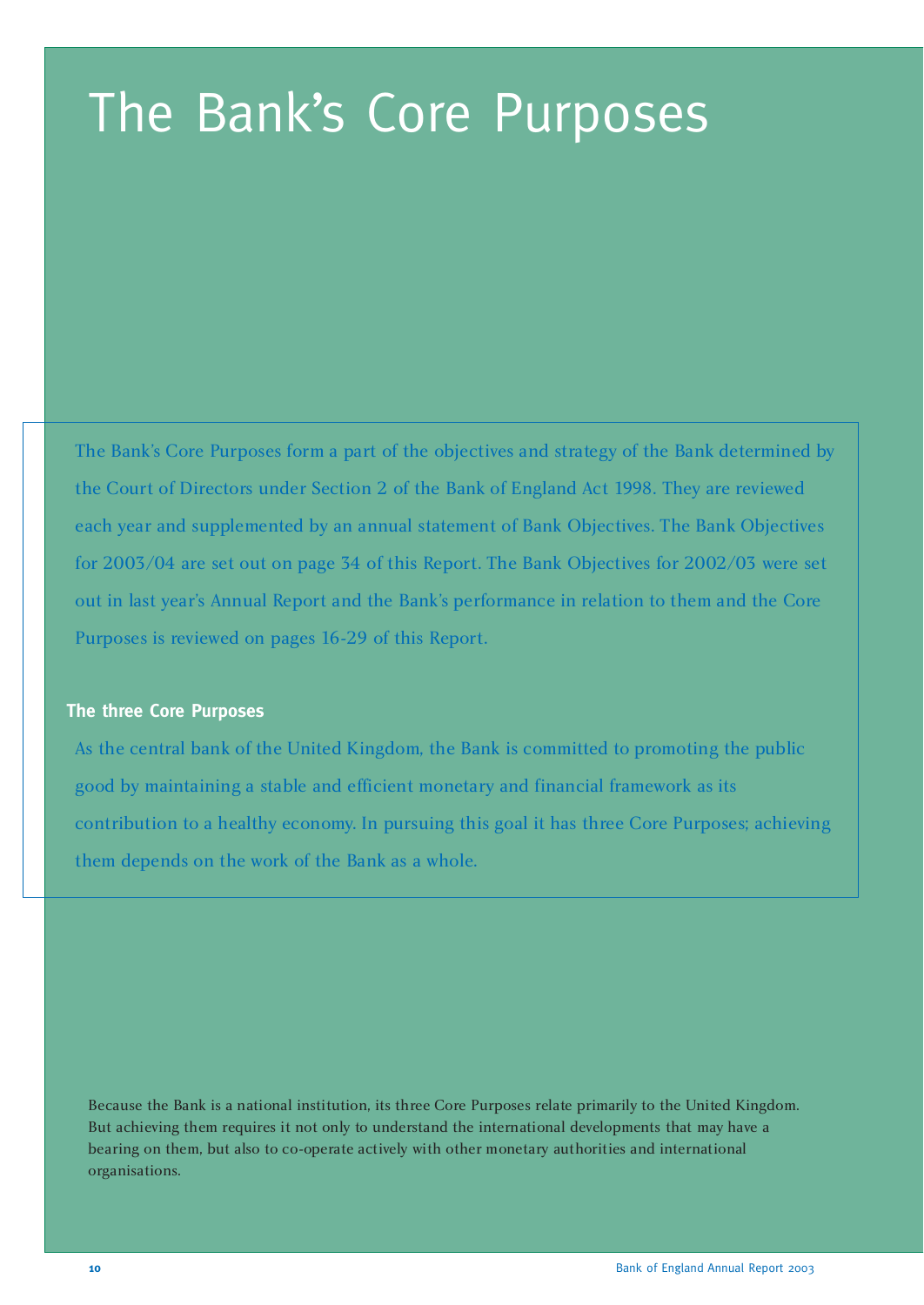### **1/ Maintaining the integrity and value of the currency**

**Above all, this involves maintaining price stability, as defined by the inflation target set by the Government, as a precondition for achieving the wider economic goals of sustainable growth and employment. The Bank pursues this core purpose through its decisions on interest rates taken at the monthly meeting of the Monetary Policy Committee; by participating in international discussions to promote the health of the world economy; by implementing monetary policy through its market operations and its dealings with the financial system; and by maintaining confidence in the note issue.**

### **2/ Maintaining the stability of the financial system, both domestic and international**

**This the Bank seeks to achieve through monitoring developments in the financial system both at home and abroad, including the links between individual institutions and between financial markets; through analysing the health of the domestic and international economy; through close co-operation with financial supervisors both domestically and internationally; and through promoting sound financial infrastructure including efficient payment and settlement arrangements. In exceptional circumstances, in consultation with the Financial Services Authority and HM Treasury as appropriate, the Bank may also provide, or assist in arranging, last-resort financial support where this is needed to avoid systemic damage.**

### **3/ Seeking to ensure the effectiveness of the UK's financial services**

**The Bank wants a financial system that offers opportunities for firms of all sizes to have access to capital on terms that give adequate protection to investors, and which enhances the international competitive position of the City of London and other UK financial centres. It aims to achieve these goals through its expertise in the market place; by acting as a catalyst to collective action where market forces alone are deficient; by supporting the development of a financial infrastructure that furthers these goals; by advising government; and by encouraging British interests through its contacts with financial authorities overseas.**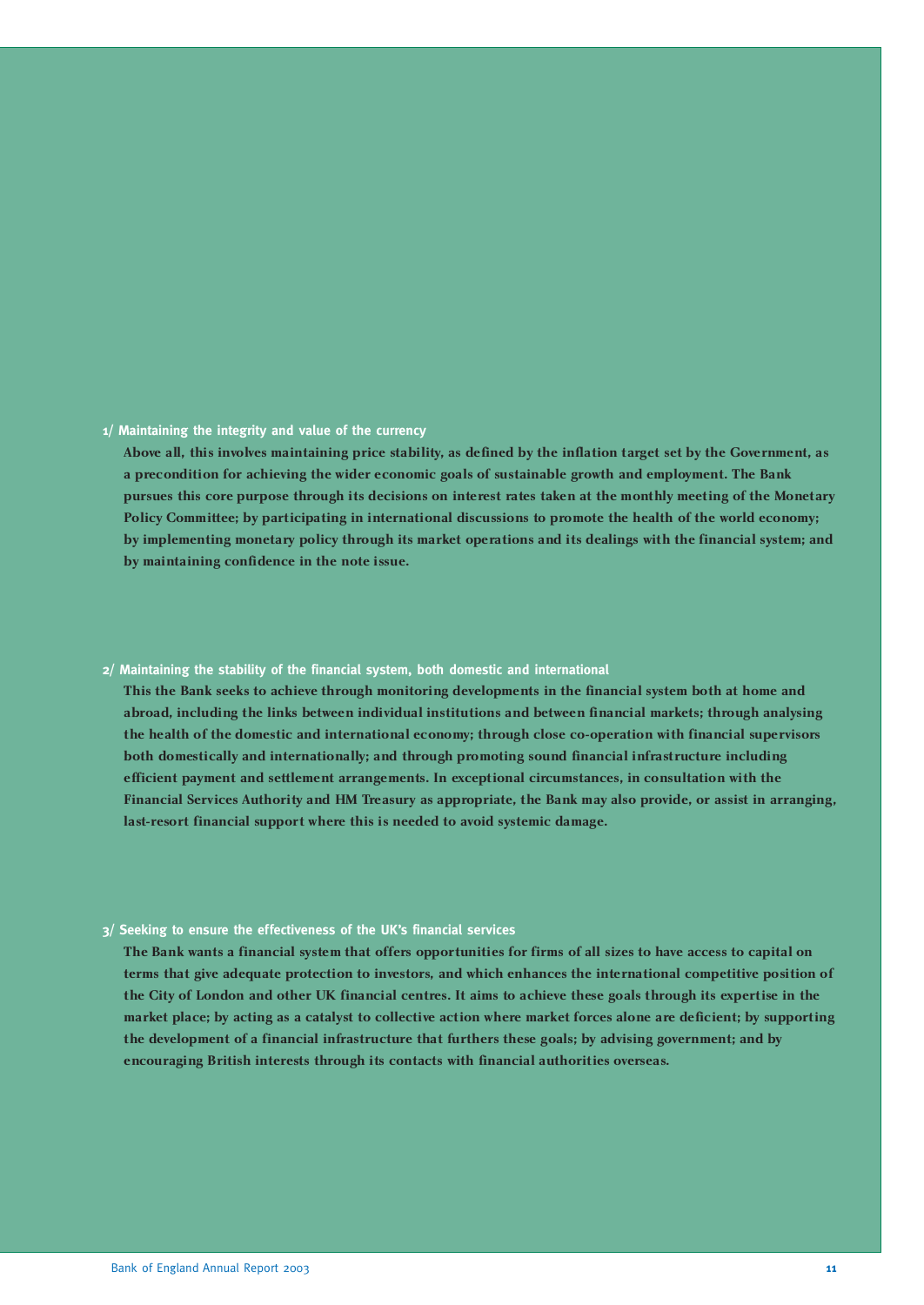# Organisation <sub>Overview</sub>

| <b>Monetary Analysis</b><br>and Statistics                                                                                                                                                                                                                                                                                                                                                                                                                                                                                                                                                                                                                                                                                                                                                                                                                                                                                                                                                                                                                                                                                                                                        | Market Operations                                                                                                                                                                                                                                                                                                                                                                                                                                                                                                                                                                                                                                                                                                                                                                                                                                                                                       | <b>Financial Stability</b>                                                                                                                                                                                                                                                                                                                                                                                                                                                                                                                                                                                                                                                                                                                                                                                                                                                                                                                                                                                                                                                                                                                                                                                                                                                                                                                                                                                                                                                                                                          |  |
|-----------------------------------------------------------------------------------------------------------------------------------------------------------------------------------------------------------------------------------------------------------------------------------------------------------------------------------------------------------------------------------------------------------------------------------------------------------------------------------------------------------------------------------------------------------------------------------------------------------------------------------------------------------------------------------------------------------------------------------------------------------------------------------------------------------------------------------------------------------------------------------------------------------------------------------------------------------------------------------------------------------------------------------------------------------------------------------------------------------------------------------------------------------------------------------|---------------------------------------------------------------------------------------------------------------------------------------------------------------------------------------------------------------------------------------------------------------------------------------------------------------------------------------------------------------------------------------------------------------------------------------------------------------------------------------------------------------------------------------------------------------------------------------------------------------------------------------------------------------------------------------------------------------------------------------------------------------------------------------------------------------------------------------------------------------------------------------------------------|-------------------------------------------------------------------------------------------------------------------------------------------------------------------------------------------------------------------------------------------------------------------------------------------------------------------------------------------------------------------------------------------------------------------------------------------------------------------------------------------------------------------------------------------------------------------------------------------------------------------------------------------------------------------------------------------------------------------------------------------------------------------------------------------------------------------------------------------------------------------------------------------------------------------------------------------------------------------------------------------------------------------------------------------------------------------------------------------------------------------------------------------------------------------------------------------------------------------------------------------------------------------------------------------------------------------------------------------------------------------------------------------------------------------------------------------------------------------------------------------------------------------------------------|--|
| International Economic Analysis<br>Structural Economic Analysis<br>Monetary Instruments and Markets<br>Monetary Assessment and Strategy<br>Conjunctural Assessment and Projections<br>Inflation Report and Bulletin<br>Regional Agencies<br>Monetary and Financial Statistics                                                                                                                                                                                                                                                                                                                                                                                                                                                                                                                                                                                                                                                                                                                                                                                                                                                                                                     | Gilt-Edged and Money Markets<br>Foreign Exchange<br>Risk Analysis and Monitoring                                                                                                                                                                                                                                                                                                                                                                                                                                                                                                                                                                                                                                                                                                                                                                                                                        | Domestic Finance<br>Financial Industry and Regulation<br>Financial Stability Assessment<br>G10 Financial Surveillance<br><b>International Finance</b><br>Market Infrastructure                                                                                                                                                                                                                                                                                                                                                                                                                                                                                                                                                                                                                                                                                                                                                                                                                                                                                                                                                                                                                                                                                                                                                                                                                                                                                                                                                      |  |
| The Monetary Analysis divisions are<br>responsible for providing the Bank with<br>the economic analysis it needs to<br>discharge its monetary policy<br>responsibilities. Its economists conduct<br>research and analysis of current and<br>prospective developments in the UK and<br>international economies. The MA<br>divisions produce the Quarterly Bulletin<br>and the quarterly Inflation Report, which<br>sets out the Monetary Policy Committee's<br>assessment of the current monetary and<br>economic situation in the UK and of the<br>outlook for inflation and growth. The work<br>of the divisions, including reports from<br>the 12 regional Agencies, provides<br>analytical information for the interest rate<br>decisions taken each month by the Bank's<br>Monetary Policy Committee to achieve the<br>Government's inflation target. The<br>Monetary and Financial Statistics Division<br>compiles, publishes and briefs on<br>financial statistics; in particular the<br>monetary aggregates and banking<br>statistics. Special studies directed at<br>international harmonisation and<br>improvements to the statistics are also a<br>feature of the work. | The Gilt-Edged and Money Markets and<br>Foreign Exchange divisions conduct the<br>Bank's operations in the core financial<br>markets. They establish short-term<br>interest rates at the level required by<br>monetary policy; manage the Bank's<br>foreign currency operations; and, as<br>agent, manage HM Treasury's foreign<br>exchange and gold reserves. Drawing on a<br>wide range of contacts in the UK and<br>overseas, they contribute market analysis<br>and intelligence to the Monetary Policy<br>Committee and the Financial Stability<br>Committee, and seek to promote efficient<br>structures in the markets in which the<br>Bank deals. The Risk Analysis and<br>Monitoring Division is responsible for<br>developing risk policy proposals for the<br>Bank's financial operations, measuring<br>risk and, with the front office, managing<br>the risks involved in these operations. | The Financial Stability area has the main<br>responsibility for discharging the Bank's<br>remit to maintain the stability of the<br>financial system as a whole. It works<br>closely with the Treasury and the FSA<br>through the Joint Standing Committee<br>established in 1997 (page 16). Internally,<br>the Financial Stability Committee acts as<br>a focus for the Bank's work in this area.<br>The Committee is chaired by the<br>Governor. Its other members are<br>Mervyn King, Sir Andrew Large,<br>Charlie Bean, Alastair Clark, Paul Tucker,<br>Charles Goodhart, Mario Blejer and<br>Bill Allen. The work of the area covers<br>both UK and overseas financial markets.<br>It seeks to identify, analyse and carry out<br>research into issues concerning the<br>structure and functioning of these<br>markets and the operation of the<br>international financial system, and makes<br>policy proposals and encourages changes<br>designed to increase their overall safety<br>and effectiveness. In addition, from<br>June 2002, the area assumed<br>responsibility for the work previously<br>carried out by the Co-ordination Unit for<br>Europe. The area also contributes to the<br>monetary policy process, for example<br>through the Bank's Deputy Governor for<br>Financial Stability being a member of the<br>Monetary Policy Committee. The area<br>aims to promote public understanding of<br>issues relating to financial stability<br>through, for instance, the regular<br>Financial Stability Review. |  |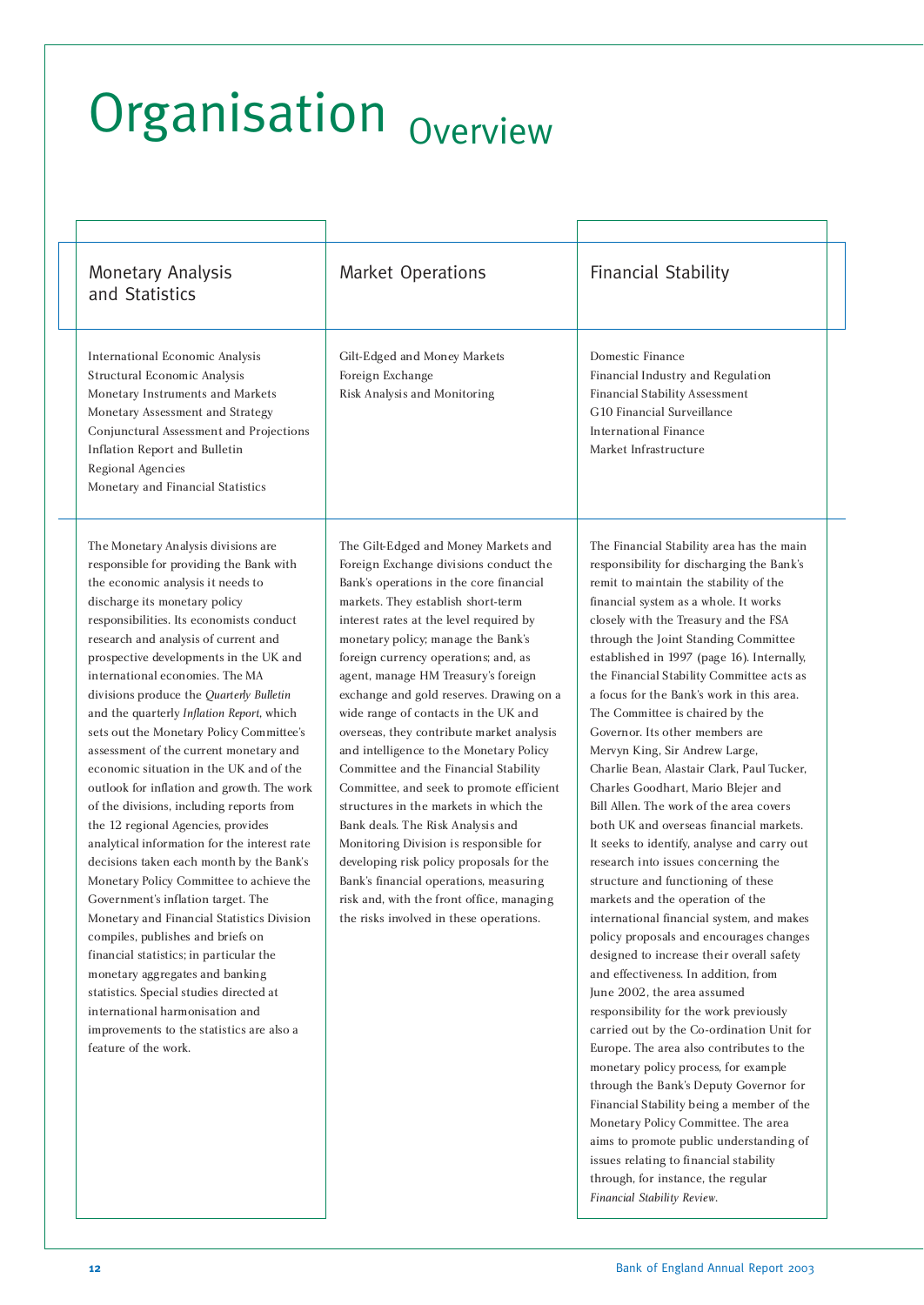### Co-ordination Unit for Europe

### Centre for Central Banking Studies

The Co-ordination Unit for Europe (part of Financial Stability) is responsible for co-ordinating the Bank's work on Europe, specifically in relation to the euro. It monitors the evolution of the euro financial markets and the supporting infrastructure. It leads the Bank's involvement in HM Treasury's National Changeover Plan work. In particular, it co-ordinates practical preparations in the wholesale financial markets for possible UK entry into the euro area through the City Euro Group, which the Bank chairs and on which all wholesale financial market participants are directly or indirectly represented. It is also responsible for practical preparations in the Bank itself. It represents the Bank in a range of EU committees and provides a body of expertise on the European Central Bank.

The Internal Audit Division provides independent risk assurance to senior management under arrangements authorised by the Audit Committee on behalf of the Court of Directors, and gives advice where appropriate to ensure that the Bank follows good practice in risk control. It reviews the adequacy of the Bank's internal control system and tests compliance with agreed procedures for managing risks.

The Bank of England's Centre for Central Banking Studies offers technical assistance, courses, workshops, seminars and comparative research on and for central banks throughout the world. Its primary aims are to foster monetary and financial stability worldwide, to promote the Bank's core purposes, and to provide opportunities for Bank of England staff to obtain broader perspectives on their own areas of expertise. Its goal is to be recognised internationally as a leading centre of intellectual excellence for the study of practical central banking.

### Audit Central Services

The Central Services divisions encompass a range of support functions that underpin the Bank's activities and help to ensure that the Bank's reputation is maintained. These include finance, IT, property, personnel, the Governors' private offices, press and public relations, the investment unit and legal and information services.

### Banking & Market Services

Customer Banking Market Services Notes Registrar's Department

Customer Banking Division provides banking services to the Government and other customers, principally central banks and other financial institutions. Notes Division manages the note issue, including the relationship with De La Rue, the supplier of notes to the Bank following the sale of printing operations in March 2003. Market Services Division operates the Real Time Gross Settlement (RTGS) system through which payments relating to the major UK payments and securities settlement systems are settled and, from this operational role, contributes analysis to the Bank's continuing work in developing safe and efficient payment and settlement systems. The Registrar's Department provides the principal stock registration service for the Government and an execution-only postal brokerage service for retail gilt investors.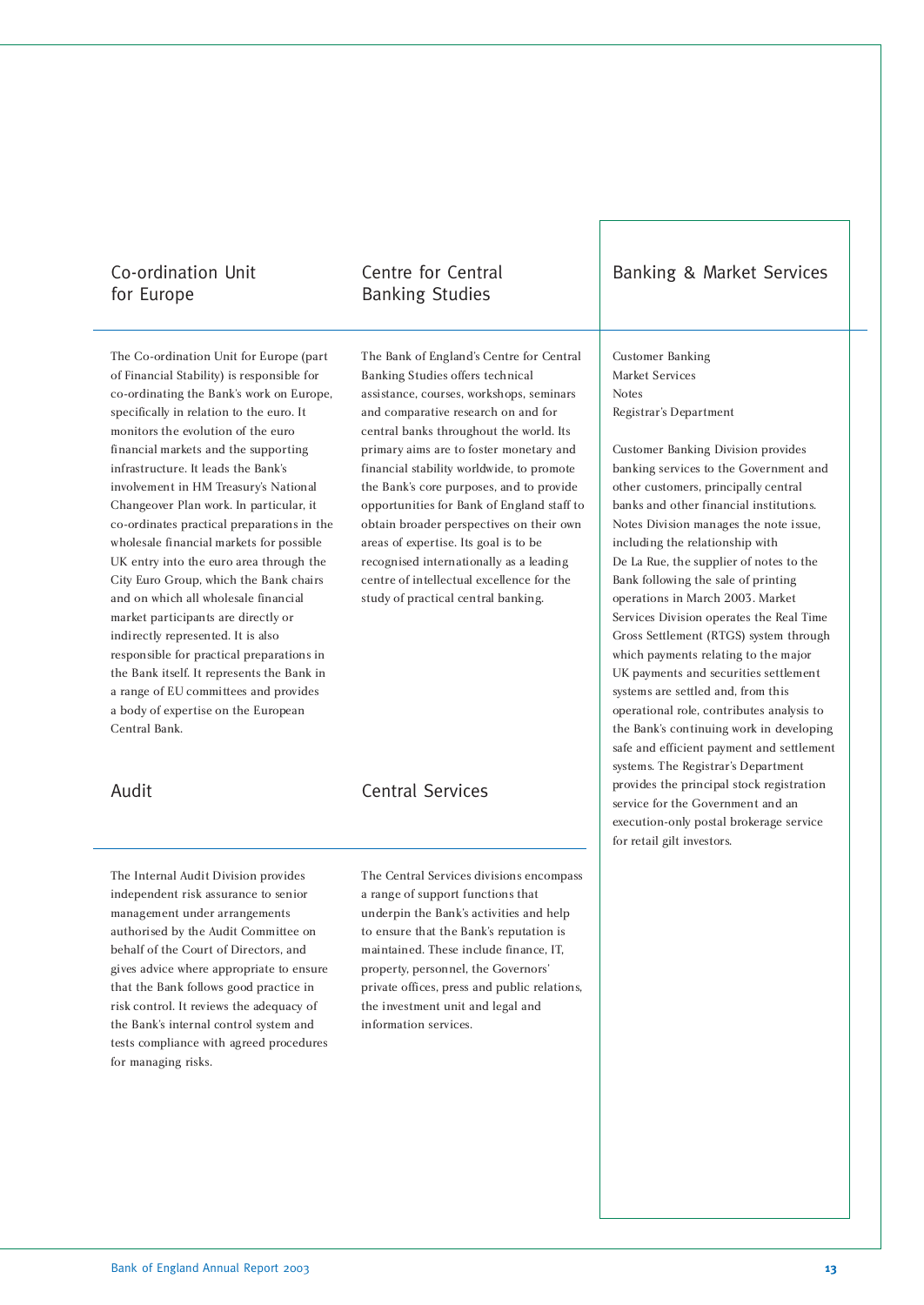# The Executive and Senior Management

### Governor's Committee

**Eddie George,** Governor



**Mervyn King,** Deputy Governor, Monetary Stability



**Charlie Bean,** Executive Director, Monetary Analysis and Statistics



**Andrew Large,** Deputy Governor, Financial Stability



**Paul Tucker,** Executive Director, Market Operations



**Alastair Clark,** Executive Director, Financial Stability

Management Committee

**Bill Allen,** Director for Europe and Deputy Director, Financial Stability

**Paul Fisher,** Head of Foreign Exchange Division **John Footman,** Director of Personnel

**Nigel Jenkinson,** Deputy Director, Monetary Analysis and Statistics

**Merlyn Lowther,**

Deputy Director, Banking and Market Services and Chief Cashier

**Clifford Smout,** Finance Director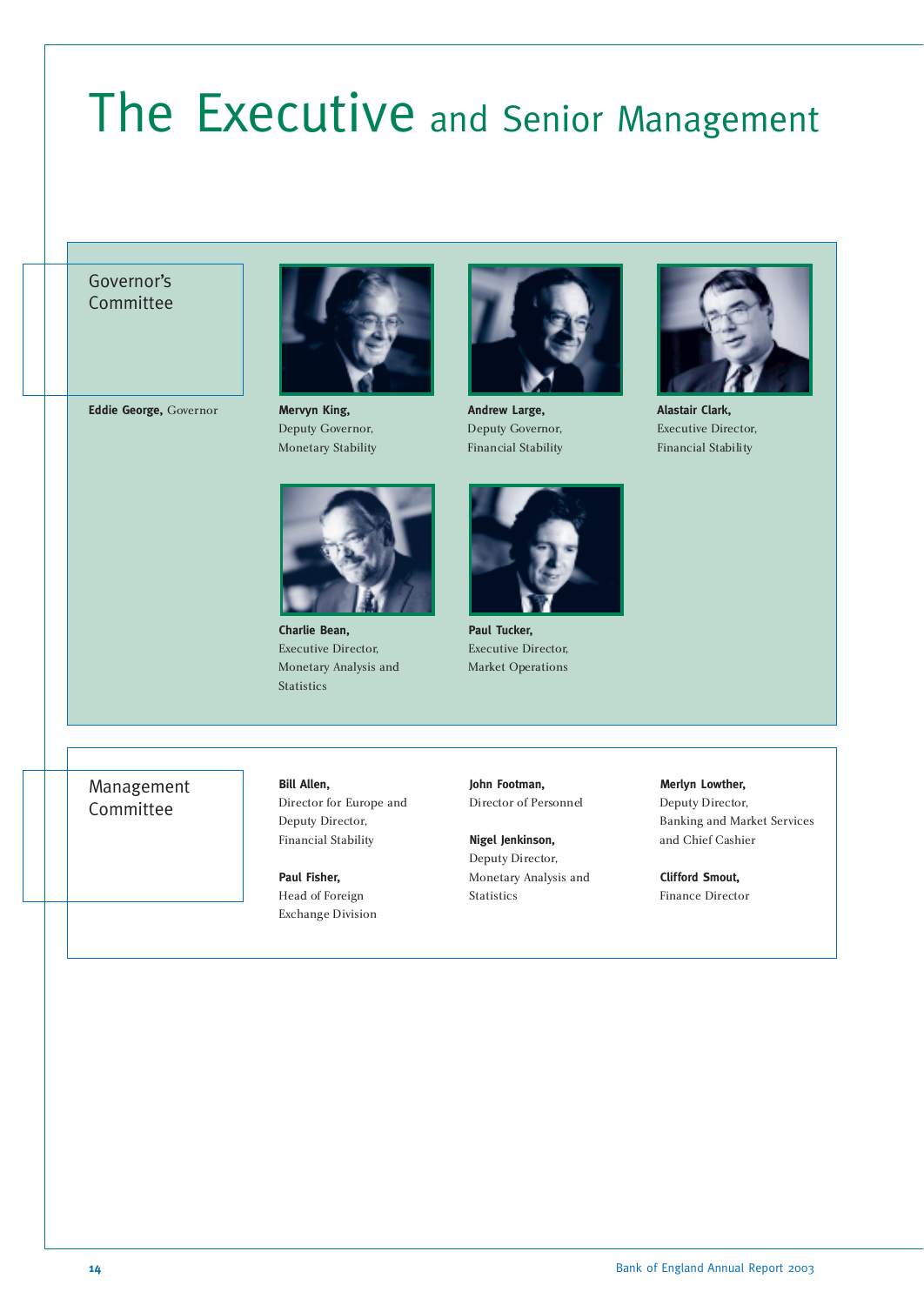### Management Structure

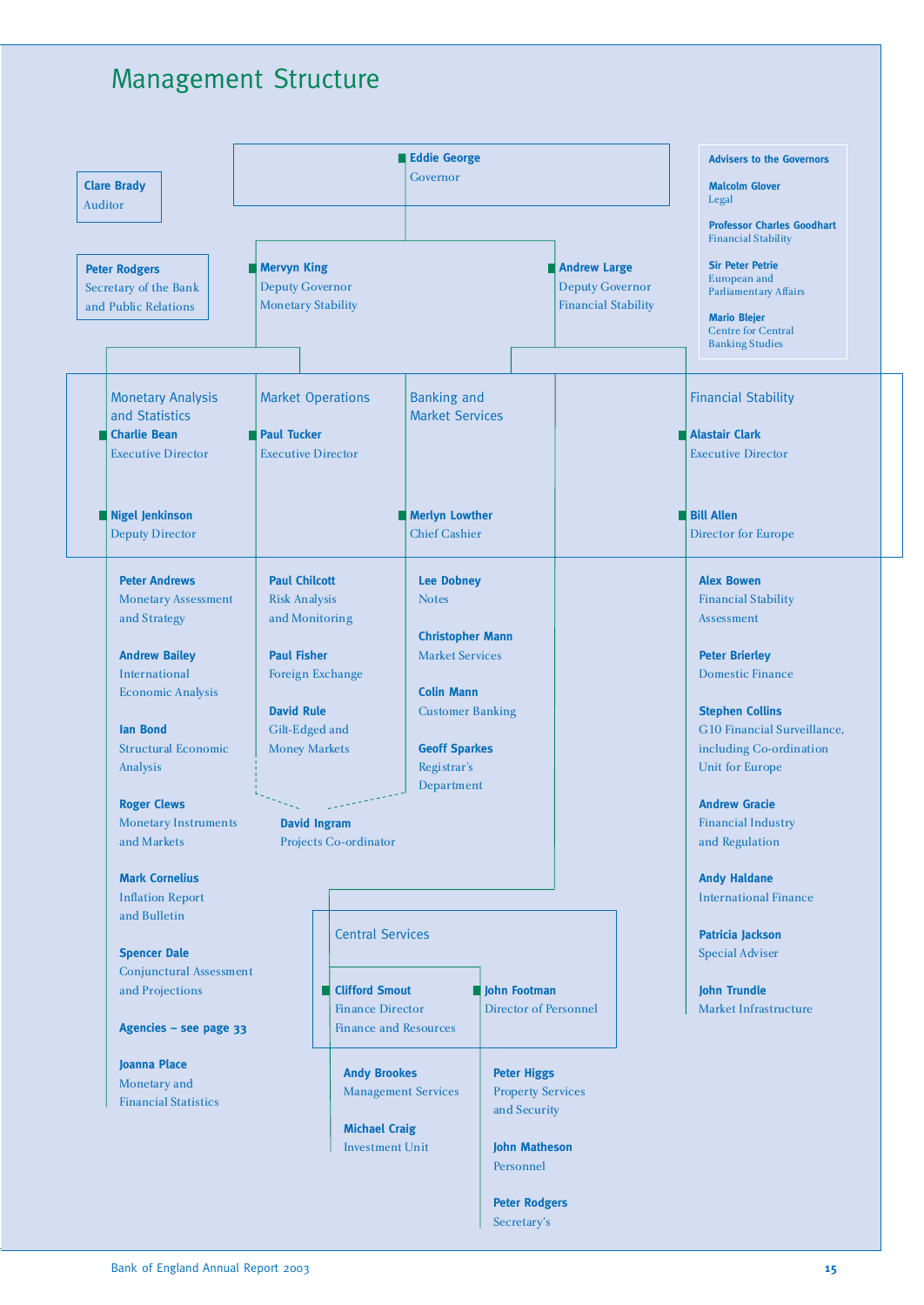## Review of Performance against Objectives and Strategy

This section of the Report provides an account of the Bank's performance during 2002/03 against the Bank's Core Purposes and the ten Strategic Objectives set for the year by Court. These were published in last year's Annual Report, and have provided a framework for the Bank's business planning and budgets over the past year.

The Bank of England Act 1998 requires Court to determine the Bank's objectives and strategy. It also requires NedCo to keep under review the Bank's performance in relation to its objectives and strategy and to monitor the extent to which the objectives set by Court for the Bank's financial management have been met. NedCo's own report is published on pages 55-57. The objectives set for the year 2003/04 are shown on page 34.

### **THE CORE PURPOSES**

The Bank's first Core Purpose is to maintain the integrity and value of the currency. Relevant functions include the interest rate decisions taken by the Monetary Policy Committee in pursuit of the inflation target set by Government, the implementation of monetary policy decisions through market operations and other dealings with the financial system, participating in international discussions to promote the health of the world economy, and maintaining confidence in the note issue itself.

The Bank's second Core Purpose is to maintain the stability of the financial system, both domestic and international. In the framework of the Bank of England Act 1998, and the 1997 Memorandum of Understanding (MoU) between the Treasury, the Bank and the Financial Services Authority, the Bank is responsible for "the overall stability of the financial system as a whole". In practice, this translates into work under three main headings:

- 1/ analysing, and promoting initiatives to strengthen, the financial system's capacity to withstand shocks;
- 2/ surveillance, that is monitoring developments in the financial system to try to identify potential threats to financial stability at an early stage; and

3/ handling financial crises should they occur.

The Bank's third Core Purpose is to promote the effectiveness of the UK's financial system. The objective is also reflected in the MoU. The Bank's work on financial market infrastructure, on the reform of domestic markets, and on the competitiveness of the City all contribute to this objective, as do specific initiatives such as those directed at the financing of small firms.

The three core purposes underpin all the Bank's work, and are reflected in the ten objectives set by Court. The remainder of this Chapter discusses the Bank's activities against the background of those objectives, and of the price stability objective set by the Government.

### **MEETING THE INFLATION TARGET**

The monetary policy objective is set by the Bank of England Act itself, and is **"to maintain price stability and, subject to that, to support the economic policy of HM Government including its objectives for growth and employment"**. Under the Act the Government is required to set a price stability objective each year. Throughout the past year, the Government has defined this in terms of a target for RPIX inflation of 2.5%. Should inflation move more than 1% either side of the target, the Governor would be required to write an open letter to the Chancellor explaining the deviation and stating how the MPC intended to remedy the situation.

The MPC's decisions themselves, and the background to them, are recorded in the published minutes of its monthly meetings alongside the Bank's *Inflation Report*, and are not repeated here. For the period March-October 2002, inflation was a little below target, averaging 2%. Thereafter it moved slightly above the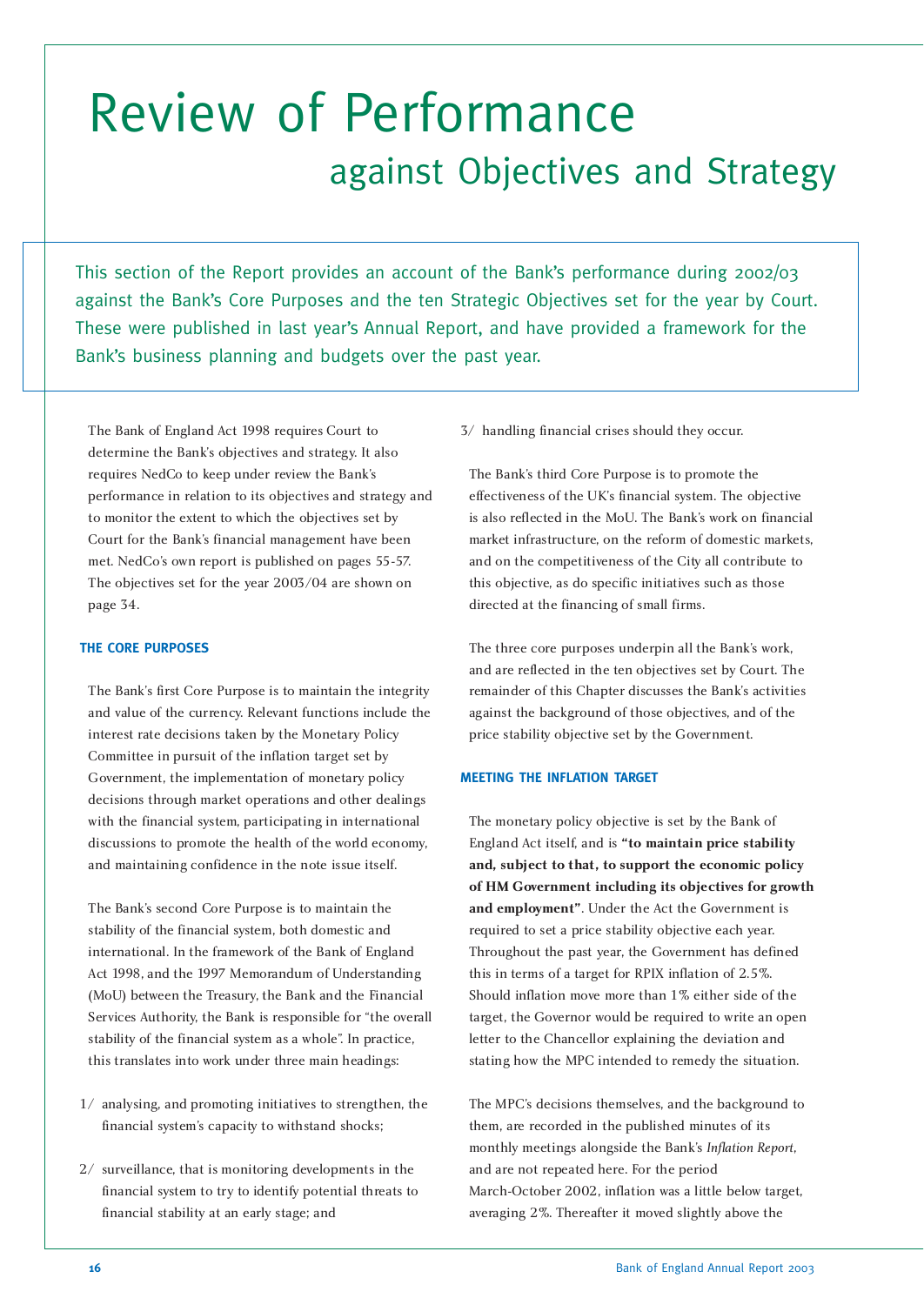target, averaging 2.8% over the period up to February 2003. No open letter has been required over the past year. The MPC's latest central projection, as described in the February *Inflation Report*, sees inflation remaining above target for most of this year, subsequently dropping back to target during the course of 2004, although that central projection is surrounded by considerable uncertainties.

### **SUPPORT FOR THE MONETARY POLICY COMMITTEE**

The MPC's own processes are described on pages 30-32. For the Bank itself, the strategic objective set by Court was **"to maintain the range and quality of information and economic briefing provided to the Monetary Policy Committee"**.

Full support to the MPC in terms of briefing and analysis has been maintained by the Bank's Monetary Analysis, Market Operations and Monetary and Financial Statistics Divisions, with assistance from the Financial Stability area. The Agencies (page 33) continue to make an important direct input into the policy process. The adequacy and mode of delivery of this support is kept under constant review. Overall the processes appear to be working satisfactorily at present, receiving positive feedback from the MPC. As a result, this year has seen only fine-tuning of the arrangements. An article describing the main MPC processes appeared in the Winter 2001 *Quarterly Bulletin*.

### **The Pagan Report**

The Bank and the MPC are keen that their activities conform to best practice amongst central banks. A key mechanism for ensuring that the monetary policy process is of high quality and continuously improving is that of peer review. Thus in 2000, Don Kohn of the Board of Governors of the US Federal Reserve was invited to conduct a review of the MPC's own processes; his Report (published together with the Bank's response in the Spring 2001 *Quarterly Bulletin*) led to a number of subsequent changes in MPC procedures. During 2002, Professor Adrian Pagan of the Australian National University and Nuffield College, Oxford, and a former

member of the Board of the Reserve Bank of Australia, conducted a complementary review of the forecasting and modelling work carried out for the MPC by Bank staff in order to assess whether it was "state of the art". Professor Pagan submitted his report to Court in December 2002. It was subsequently published in the Spring 2003 *Quarterly Bulletin*, together with the Bank's response.

#### **The objectives of Professor Pagan's review were:**

- To evaluate the technical quality of the modelling and forecasting methods used by the Bank, noting where they lag behind best practice or are capable of improvement;
- To identify any additional techniques or approaches that could usefully be employed;
- To evaluate the procedures employed for ex post forecast evaluation.

Professor Pagan's Report is generally positive about the Bank's forecasting and modelling activities, though he makes a number of recommendations as to how it might be further improved. With regards to the models that the Bank employs, he notes that there is a spectrum of modelling approaches, and that no single model is likely to be suitable for all the purposes that the MPC might want to use it for. This is consistent with the Bank's "suite of models" approach, which relies on a plurality of models to inform the Committee's judgements. But the Report does conclude that the primary macroeconometric model (the MTMM) used to prepare the quarterly projections does somewhat lag behind current "best practice". The Bank and the MPC have, in fact, been aware of the deficiencies of the MTMM, and considerable research effort during 2001/02 has been directed to developing a new model that addresses these limitations and better encapsulates the MPC's vision of how the economy functions. Professor Pagan concluded that this new model appeared likely to be "best practice and to correct many of the difficulties of the current model", though he felt it would be premature to draw a final conclusion about its effectiveness. It is expected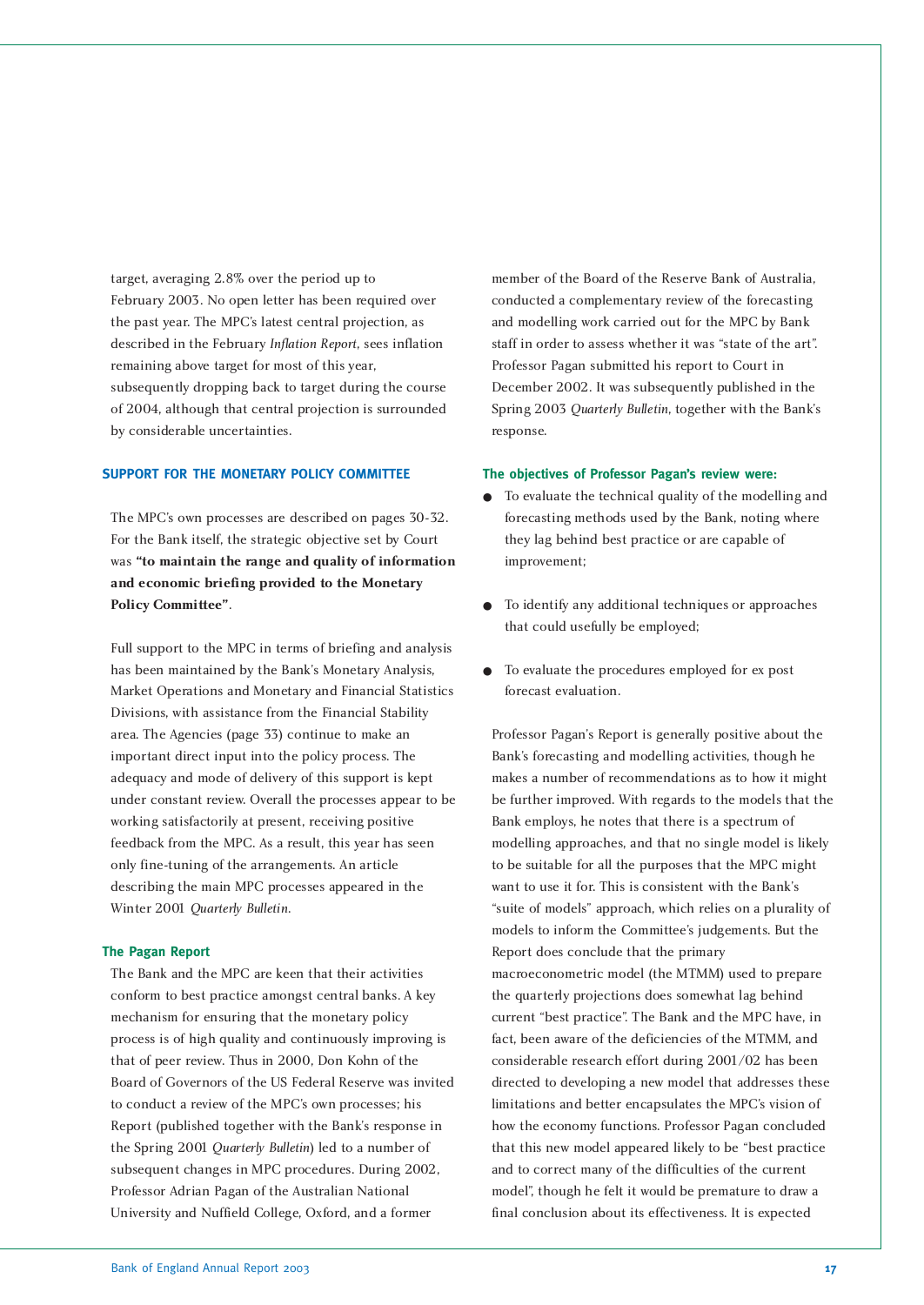that the new model will become fully functional during the course of 2003 and a major task for the coming year will be to ensure that the changeover to the new model is implemented smoothly. The Bank intends inviting Professor Pagan back at a suitable juncture in order to prepare a postscript to his Report that covers the practical performance of the new model.

Professor Pagan also assessed the Bank's forecasting record. Forecasting is not a mechanical process and requires considerable judgmental input on the part of the staff and the MPC. Professor Pagan noted that any deficiencies in the MTMM had not in themselves detracted from the accuracy of the MPC's published forecasts. However, there had – until recently – been a tendency for inflation to turn out persistently slightly lower than projected and the target. For instance the average over-prediction for inflation two years ahead was around 0.5% for the projections made between August 1997 and November 2000. But Professor Pagan concluded that the high degree of persistence in the inflation process implies that repeated runs of over- or under-prediction at the two-year horizon are to be expected and that the recent experience should not be considered unusual. He also showed that just a very small bias in predicting inflation one quarter ahead could result in an over-prediction of the annual inflation rate, two years out, of the order observed. He concluded that "the bias is probably as small as one could reasonably expect" and that "an observed bias in the forecast of the annual inflation rate two years out of just 0.5% is a tribute to the abilities of the Bank staff and the MPC". Nevertheless, the MPC and the Bank recognise that there are lessons to be learnt from even small forecast errors that persist, and continue to devote resources to the better understanding of their cause.

Professor Pagan also made a number of specific recommendations relating to the use of models at the Bank, how they are developed and maintained, and how the output from them can most informatively be presented. The Bank will follow up all of these suggestions.

### **Other matters**

Links between the Bank and the Office for National Statistics (ONS) have strengthened further over the last year. ONS have run a number of seminars for Bank staff where they explain how various statistics are constructed and Bank staff have given a number of presentations on how statistics are used. A number of workshops have also been held to discuss topics of mutual interest, such as chain linking. The MPC continues to specify its priorities for data provision and improvement under the Service Level Agreement with ONS.

As noted on page 28, recruitment and retention issues have eased over the past year. However the retention of high calibre and experienced economists remains a major priority. During 2002, a total of 31 economists were recruited to Monetary Analysis, while 19 economists left the area, mainly to other parts of the Bank. This year particular efforts have been made in developing tailored IT training programmes for individual staff members. Attention has also been directed at exploiting past investments in improved business processes in order to increase the effectiveness with which Monetary Analysis and other divisions support the MPC process.

### **RESEARCH PROGRAMME**

As well as research and analysis directed to immediate conjunctural questions, the Bank also undertakes a programme of longer-term research to underpin the Bank and the MPC's analytical capabilities. The objective here is **"to enhance the Bank's programme of economic analysis of key aspects of monetary policy"**.

Bank staff have produced research on a wide range of policy relevant themes. Topics researched in the last year include: analysis of forecast errors and data revisions; measuring the capital stock; financial factors and investment; consumer spending and equity prices; the role of credit market imperfections in the transmission mechanism of monetary policy; factors affecting exchange rate movements; low inflation and structural change; and monetary policy strategy.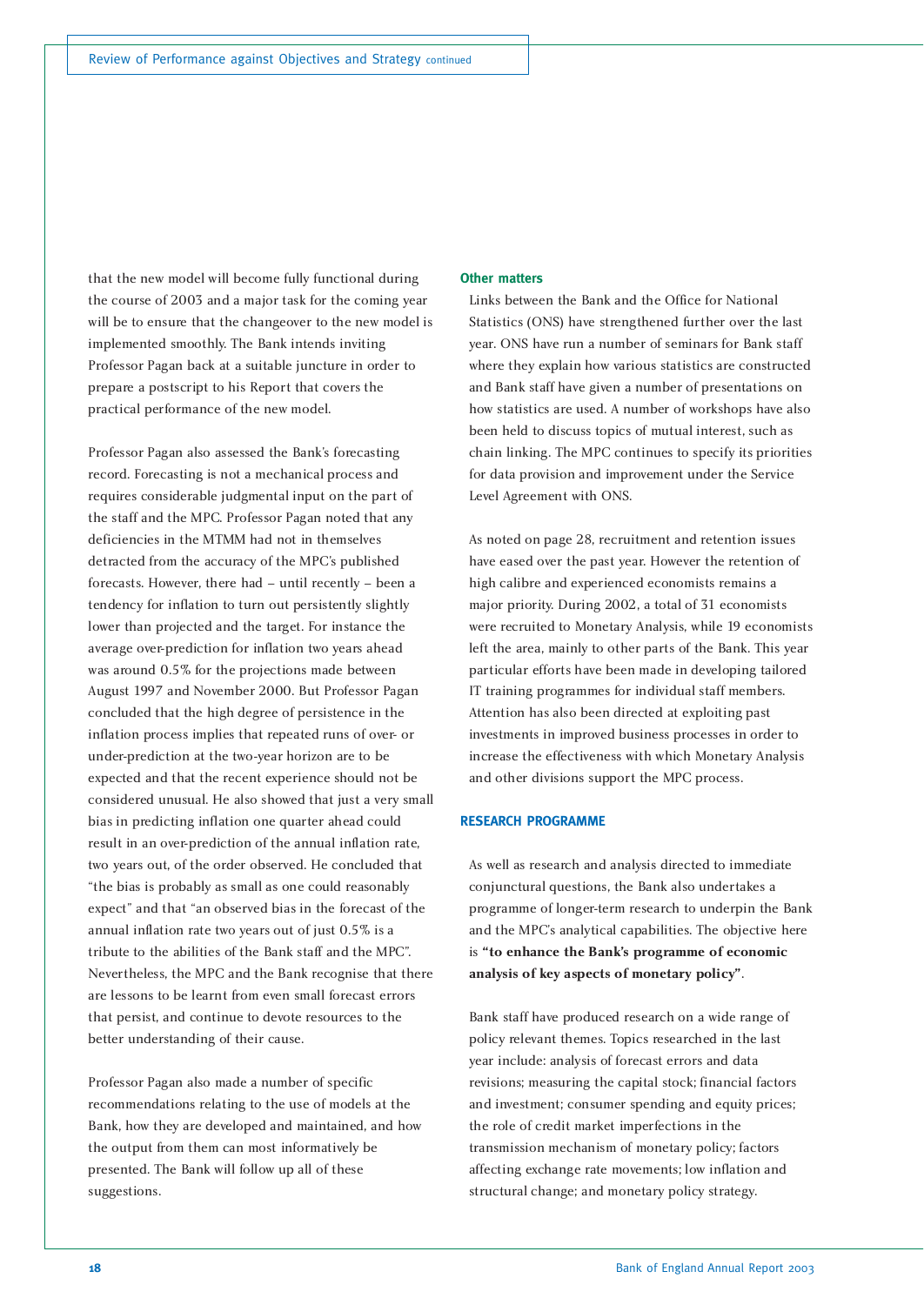Much of this work is being, or has already been, subject to peer review outside the Bank and will appear in the Bank's Working Paper series in 2003. Some of it will also be presented to academic and professional audiences at external seminars and conferences.

Research priorities are set by the MPC collectively. The Committee met in January 2003 to set priorities for the coming budget year. Broad research themes were suggested by staff and then supplemented by the ideas of MPC members. The Committee then prioritised the themes, leaving Bank staff to develop an appropriate research programme to address the issues identified.

The results of the research are reviewed informally by members of the Committee at a series of "Research Awaydays" at which the main findings and conclusions of three or four papers are examined in a two-hour meeting. Five Awaydays, covering 17 papers in total, took place over 2002/03. The findings are often drawn on in the monthly and quarterly rounds.

### **BUILDING SUPPORT FOR PRICE STABILITY**

Monetary policy achieves its results more effectively if its processes are transparent and its objectives have wide public understanding and support. The strategic objective set by Court was **"to build public support for price stability, and public understanding of the MPC's approach to its remit, through speeches, the Inflation Report and other publications, and through other initiatives such as the Schools Competition"**.

### **Inflation report**

The Bank has an extensive public information programme, built around the MPC's two key publications, the quarterly *Inflation Report* and the minutes of the monthly MPC meetings. The *Inflation Report* explains the MPC's approach to its remit in the context of forecasts for inflation and economic growth. It complements the minutes, which are published within two weeks of each meeting, giving a detailed account of the proceedings, including the vote of each member. During the year the *Inflation Report* was restructured slightly so as to provide

a clearer overall focus with a better balance between the constituent chapters.

### **Parliamentary committees**

The Governor and other MPC members appeared before the Treasury Committee three times to give evidence on the Inflation Report. There were three "confirmation hearings" at the Treasury Committee for new members of the MPC: Paul Tucker, Marian Bell and Sir Andrew Large. The Governor and Mr King appeared before the House of Lords Select Committee on Economic Affairs to give evidence on globalisation in July 2002. The Governor and other members of the MPC also attended the Lords Committee on Economic Affairs in December 2002. Mr Bean gave evidence along with Garry Young (from the Bank's Domestic Finance Division) to the same committee in January 2003 in a private session on economic aspects of an ageing population.

#### **Speeches and media appearances**

All members of the MPC undertook programmes of speeches, meetings, visits and media interviews, throughout the UK, to explain policy and to exchange views with a wide variety of audiences. During the year, 50 formal visits, organised by the Bank's Agents, were made to the regions by MPC members, typically of one or two days, and a further five events were organised by the Agency for Greater London. Visits involve a combination of speeches, lectures, meetings with local business groups and other bodies, and visits to companies, schools and universities. In October the Court of the Bank held the fifth in its series of meetings outside London, on this occasion in Liverpool.

While there were about 25 major published speeches on monetary policy by the Governor and other MPC members, both executive and external, during the year, they also gave around 100 other private and public speeches, lectures and informal talks on the economy. The Bank's regional Agents undertook extensive speaking programmes of their own, and also organised, for regional business audiences, a series of presentations on the Inflation Report given by MPC members. More than two-thirds of all the interviews given to UK media by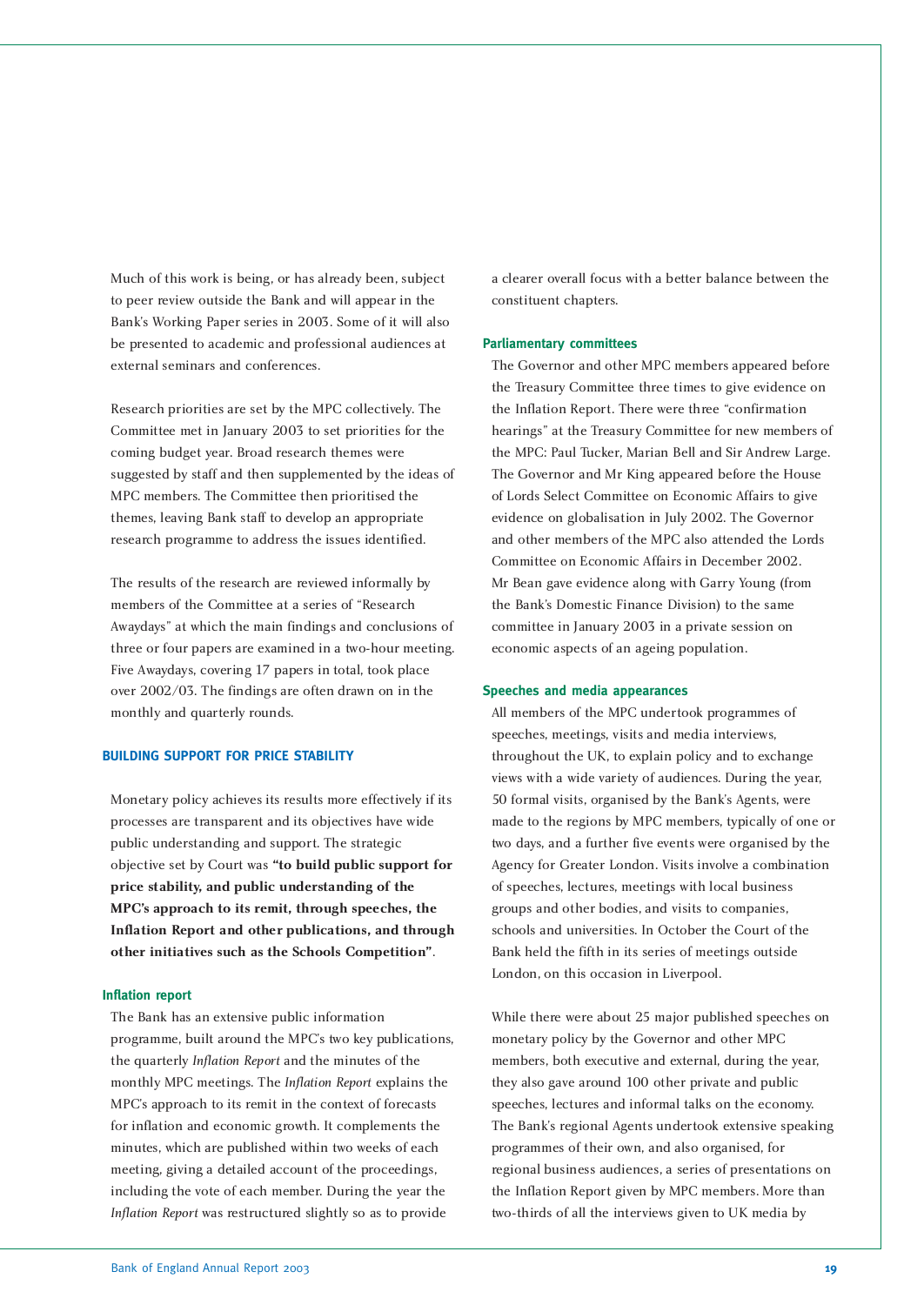MPC members over the year were with regional newspapers, TV and radio.

### **Web site**

The Bank has continued to develop its web site as a medium for promoting understanding of monetary policy. Total visits to the Bank's site have recently been averaging 224,400 a week, compared with 211,000 a year ago. A substantial proportion of the visits are directed at the wide range of monetary policy and statistics content published on the site, including the Inflation Report, the MPC minutes, speeches and educational material.

The Bank continued and improved the live webcast of the quarterly *Inflation Report* press conference, which is also stored on a server so the public can access a recording during the following three months. The live webcast and the recording are accessed by a link from the home page of the Bank's web site. A live television broadcast continues alongside the webcast.

### **Education programme**

The Bank also continues to foster links with schools and universities. The main activity during the year was the launch of the third year of the annual schools competition, *Target 2Point5*, in which 16-18 year old students of economics and business make presentations on monetary policy in regional heats in November and February, with the final in March. The third year attracted an entry of 219 schools in the first round, the same as a year earlier. The national final was held in London in March. The winning team was from St Paul's School, Barnes. The feedback from participating schools was again enthusiastic and supportive. The Bank believes that the competition itself, including the extensive briefing material the Bank produced, will encourage an interest in the study of economics and help improve understanding of monetary policy and of the Bank's role. The publicity for the competition has also helped the MPC to explain its role to a wide audience.

Among other activities, there is a long-standing programme in which about 15,000 visitors a year, half of them students, are given talks in the Bank. Regular

seminars are arranged for teachers of economics and business studies, and senior staff and members of the MPC give presentations at universities, in part to help the Bank's recruitment effort.

### **Opinion polls**

It is difficult to quantify the wider success and benefits of the Bank's efforts to build general public support for price stability. However, the Bank has trialled, and from June 2001 published a national opinion poll, designed to explore the evolution over time of public opinion and understanding of a range of monetary policy matters.

The Bank carries out quarterly surveys, with one longer survey each year in February containing a larger sample and some additional questions (whose answers are not likely to vary much quarter to quarter). The results of the full annual survey are reported in the Bank's summer Quarterly Bulletin, with the full data available on the web site. Quarterly surveys are published in a press release and on the web site.

The five annual questions cover perceptions of the relationship between interest rates and inflation and knowledge of who sets interest rates. The nine quarterly questions cover expectations of price and interest rate changes, perceptions of the impact of inflation and interest rate changes on both the economy and on the individual, and satisfaction/dissatisfaction with the way the Bank of England is doing its job of setting interest rates in order to control inflation.

The proportion satisfied with the way the Bank "is doing its job to set interest rates in order to control inflation" (55%) is virtually the same as in the previous two surveys, but remains a little lower than the peak of 62% recorded following the cuts in interest rates after 11 September 2001. The proportion dissatisfied is 10%. Interpretation of these numbers requires some caution; and the Bank's concern is anyway to assess the extent to which its price stability role is understood as much as to explore public support for its actions. More detail will be available in the annual analysis of the polls to be published in the summer *Quarterly Bulletin*.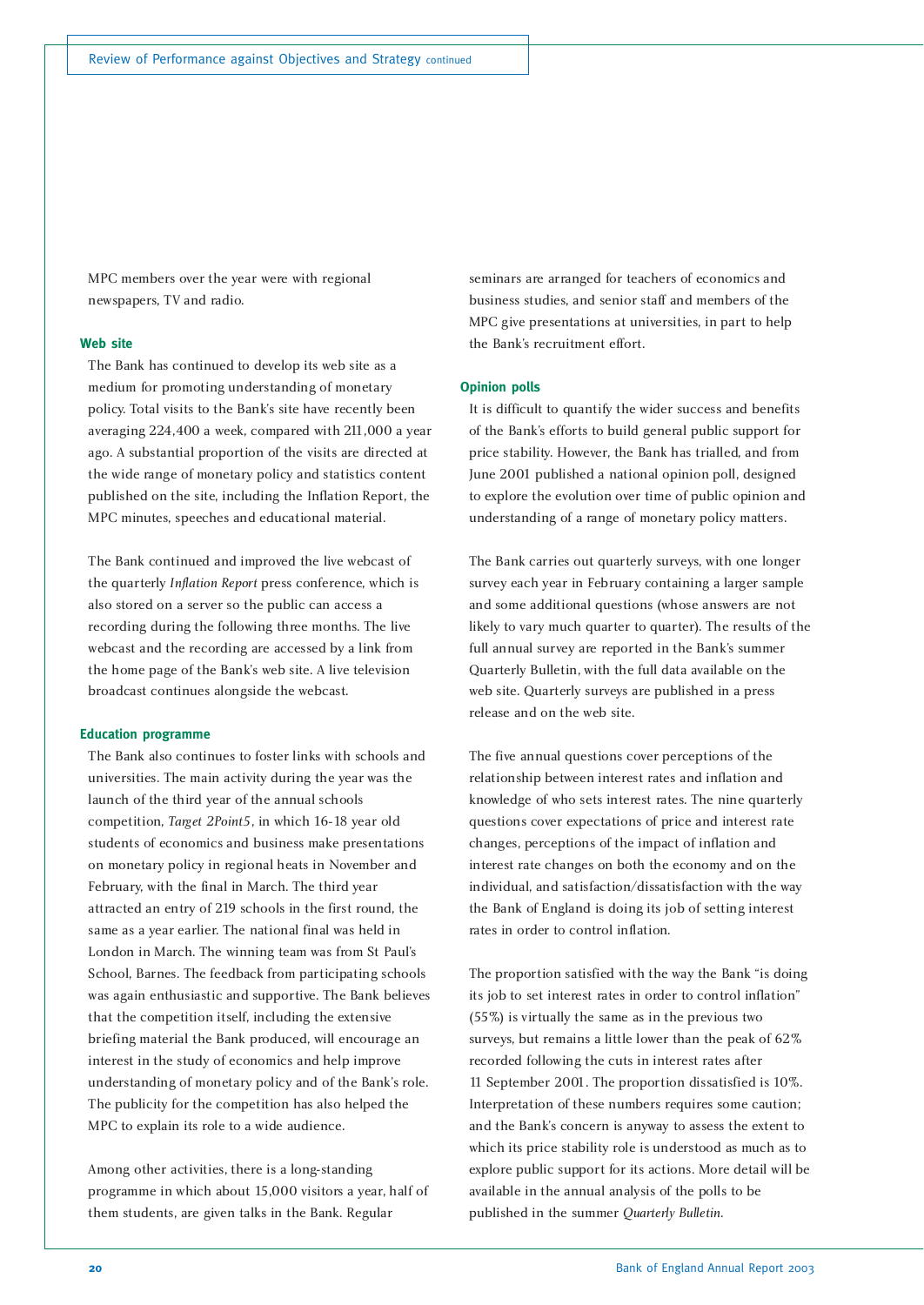The credibility of monetary policy as measured by inflation expectations has been further consolidated over the year: survey measures and market indicators remain largely consistent with inflation expectations being firmly anchored, in the medium term, around the 2.5% inflation target.

### **ASSESSING RISKS TO FINANCIAL STABILITY**

The objective set by Court was: **"to enhance the Bank's assessment of (domestic and international) risks to financial stability, to support and/or undertake measures designed to increase the resilience of financial markets (eg through oversight of payments systems), and to contribute to the debate on arrangements for handling financial crises"**.

### **The Financial Stability Committee and the Standing Committee**

Over the past year, the Bank's Financial Stability Committee (FSC) has continued its monthly meetings reviewing risks to financial stability and discussing possible policy responses. In some cases, the response may be for the Bank itself; but often it will be for others and the Bank's role is mainly to advise or recommend. The advice may be channeled through the tripartite Treasury/Bank/FSA Standing Committee, set up in 1997. But it may also be offered direct to the public or private bodies most immediately involved in an issue. Internationally, the advice or proposals may go to the IMF, to various international committees or to other central banks and finance ministries.

The Bank's analysis of and advice on financial stability issues is underpinned by a substantial programme of research. Such work now occupies about a fifth of the FS Area's resources. Examples of the issues considered over the past year are: the financial impact on companies of changes in the macro-economic environment; the conduct of sovereign debt re-negotiations as a strategic game between borrowers, private lenders, the official sector and the International Financial Institutions; derivative markets, credit risk pricing and credit market dynamics; and the simulation of flows through payment

systems, as a basis for assessing implied credit exposures and liquidity requirements. The work has drawn on input from a number of part-time academic advisers – Professors Goodhart (LSE), Perraudin (Birkbeck), Shin (LSE) and Wood (Cass Business School).

### **The IMF Financial Sector Assessment Programme (FSAP)**

Following the Chancellor's commitment at the 1998 Annual Meeting, the IMF undertook during 2002 a comprehensive review of the UK's financial sector within the framework of the FSAP. This involved an examination both of structure – including for example market systems, regulatory arrangements and procedures for addressing money laundering and terrorist financing – and of transparency in terms of statistical information and also in relation to the formulation and execution of monetary and financial policy. Although a number of countries have undergone an FSAP review, this was the first time the exercise had been conducted for a financial market with the scale and complexity of the UK's. The IMF itself devoted substantial resources to the work, and this was paralleled by the input from the Treasury, the Bank and the FSA. The final report, which was published in March, presented a very favourable view of the UK's arrangements and made a number of positive comments about the Bank's role, related to the new monetary policy arrangements and also to the development of its financial surveillance capabilities, its oversight of payment systems and the transparency of its assessment of risks as reflected in the *Financial Stability Review*.

### **Stress testing**

One important aspect of the FSAP was the "stress testing" of the UK banking sector. This is shorthand for assessing the impact of various extreme scenarios on the income and assets of the banks. The Bank had already put a substantial effort into this kind of testing in developing techniques for judging overall financial stability and was able to draw on that experience for the purposes of the FSAP. Stress testing continues to be an important part of the FS area's work and is now being extended to try to understand better how pressures in one part of the financial system might be transmitted more widely.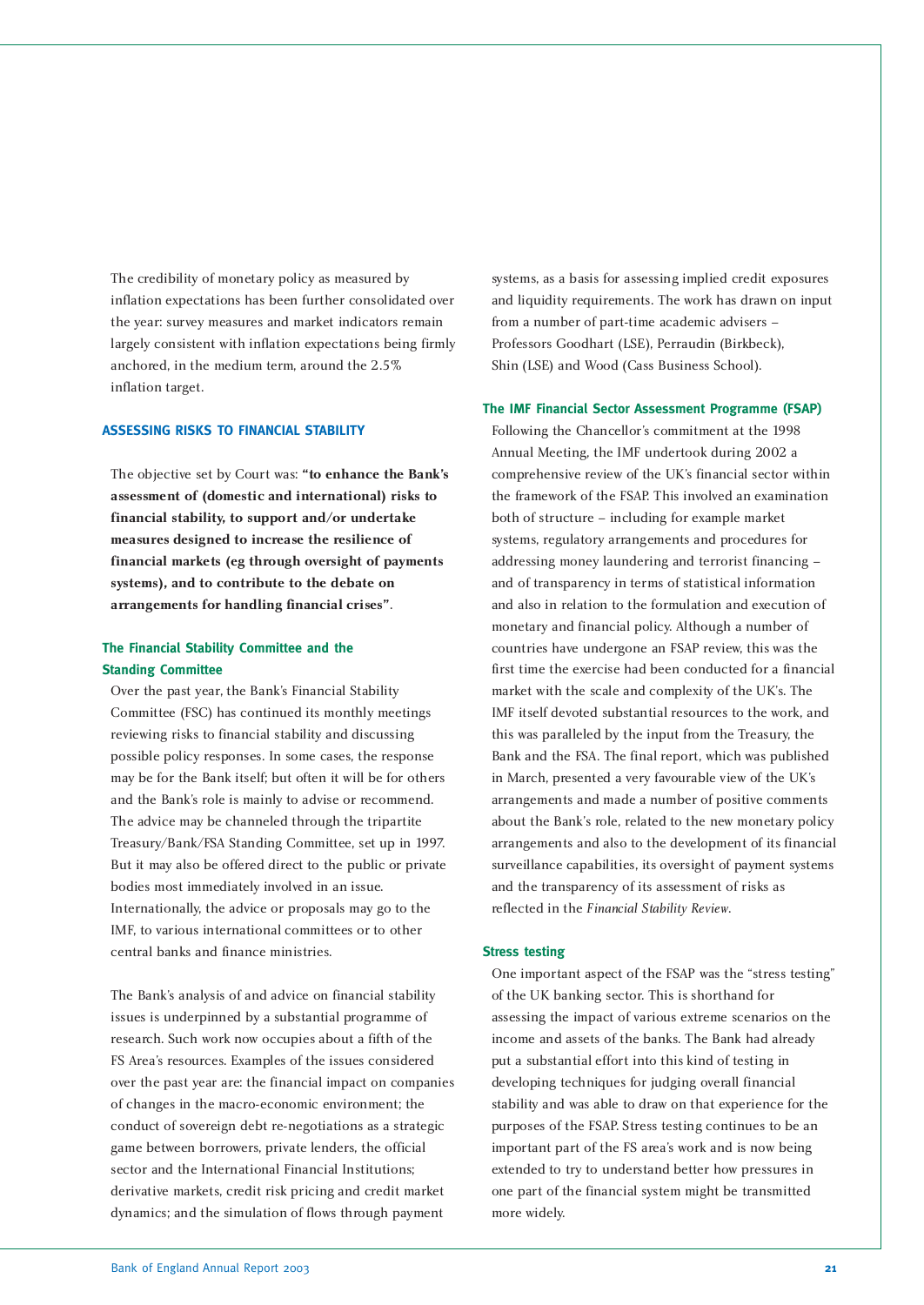### **The new Basel Capital Accord**

Work on this major initiative continued throughout the year with the Bank and the FSA making a major contribution. Once the broad structure of the new Accord had been established, there remained important questions about the calibration of the capital requirements. The Bank took a leading role in organising the various Quantitative Impact Studies, designed to test the implications of the new capital requirements for a range of banks both within and outside the G10. This work has required a significant commitment of staff time, both at a technical level but also in the coordination of analysis carried out by other central banks. Completion on time has been a significant factor in allowing discussions on the Accord as a whole to be brought to a conclusion.

### **Handling LCFI crises**

One of the important financial stability challenges facing central banks, regulators and finance ministries is to understand what kinds of issues would arise if a Large Complex Financial Institution (LCFI) were to get into difficulties, and to consider what measures might be taken in response. Various international groups have been looking at the issue, and in many of these the Bank has participated. Domestically, the broad framework for handling such cases is set out in the MoU agreed by the Treasury, the Bank and the FSA in 1997, but there are several detailed questions which require continuing work. In particular, the Bank has been considering what information and analysis it would need in order to offer a judgment on the market and systemic implications of a potential LCFI failure.

### **International crisis management**

Another continuing theme in the Bank's work has been its input to discussions on how to improve the capacity of the international financial system to deal with sovereign debt problems. This issue has acquired a higher profile since 1998 and has given rise to a great deal of debate in both official and private international groups. As noted in last year's Annual Report, the Bank prepared, jointly with the Bank of Canada, a paper setting out some ideas on a crisis resolution procedure. Some elements of those proposals have been picked up in later work. The Bank has taken a particular interest in the questions of policy on access to IMF resources and crisis resolution frameworks. The Bank also participated in the G10 group which drew up proposals on Collective Action Clauses, designed to facilitate easier resolution of competing creditor claims.

### **EFFICIENCY AND EFFECTIVENESS OF UK FINANCIAL SERVICES**

For 2002/03, the specific target set by Court was **"to enhance the Bank's contribution to initiatives aimed at reinforcing the efficiency and effectiveness of UK financial markets, including the capacity to respond to major business disruption"**.

### **Payment and Settlement systems**

A period of consolidation has followed the successful completion in 2001/02 of the programme of initiatives to enhance the effectiveness of UK payments and settlement systems. Work has taken place to improve the resilience of the central RTGS operations and the effectiveness of the control environment has been reviewed.

In September 2002, the merger of CREST, the main UK securities settlement system, and Euroclear, the international securities settlement system based in Brussels, was agreed. Although the short-term operational implications were limited, given that for the time being the systems will remain largely separate, the merger promises in the longer term to bring important benefits to the UK and European financial markets. The Bank has an interest in these developments as a user and also as a supplier of services to CREST, notably the use of central bank money to reduce intra-day exposures amongst the participating banks. The Bank's aim is to ensure that these desirable structural features are maintained in the combined entity.

### **Structure of the Sterling Markets**

Much of the Bank's work on developments in market practices and structures is conducted in partnership with practitioners. In the core sterling markets, this means the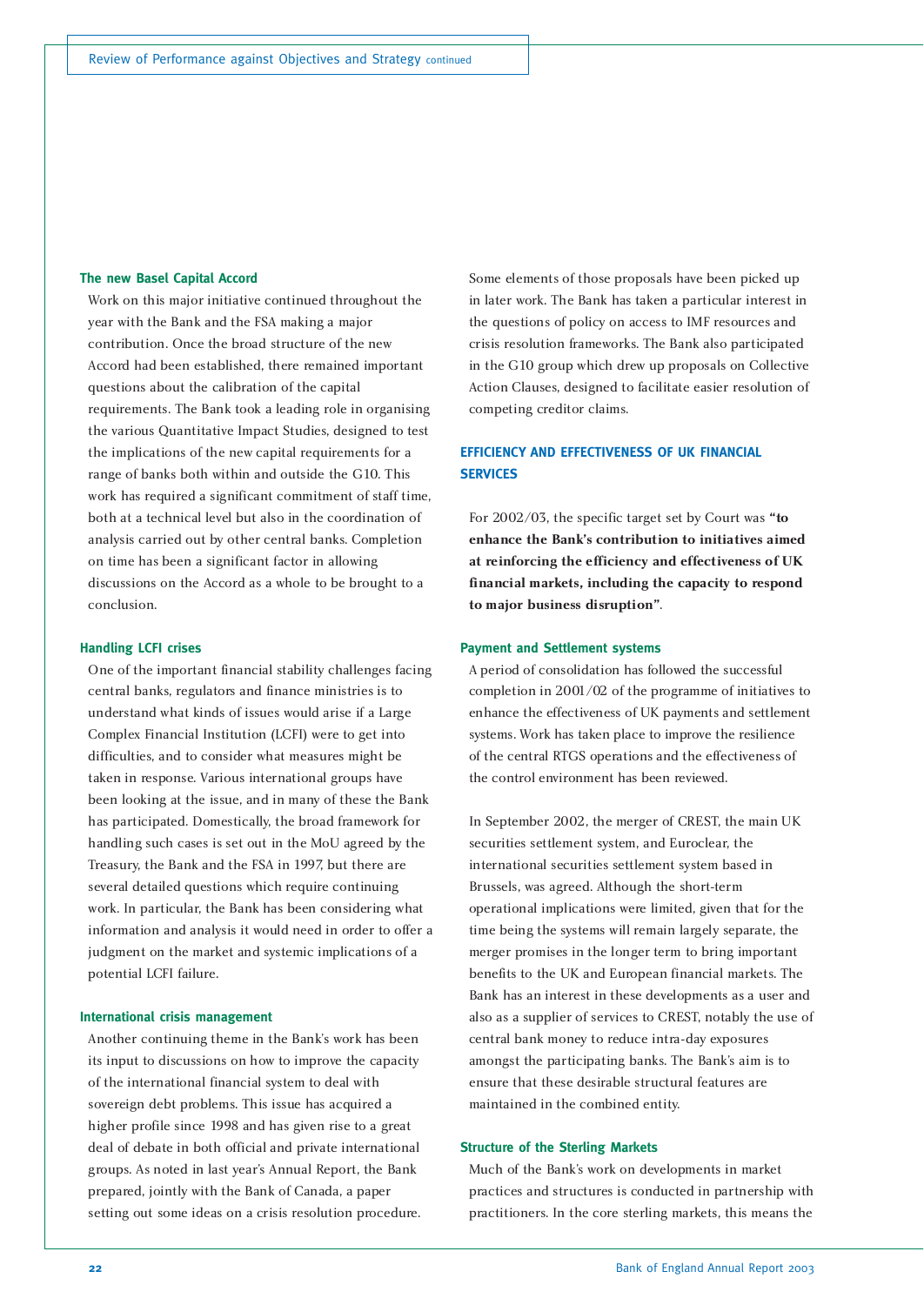Money Markets Liaison Group (MMLG), which is chaired by the Bank's markets area. It meets quarterly, and comprises members from major UK and overseas banks, market users such as fund managers and corporate treasurers, infrastructure providers, trade associations, and the Financial Services Authority. Over the past year, MMLG has discussed a range of subjects including market codes, infrastructure developments, and proposed changes to the calculation of the sterling overnight interest rate average (SONIA). Alongside HM Treasury and CREST, the Bank and the MMLG have also been involved in preparations for dematerialising money market instruments, allowing them to be issued into and settled through CREST. In particular, the Bank has drawn up pro forma standard terms of issuance for non-material equivalents of sterling certificates of deposit, bankers' acceptances and commercial paper.

Reflecting the central role of repo transactions in the Bank's monetary operations and the role of repo (secured money) markets in maintaining system liquidity, the Bank's markets area also chairs the Stock Lending and Repo Committee, which provides a forum for market participants, infrastructure providers and the authorities to discuss structural developments in London-based securities financing markets. Over the past year it has discussed market codes and legal agreements; equity lending and voting; the role of securities lending in supporting short selling and the proposed publication of stock lending statistics by CREST; and contingency planning. The Committee agreed that a publication on securities financing markets should be prepared to improve understanding of them among market analysts and commentators.

### **Foreign Exchange Markets**

A new private sector system which eliminates risk in the settlement of foreign exchange transactions, the Continuous Linked Settlement Bank (CLS Bank), became fully operational in September 2002 with the Bank providing the link to the system for sterling pay-ins and pay-outs.

Paralleling the MMLG in the domestic markets, the Bank's markets area chairs the Foreign Exchange Joint Standing Committee (the FXJSC), which comprises senior staff from many of the major banks operating in the London foreign exchange market plus representatives of brokers, corporate treasurers and the Financial Services Authority. As well as providing a forum for discussing broad market issues, the FXJSC has primary responsibility for maintaining the Non-Investment Products Code.

Among the many issues discussed by the FXJSC over the past year were developments in e-commerce, the introduction of Continuous Linked Settlement in the foreign exchange markets, and a possible change to the  $NIPs code<sup>1</sup>$  in respect of trading on behalf of unnamed principals. The sub-group has also discussed operational issues, for example possible improvements in relation to confirmation processing, standard settlement instructions and CLS. Proposed changes will be discussed with other international centres as appropriate.

#### **Business continuity plans**

Although planning to deal with physical disasters of various kinds has been a long-standing aspect of firms' operational risk management, the intensity of effort in this area has increased significantly since 11 September 2001. Much of the work has been carried out within private sector firms and has been monitored by the FSA in the context of their supervisory relationship with these firms. The Bank has, however, taken a special interest in the preparedness of major pieces of market infrastructure, especially payment systems, as well as reviewing its own contingency arrangements as a central participant in a number of markets. In conjunction with the tripartite Standing Committee, the Bank has organised a number of roundtables bringing together private and public sector representatives to exchange information and views on aspects of business continuity planning. Again in a tripartite framework, it has participated in a test of communication and coordination arrangements.

**<sup>1:</sup>** The NIPs Code is a voluntary code of practice for conducting business in the foreign exchange, bullion and wholesale money markets.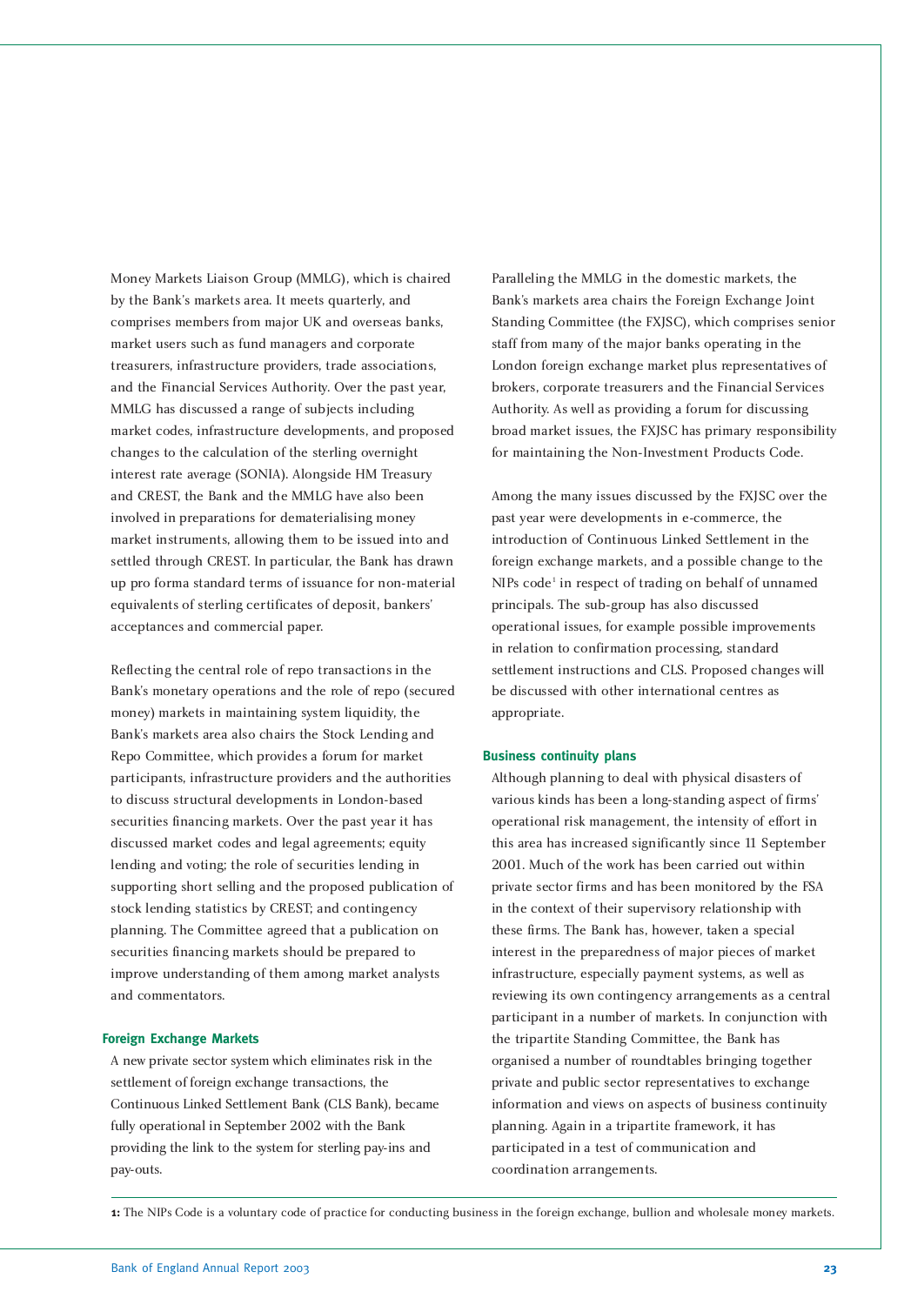As part of the wider programme of work following 11 September, MMLG has also considered how to respond to any widespread disruption to sterling money markets. Preparations have included exchanges of contact details and rehearsing emergency conference calls. MMLG has also reviewed what interest rate should be applied to market participants' involuntary overdrafts and credit balances with banks in the event of such disruption. The Group concluded that the presumption should be that it would be the Bank's official repo rate, which has the advantages of neutrality and of being known to all in the market, giving certainty and transparency. Nonetheless, consistent with the Non-Investment Products Code, MMLG concluded that the Bank should retain discretion to determine and publish a rate to apply to balances following market-wide disruption of this kind, taking account of the particular circumstances.

The FXJSC also discussed contingency planning and, early in 2002, established an Operations sub-group whose primary purpose is to aid efficient functioning of the foreign exchange and international money markets in the event of large-scale disruption.

### **Finance for small firms**

Over the past decade, the Bank has devoted substantial resources to reviewing the financing of small firms, especially the provision of bank finance. This work originated in the difficult relationships which emerged between banks and small firms during the recession in the early 1990s. Those relationships, certainly in terms of the provision of credit, have improved greatly over the years and recently the Bank has turned its attention to some other aspects of small firm finance. The regular annual review now typically includes, at the request of government ministers, an assessment of issues especially relevant to the financing of firms in economically-deprived areas, as well as a commentary on the position of ethnic minority businesses.

### **The Centre for Central Banking Studies (CCBS)**

CCBS (described on page 13) has maintained a full programme of events, in London and abroad, for central

bank experts from around the world. During the year some 30 seminars and conferences were held in London, covering many of the analytical and technical aspects of central banking, from a practitioner's perspective. Speakers are experts in their field from the Bank of England, the London financial markets, academia and other central banks. Typically the seminars are for one week, for some 20-25 participants, while the conferences are larger-scale affairs. In total, 751 people attended these London-based events.

- Two Research Workshops were held in the Bank, on "International Capital Movements", and "Resolution of Banking Crises". These involved a week of lectures by leading experts, such as Kenneth Rogoff, Marcus Miller, Philippe Aghion and Hyun-Song Shin, and were attended by 141 people. As usual, each workshop was followed by a three-month research project at CCBS, involving a small group of researchers from other central banks.
- The Central Bank Governors' Seminar was held in July, and provided an opportunity for the governors or their representatives from 34 central banks to meet in London and discuss the international financial architecture, including presentations from Horst Kohler, Mervyn King and David Clementi.
- In addition to the programme of London events, CCBS had an extensive programme of events abroad. The subjects covered included inflation targeting, economic modelling and forecasting, monetary policy and operations, governance for central banks and communications. 12 regional seminars and research workshops were held in Asia (3), Africa (4), Eastern Europe (2), and Latin America and the Caribbean (3). A seminar was also provided in Ghana, on the inauguration of their Monetary Policy Committee. A total of 289 participants attended these seminars and workshops.
- CCBS also undertook 27 visits to central banks abroad, at their request, to offer expert advice, consultancy, or lectures.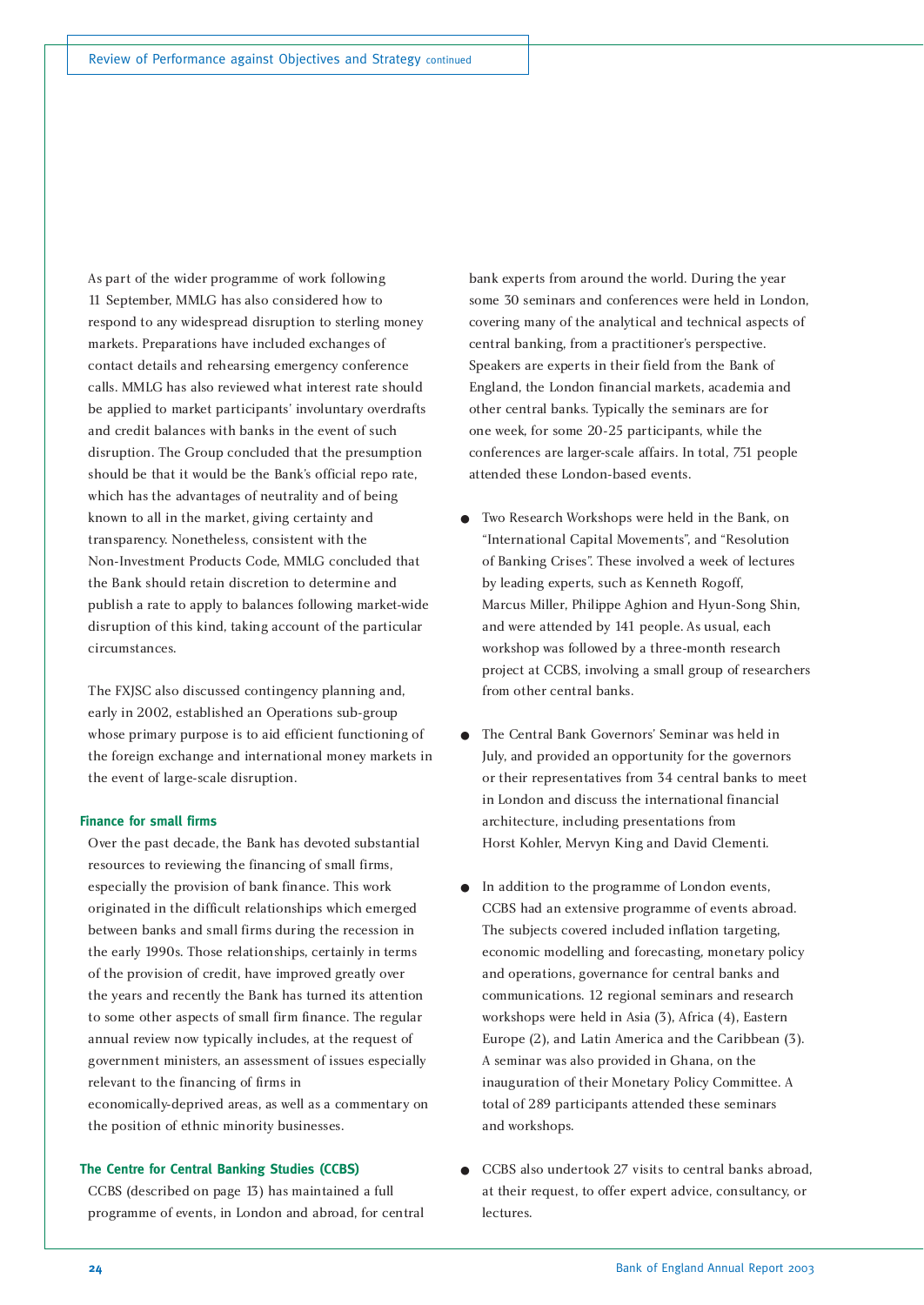### **MARKET AND BANKING OPERATIONS**

The objective for the Bank's banking and market functions was **"to conduct the Bank's financial market and banking operations with a high degree of professional competence, in order to execute the Bank's policy decisions and meet customer requirements cost-effectively, and to make full use in the Bank's monetary and financial stability roles of the intelligence gained through these operations"**. The markets and banking divisions are also closely involved in the initiatives to improve the effectiveness and efficiency of London's markets, described above.

### **Open market operations and sterling markets**

The Bank's sterling open market operations went smoothly during 2002/03. They achieved their purpose of implementing the interest rate decisions of the Monetary Policy Committee while providing sufficient funds to maintain liquid and orderly conditions in the sterling money markets and payments systems, supporting banks' liquidity management.

The stock of the Bank's short-term lending to the banking sector through open market operations increased over the year, reflecting growth of around £2 billion or just under 7% in the note issue.

### **Foreign currency operations and foreign exchange markets**

The Bank's foreign currency operations include providing foreign exchange and deposit services to government and foreign central bank customers, and the handling of the Bank's euro-denominated debt programmes and associated asset management.

During the year there were regular monthly auctions of 3 and 6 month euro-denominated bills, taking the stock of these liabilities outstanding at the end of the year to €3.6 billion. The Bank also issued the first €1 billion tranche of a third €2 billion three-year euro-denominated note, with the second tranche issued shortly after the end of the financial year. This issue brought the outstanding stock of these liabilities to €6 billion.

### **The Bank's management of HMG's foreign currency reserves**

The Bank, as agent for HM Treasury, manages HM Government's foreign exchange assets and liabilities, including its gold reserves, in line with the objectives set by HM Treasury in an annual Remit and has met those objectives in 2002/03. At the end of March 2003, the gross reserves were approximately \$42 billion and the net reserves about \$16 billion.

### **Risk management**

A particular focus during the past year was further developing the risk management and controls framework for both the Bank's own business and for its asset management on behalf of HMG. Initiatives included the appointment of Operational Risk Officers in each of the Markets Divisions and an area Operational Risk Committee; improved management information and reporting; and an upgrade to the Bank's trading and financial risk management system.

### **Market intelligence**

A core role of the Markets area is to be a point of contact for market participants, and to gather and interpret market information to support the Bank's monetary policy and financial stability functions.

The Bank's operations give it regular and close contact with senior management, traders and risk managers at a wide range of domestic and international banks and securities dealers. In addition, the Bank is extending its contacts amongst market users and other intermediaries, such as corporate treasurers, insurance companies and fund managers. As well as in London and elsewhere in the UK, the Bank has over time built up a range of market contacts overseas, especially in New York and Boston. Over the past year, they played an important role in identifying and interpreting conjunctural and structural issues relevant to the Bank, many of them covered in the *Financial Stability Review* or in presentations to the MPC.

### **The Note issue**

During the year the Bank concluded its review of the options for its note printing operations at Debden. The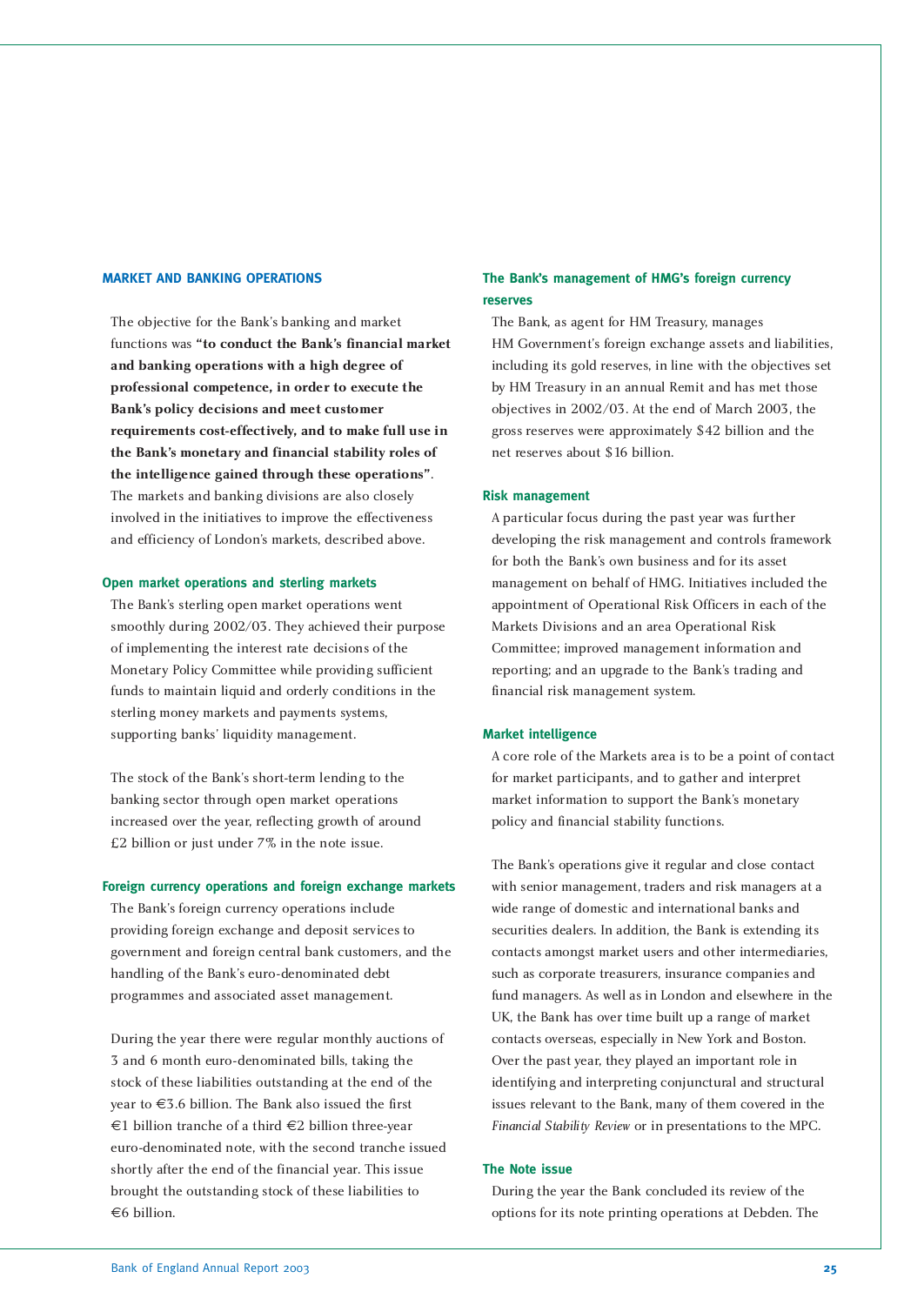Bank's objectives were the quality and security of note supply, the interests of the staff and employment at the Debden site, and cost. In December, the Bank announced that it had decided that its objectives could best be met by sale to a third party, and had selected De La Rue (DLR) as the preferred bidder. After discussions with DLR, and full consultation with the Trades Unions and staff, the printing operations were transferred to the Bank's existing subsidiary, Debden Security Printing (DSP) on 7 March, and DSP was sold to DLR on 31 March. The Bank has negotiated with DSP a contract for the supply of Bank of England notes, with an initial term of seven years. Arrangements are being put in place within the Bank for quality assurance and to take forward future development work, including research into banknote security.

In 2002 the Bank introduced a new, more secure and more durable £5 banknote depicting Elizabeth Fry. The initial launch of the new banknote, in May, was marred by the discovery of a fault in the production process that allowed the serial numbers to be partially or wholly removed in some cases. The banknote was successfully re-launched in August.

Throughout 2002 the Bank continued to work with institutions engaged in the wholesale distribution of cash over the phased introduction of new arrangements for the issue and recirculation of banknotes. The focus has now turned to the development of a framework for the regulation of the quality of notes in circulation with a view to maximising the efficiency of note production, distribution, and recirculation.

As the second anniversary of the introduction of a new £10 banknote depicting Charles Darwin approached the Bank began the process of withdrawing from circulation the older, Dickens design. During 2002 the majority of the outstanding banknotes of the older design were taken out of circulation. The process will be completed during 2003 when legal tender status is withdrawn. Advance notice is always given of this action and other steps taken to ensure the public is aware. An announcement that legal tender status will be withdrawn from 31 July was made on 29 April.

Towards the end of 2002 the Bank began preparations for an innovative auction of low-numbered notes in aid of the Commonwealth Education Fund. The first lot, a £5 note of the new design bearing serial number HA01 000005 was "knocked down" by the Governor, who is Chairman of the Oversight Committee of the Commonwealth Education Fund.

### **Banking services**

The Bank has continued to seek out and implement steps to improve the quality and reduce the cost of the core banking services that it provides to the Government and the financial system.

The change programme to modernise the banking services is close to completion. The implementation of Globus, the selected IT package for the core banking system, has taken longer than planned but almost all of the necessary staff changes have been made, and the few remaining ones should occur in the summer of 2003.

### **Stock registration**

The Bank, through its Registrar's Department in Gloucester, continued to provide a high quality and cost effective stock registration service and operated its retail postal brokerage service. However the steady decline in volumes prompted a review, and in November 2002 HM Treasury issued a consultation paper entitled "Modernising the arrangements for registration and transfer of British Government Stock". Among other things, the paper proposed that all gilt holdings be dematerialised and held in CREST. As and when new arrangements are introduced, Registrar's Department will close; but in the meantime the Bank remains responsible for the gilt registration function, and is committed to ensuring a continued high quality service and a smooth transition to any successor arrangements.

### **PREPARING FOR EMU**

The Bank's objective for the year was: **"to ensure that the Bank would be ready, should a decision be made to join EMU; and to contribute to preparations in the UK financial sector"**.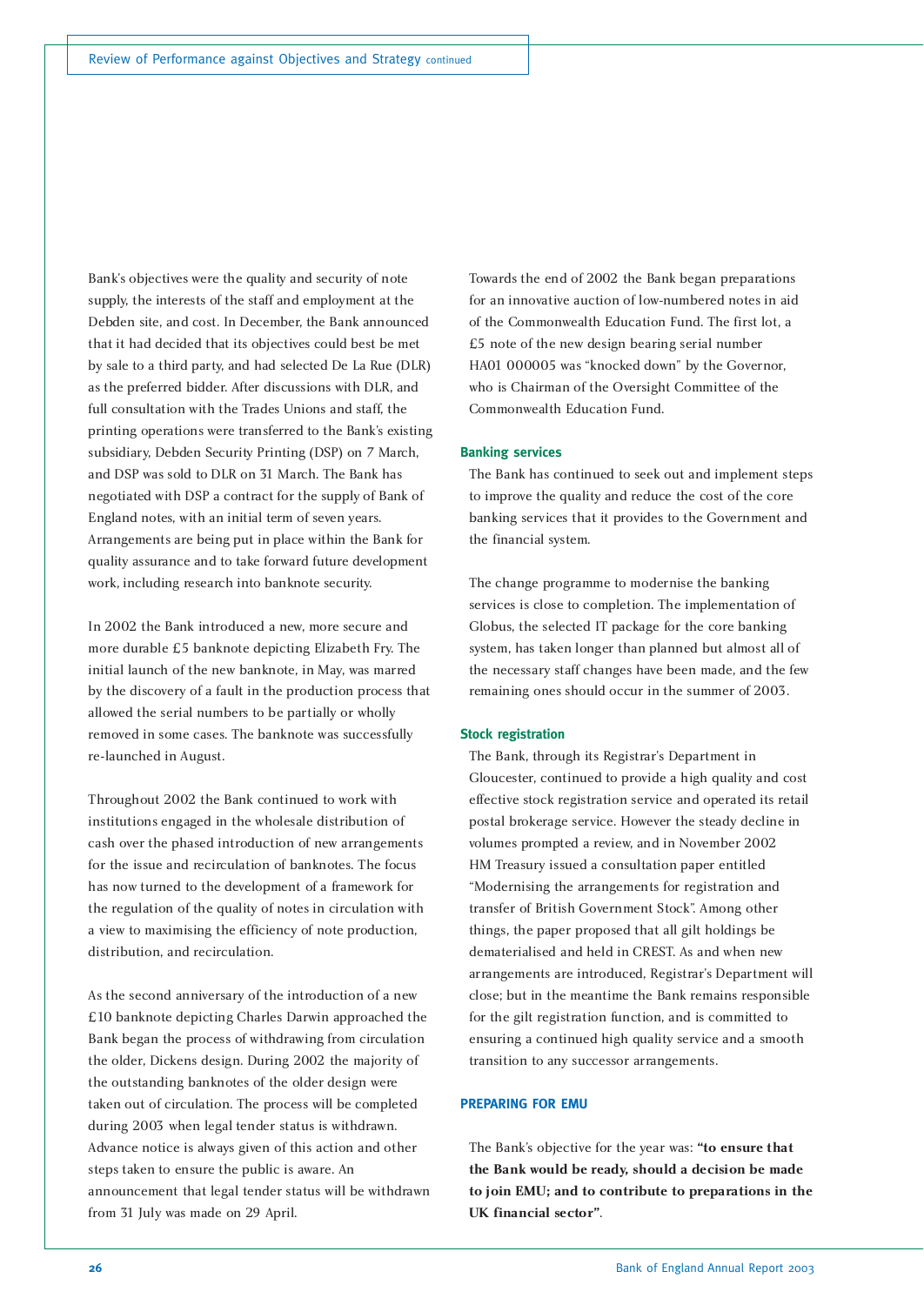### **Preparing the Bank**

Under the Government's policy of 'prepare and decide', the Bank continued during the year to plan so that it would be ready, in the event that the UK decided to join EMU. In these circumstances, the Bank would become a full member of the Eurosystem, and a number of changes would need to be implemented: there would be changes to the Bank's finances, balance sheet and governing legislation; the Bank would need to change the way in which it conducted monetary policy operations in order to participate in the operational framework of the Eurosystem; changes would be needed in the payment infrastructure; the Bank would need to adopt Eurosystem accounting conventions, and to introduce new statistical reporting forms so as to provide the data required by the ECB. The Bank would also have to plan for the introduction, at the appropriate time, of UK euro banknotes in place of sterling banknotes, and the withdrawal of sterling banknotes.

### **Preparing the UK financial sector**

During the year, the Bank continued to co-ordinate preparations in the City for the changeover in sterling wholesale financial markets, in the event that the UK decided to join EMU. Under HM Treasury's national changeover plan for a "managed transition" from sterling to the euro, sterling wholesale markets would be expected to operate in euro immediately from the entry date, whereas retail financial services would be expected to remain largely in sterling until later in the transition period after entry. In order to help market practitioners prepare for a changeover in sterling wholesale markets, the Bank published in the November Practical Issues a "City guide to a UK euro changeover". The City guide explains how the changeover in sterling wholesale markets would be expected to be handled, in the event of UK entry. It was drawn up in consultation with the City Euro Group, chaired by the Bank and with representation from all relevant markets associations and the clearing banks. The City guide is updated on the Bank's website.

### **Impact of the euro on financial markets in the UK**

During the year, the Bank continued to monitor the impact of the euro on financial markets in the UK, and

published in the November Practical Issues a survey of the evidence about the UK's performance as a euro financial centre. This showed that, since the launch of the euro at the beginning of 1999, the City had maintained its market share. Bank officials also commented on drafts of two studies by HM Treasury, one on the location of financial activity and the other on the cost of capital. These are among a series of preliminary and technical 'pre-assessment' studies prepared by HM Treasury prior to its assessment of the Government's five economic tests.

#### **Economic analysis of EMU**

The Bank has an ongoing programme of analytical work on EMU. This includes the operation and implementation of monetary policy within the euro zone, and how the introduction of the euro has affected the transmission mechanism of monetary policy. This work is part of the Bank's quarterly conjunctural analysis of international economic prospects, which informs UK monetary policy and work on financial stability issues. It also allows the Bank to play an active role in discussions with the ECB and other EU institutions.

### **Representing the Bank in Europe**

The Governor is a member of the ECB General Council. The Bank is represented on ESCB committees, and keeps up to date with the Eurosystem's operating framework, as it evolves. Alongside HM Treasury, the Bank is a member of the Economic and Financial Committee, which meets regularly in Brussels to advise European finance ministers. The Bank also continues to maintain close contacts with central banks throughout Europe, including the accession countries.

### **MANAGING THE BANK'S HUMAN RESOURCES**

The Bank's objective for the year was **"through appropriate policies for recruitment, reward, training and career development, to ensure that the Bank recruits, retains and develops staff with relevant skills and experience; and to build strong staff motivation and morale"**.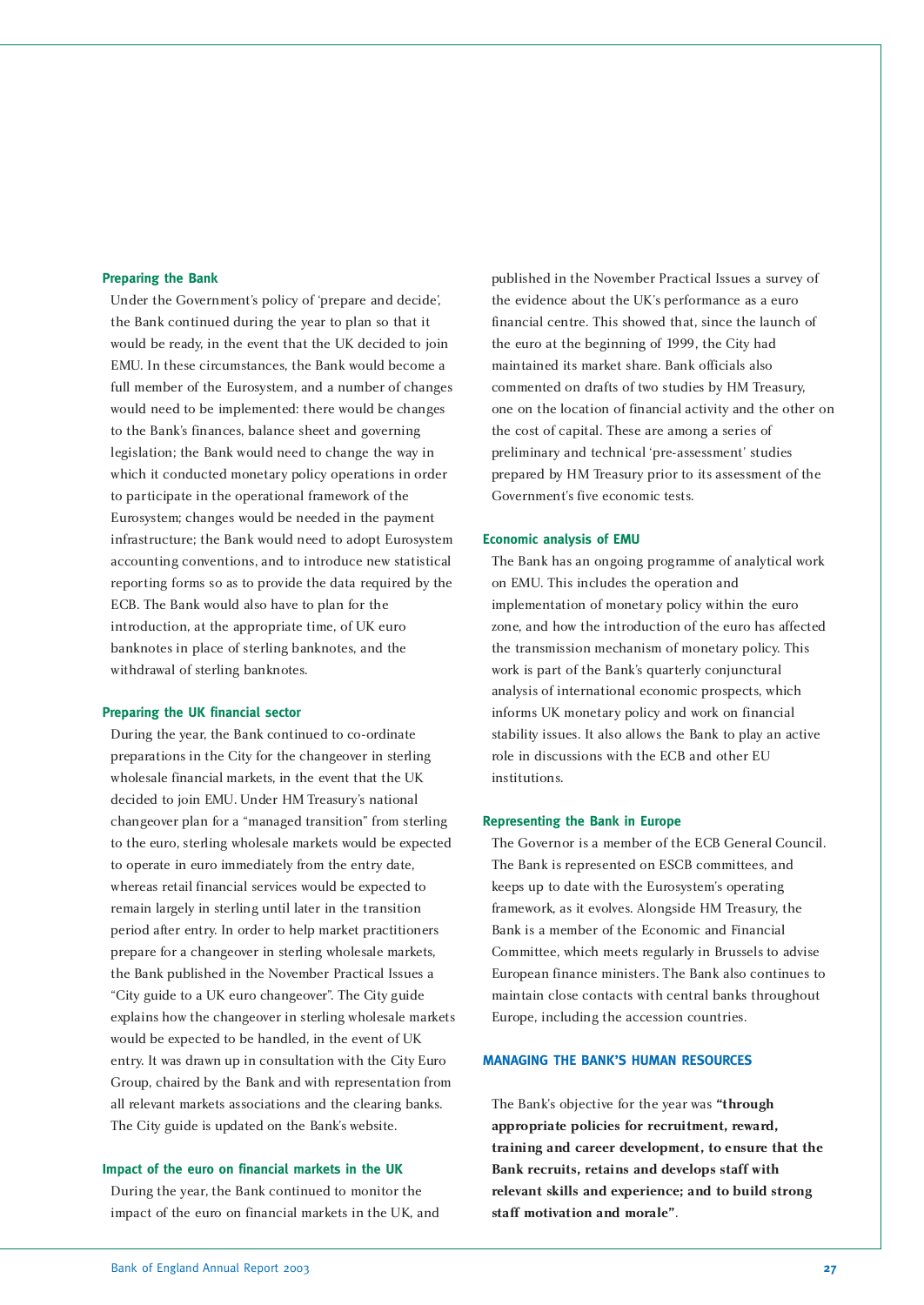The Bank's employment policies are discussed on pages 39-41. Last year, excluding the Printing Works, 198 staff joined the Bank and 218 left. Most of the departures arose under the Bank's redundancy and severance arrangements, connected with changes in the banking and central services areas. The resignation rate in the policy and analytical areas was 3%, significantly lower than in previous years, and this, coupled with an active recruitment policy at all levels, has resulted in the key areas being fully staffed for the first time since 1998.

Trends in the employment market, particularly among City firms, have clearly helped the Bank in its efforts to recruit and retain key staff; but these cannot be expected to persist indefinitely, and the Bank continues to keep a strong presence in the recruitment market, to sponsor students and new entrants seeking to acquire masters degrees in Economics or Finance, and to use the flexibility in its pay and job banding systems to build cadres of experienced staff in the key business areas.

The Employment Tribunal hearing of claims made in connection with the introduction of the Bank's new Benefits system took place during the year. Each of the claims made against the Bank was unsuccessful. Unifi has lodged an appeal in respect of part of the Tribunal's findings, and this is scheduled to be heard in July 2003.

A survey of staff attitudes was undertaken in December 2001 and the results of this were made available to management and staff during the year. They suggested a number of areas in which staff relations could be improved, and the Bank is addressing these. A further survey will be commissioned during the coming year.

### **MANAGING THE BANK'S FINANCES**

The financial objective for the year was: **"to maintain the Bank's overall spending within the agreed budget of £220.5 million for 2002/03 set by Court in the context of the medium-term framework for its finances, which called for a £20 million reduction in overhead costs over the five-year period to 2002/03"**.

The Bank's financial framework is discussed in more detail on pages 35-38 of this Report. In June 1998 the Cash Ratio Deposit scheme, described in more detail in that section, was put on a statutory footing by HM Treasury, on the understanding that the working of the scheme would be reviewed within five years. That review is now under way.

For 2002/03 Court set an expenditure budget of £220.5 million. The Bank's total spending for the year was £220.8 million, with the excess over budget reflecting higher-than-expected professional fees, linked to the Bank's defence of the BCCI case (see page 91). The other factors contributing to the outturn are discussed on page 35. Income has also been significantly above budget, in part as a result of higher banking volumes.

Following the transfer of supervision to the FSA in 1998, the Bank agreed to reduce its centrally borne overhead costs by £20 million within five years. The Bank expects to achieve this around the middle of this year, when it plans to vacate Bank Buildings, which will become available for letting or sale, on the completion of the refurbishment of Head Office. The Bank has also rationalised its space elsewhere, completing the sale of its Leeds and Gloucester premises over the past year. Following the sale of printing operations, the Bank has leased a part of the Debden site to De La Rue, but retains ownership and management of the site.

### **INVESTMENT AND BUSINESS CONTINUITY**

Over the past year the Bank has continued to increase investment in IT in order to improve business and support processes. The objective set by Court was: **"to improve the efficiency and robustness of the Bank's business processes, in particular through improved use of, and continued investment in, IT; and through the maintenance of appropriate back-up arrangements in the event of a major business disruption"**.

The analytical areas – supporting the setting of monetary policy and financial stability – have continued to invest in better data management, improving capture, storage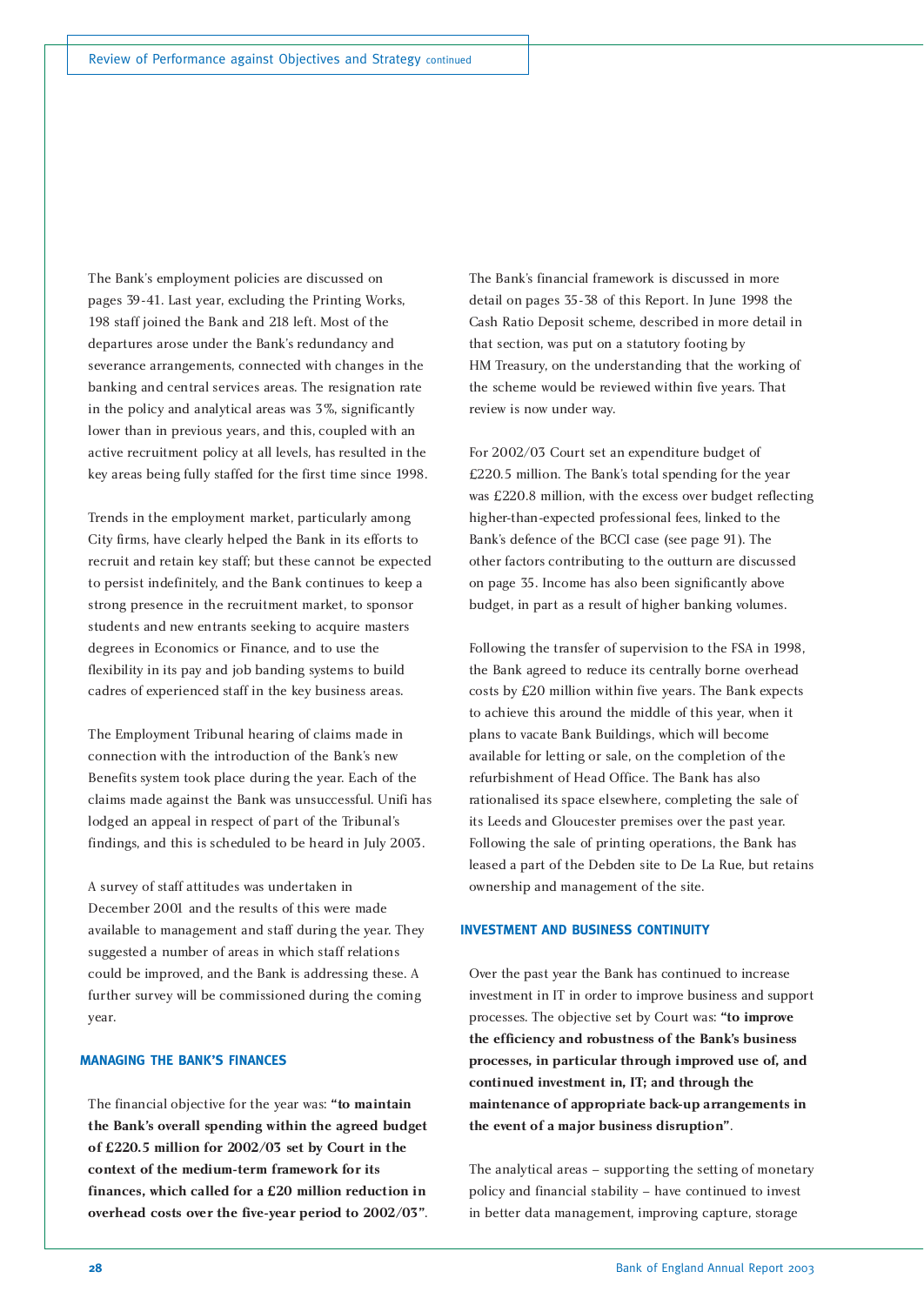and access to economic data. Improvements have been made to internet access from the desktop, meeting the need for greater access by analysts to a wide range of information, while taking fully into account the Bank's strict security requirements.

The Bank's financial markets area is part way through a major investment program, with a number of co-ordinated projects to improve front, middle and back office processes, including the Bank's accounting systems. In some areas, notably the banking system, progress has been slower than projected, but we are confident that that project will be completed in the coming year.

A year ago the Bank started a project to improve Electronic Document Management. This has progressed well, with half of the staff already using the new system, and the rest on schedule for the coming year. The new system will help the Bank to meet its obligations under the Freedom of Information Act, preparation for which is well in hand.

The Bank's HR database project came fully on-line in the past year, significantly improving access to data and management information, while reducing administration costs. There have been further investments in related systems, including on-line systems for training, performance reviews and HR policies.

Desktop IT across the Bank has been reviewed in the past year, and a strategy set for the coming 3-5 years. External benchmarking, supported by the Bank's own internal survey, has confirmed that Bank staff are well supported in their day-to-day use of IT, but that efficiency could be improved by greater standardisation across the organisation. A key project for the coming year will be work on the Bank's e-mail system. This is complementary to the work on Electronic Document Management, forming an important part of the information strategy.

Delays in the implementation of the new banking system (Globus) have set back the completion of the C21 project, now scheduled for later this year, and have had knock-on effects on other projects.

The Bank has well-established procedures for business continuity, especially for financial market systems, and keeps these under close review. Providing and testing back-up arrangements has been a particular focus for the past year, and two new business continuity facilities have been completed, at Debden and at Head Office. Testing of the arrangements for business continuity and recovery have been, and will continue to be, an important part of this work.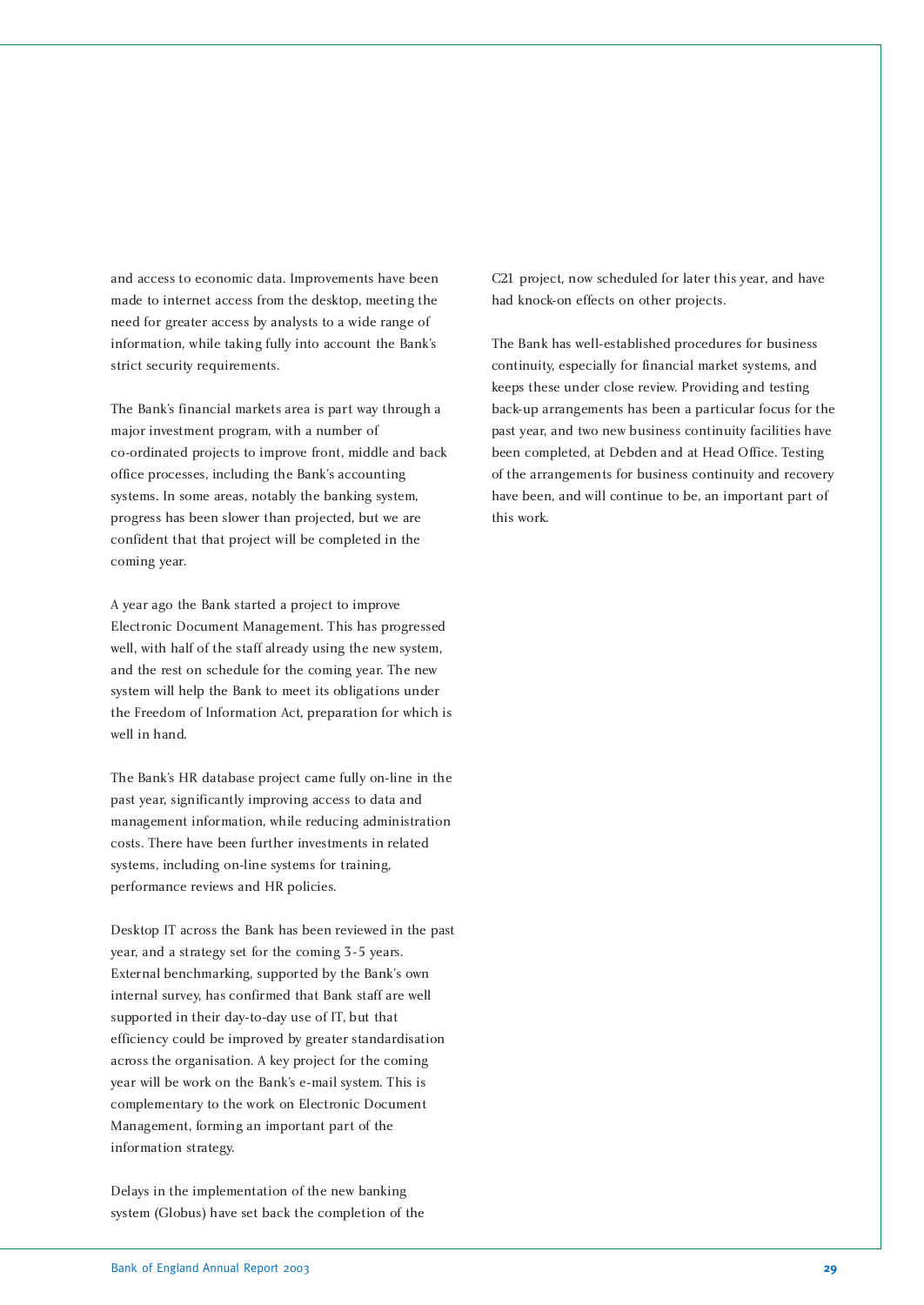### Monetary Policy Committee Processes

Members of the Monetary Policy Committee



**Eddie George**



**Mervyn King**



**Andrew Large**



**Christopher Allsopp\* Kate Barker**



**Professor Stephen Nickell**





**Paul Tucker**



**Charlie Bean**



**Marian Bell**

The principal external activities of the MPC members appointed from outside the Bank by the Chancellor of the Exchequer are:

**Mr Christopher Allsopp:** Fellow in Economics, New College, Oxford. Reader in Economic Policy, Oxford University. Editor and Director, Oxford Review of Economic Policy. Trustee, Index on Censorship.

**Ms Kate Barker:** Member of Board of Governors, Anglia Polytechnic University. Member of Council, Society of Business Economists. Commissioner, Independent Football Commission. Government review of issues affecting supply of housing in the UK.

**Professor Stephen Nickell:** School Professor of Economics, LSE (part-time). President of the Royal Economic Society. Fellow of the British Academy and of the Econometric Society. Honary Fellow of Nuffield College, Oxford. Member of the International Board of Advisers of the Tinbergen Institute (Amsterdam). Member of the Council of the European Economic Association.

**Ms Marian Bell:** Member of the Assembly of the Cathedral and Abbey Church of St. Albans. Fellow of the Royal Society of Arts.

Rachel Lomax has been appointed to the MPC with effect from 1 July 2003.

\*Richard Lambert has been appointed to the MPC with effect from 1 June 2003. He will succeed Christopher Allsopp.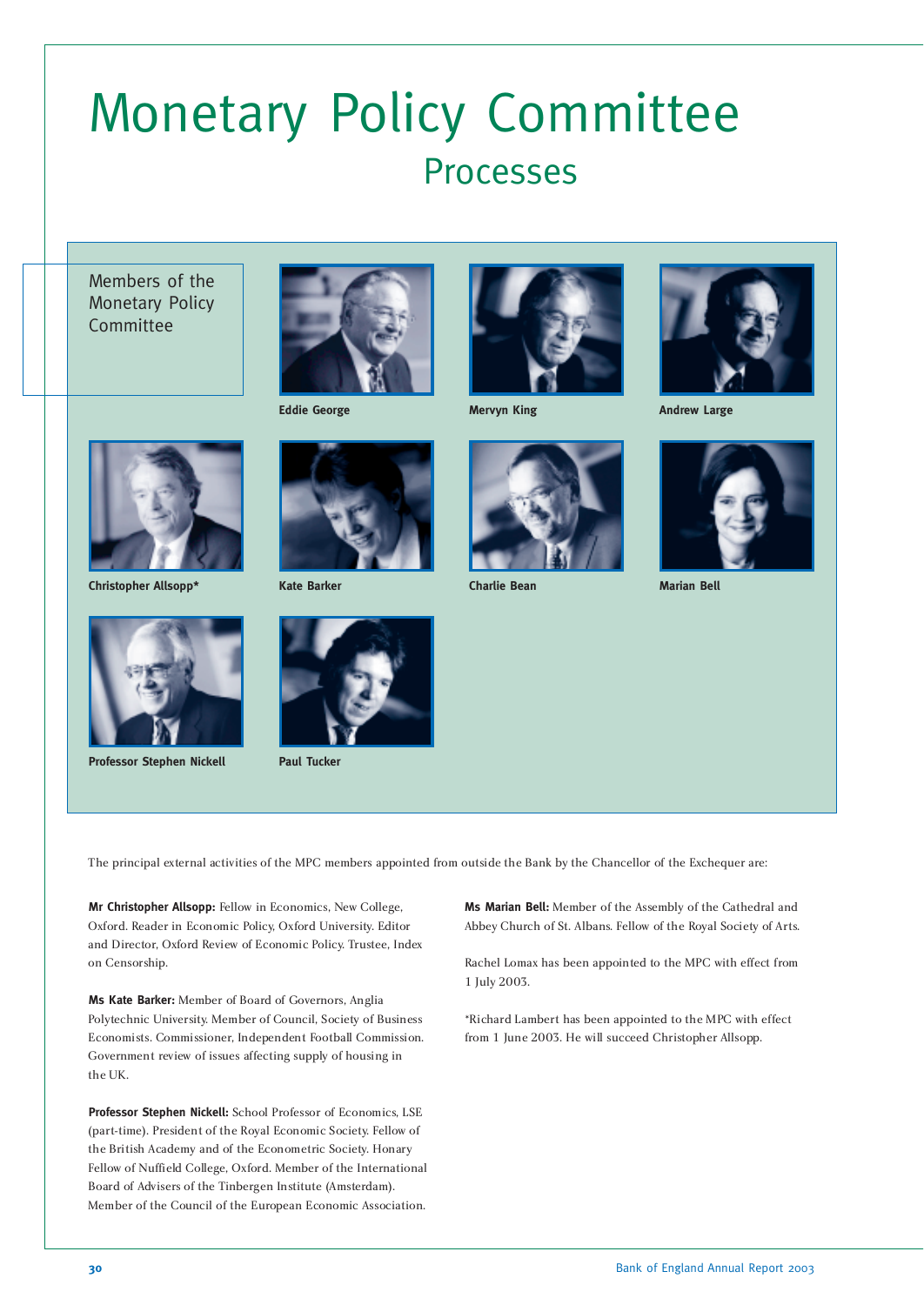In respect of monetary policy, the Bank's objective is to maintain price stability and, subject to that, to support the economic policy of the Government, including its objectives for growth and employment.

Throughout the period covered by this Report, the Government defined the price stability objective in terms of a symmetric inflation target of 2.5% (measured by RPIX). That was most recently confirmed by the Chancellor in his Budget statement on 9 April. The Bank pursues this objective through the interest rate decisions taken by the Monetary Policy Committee (MPC). The MPC is a committee of the Bank constituted by the Bank of England Act 1998, with responsibility for formulating monetary policy. This section of the Report addresses those aspects of the MPC which are relevant to the Directors of the Bank in discharging their responsibility under Section 16(1) of the Act: that is, to review the procedures followed by the MPC and in particular whether the MPC has collected the necessary regional, sectoral and other information.

In terms of MPC processes, the past year has been one of consolidation, following the more significant changes in the previous two years in response to the external peer review by Don Kohn of the Federal Reserve Board (discussed in the 2001 *Annual Report*). A complementary technical review of the Bank's forecasting and modelling activities has been carried out during 2002 by Professor Adrian Pagan of the Australian National University and Nuffield College, Oxford, and a former member of the Board of the Reserve Bank of Australia. His findings are summarised on pages 17-18 of this *Report*. The arrangements for support to external MPC members, each of whom has the use of two economists to provide personal research support, appear to be working satisfactorily.

### **THE MAIN MPC PROCESSES**

A short summary of the main MPC procedures is provided in this section. Although there have been some minor changes during the year, the broad structure remains the same as in last year's Annual Report. The processes of the Committee can be grouped into three categories:

- The monthly policy round;
- The quarterly forecast and *Inflation Report* round;
- Other tasks

A detailed account of these processes can be found in "The formulation of monetary policy at the Bank of England", *Bank of England Quarterly Bulletin*, Winter 2001, by Charlie Bean and Nigel Jenkinson.

### **The monthly policy round**

The Bank of England Act 1998 stipulated that the Committee must meet (at least) monthly to review and if necessary change interest rates to achieve the target set by the Government. The MPC satisfies this mandate by holding a regular monthly meeting – typically on the Wednesday afternoon and the Thursday morning of the first full week of each month – announcing the policy decision at noon on the Thursday. The Minutes of the meeting are published two weeks later. Special meetings of the Committee can be convened if circumstances warrant: no such meetings have been held over the past year.

The Committee continues to be briefed by staff at a half-day pre-MPC meeting. Feedback from Committee members confirm that they find the briefing very useful. The briefing is also subject to continuous peer review by senior officials from other central banks and institutions that are regularly invited to observe the meeting. As in previous years, the comments have generally been very positive.

### **The quarterly forecast and Inflation Report**

The structure of the quarterly forecast round has been fairly stable over the past twelve months. In particular the final meetings of the forecast round continue to be conducted in private with just the MPC and four staff members present so as to facilitate discussion and decision-making.

Two particular forecast challenges will confront the MPC and Bank staff during the course of the coming year. First, it is expected that a new macroeconometric model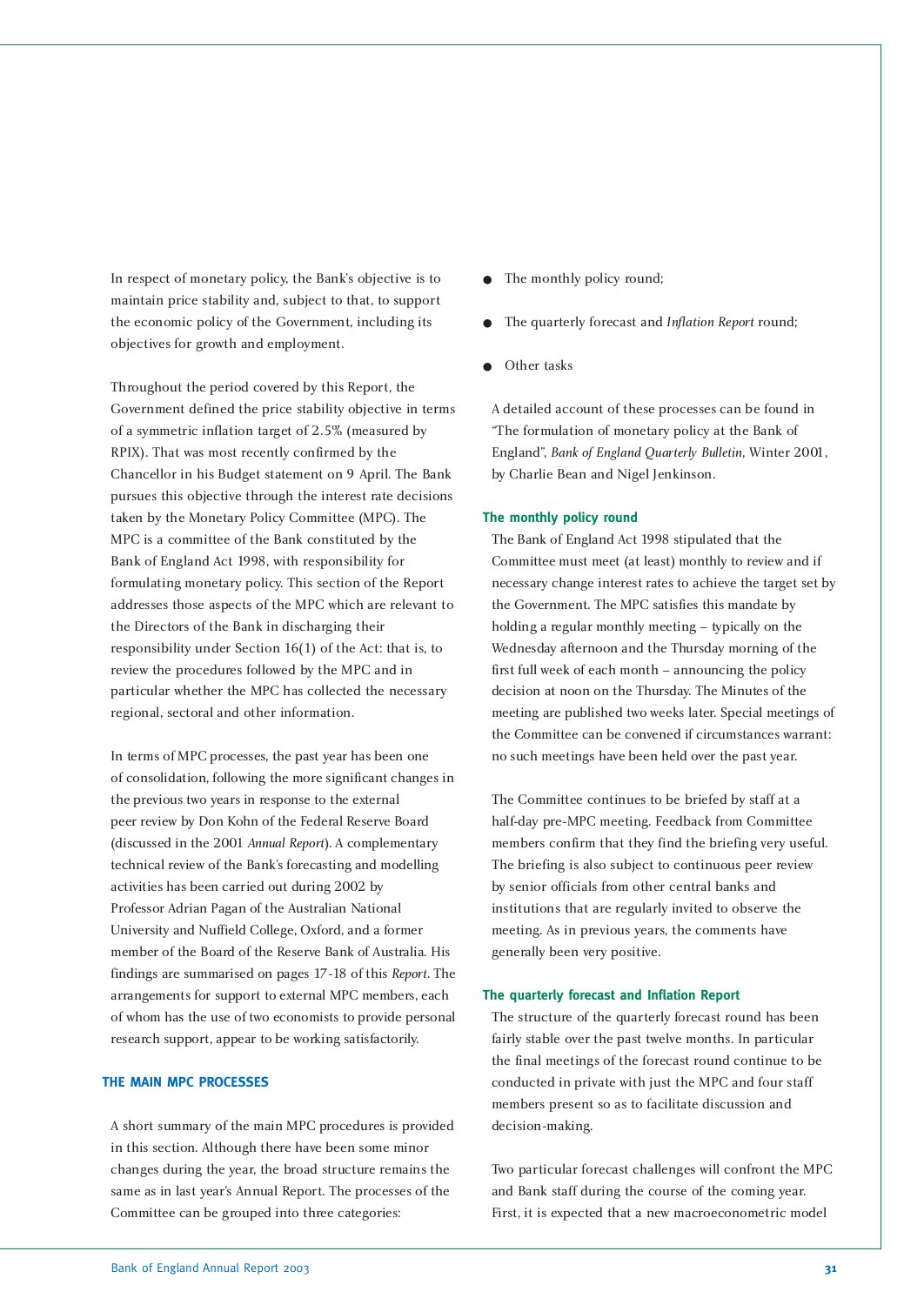will replace the existing model. The new model addresses some of the recognised deficiencies of the existing model and should provide a more flexible tool for the articulation of discussions by the Committee. It is not expected to carry any implications for the policy decision itself, however. Second, the Office for National Statistics will be introducing "chain-linked" National Accounts in this year's Blue Book. That will necessitate the re-estimation of many of the models in the Bank's suite and may lead to some re-interpretation of the past. But again it is not expected to carry any immediate implications for the policy decision itself.

The *Inflation Report* fulfils the obligations under the Act for the Bank to provide a quarterly report approved by the MPC, which reviews monetary policy decisions, assesses developments in UK inflation and provides an indication of the expected approach to meeting the objectives set by the Government. The Bank's *Inflation Report* is generally seen as a model for the corresponding publications of other central banks. A recent report ("How do central banks write? An evaluation of the inflation reports of inflation-targeting central banks") prepared for the Bank of Norway by Andrea Fracasso, Hans Genberg and Charles Wyplosz of the Graduate Institute of International Studies, Geneva, consistently rates the Report highly on a number of different criteria and concludes that "the Bank of England's *Inflation Report*, the oldest inflation report which has inspired many other central banks, remains the model in virtually every dimension". In part in response to a suggestion from the Treasury Committee of the House of Commons, the Report has been slightly restructured in order to provide a more coherent commentary on supply-side developments in the economy and to provide a better balance to the constituent chapters.

### **Other tasks**

The Committee also meets outside the regular policy rounds to review a range of issues, which include: research priorities; statistical priorities of the MPC; responses to requests from the Treasury Committee of the House of Commons and the Economic Affairs Committee of the House of Lords; media coverage and messages; and a range of ad hoc economics topics.

Committee members undertake a programme of regional visits and speaking engagements to explain the role of the MPC and the analysis and judgments underlying monetary policy decisions. These activities form part of the Bank's endeavour to build a constituency for low inflation, as well as providing opportunities to gather first-hand intelligence about economic developments. Members also make regular appearances before Parliamentary Committees of both Houses.

### **Regional and other information**

The MPC's statutory objective is the pursuit of national price stability, and monetary policy decisions are necessarily directed to that end, rather than aiming at regional or sectoral objectives. Regional analysis can, however, aid the understanding of national economic developments and the transmission of monetary policy. And through its network of 12 regional Agents, the MPC can draw together information from across the regions to provide a very timely or specially targeted view of developments in the economy.

The Bank's 12 Agents play a key role in providing regional information to the Committee. Regular contact is maintained with 7,000 businesses throughout the UK. The Agents produce monthly written reports and give presentations at the pre-MPC meeting on economic conditions based on the most recent discussions with regional contacts. Taken together, these reports provide the Committee with an up-to-date view of developments in the economy. Each month the Agents also carry out a special survey on a particular issue of current interest to the MPC and give a presentation of the results at pre-MPC. The Spring 2003 *Quarterly Bulletin* contains an article describing the work of the Agencies.

The MPC continues to benefit from detailed analysis of sectoral information. This information takes the form of official ONS data, and also numerous sectoral surveys made available to the Committee by trade associations and others. Members of the MPC also hold meetings with national and local trade associations that represent sectoral interests.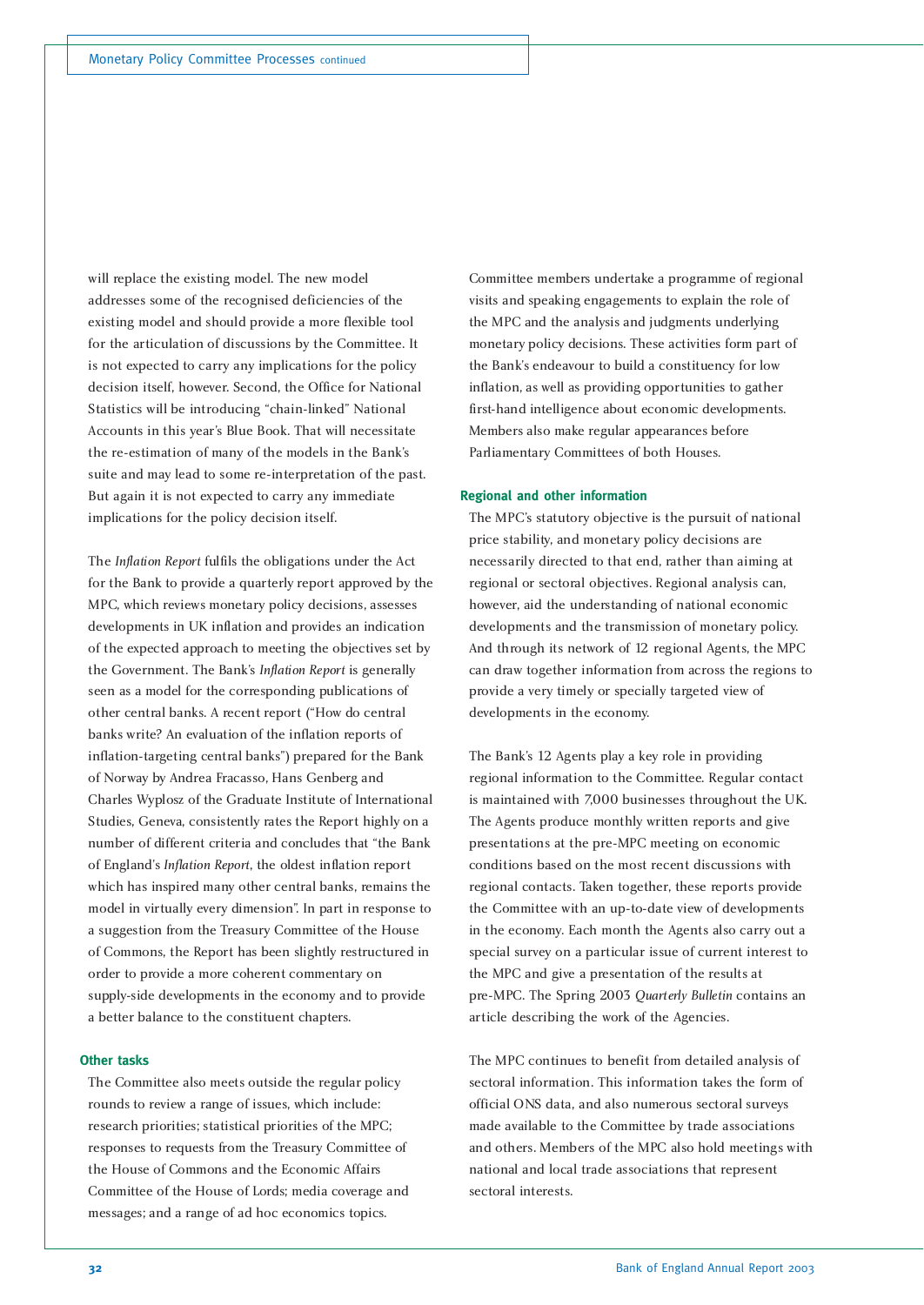### Regional Agents



**Chris Bailey,** South East and East Anglia



**Kevin Butler,** South West



**Stuart Iles,** Central Southern England



**John Bartlett,** West Midlands



**Sue Camper,** Wales

**Mark Pratt,**

Yorkshire and the Humber



**Chris Brown,** East Midlands



**Phil Eckersley,** Northern Ireland



**Tony Strachan,** Scotland



**David Buffham,** North East



**Wendy Hyde,** Greater London



**John Young,** North West With effect from 1 June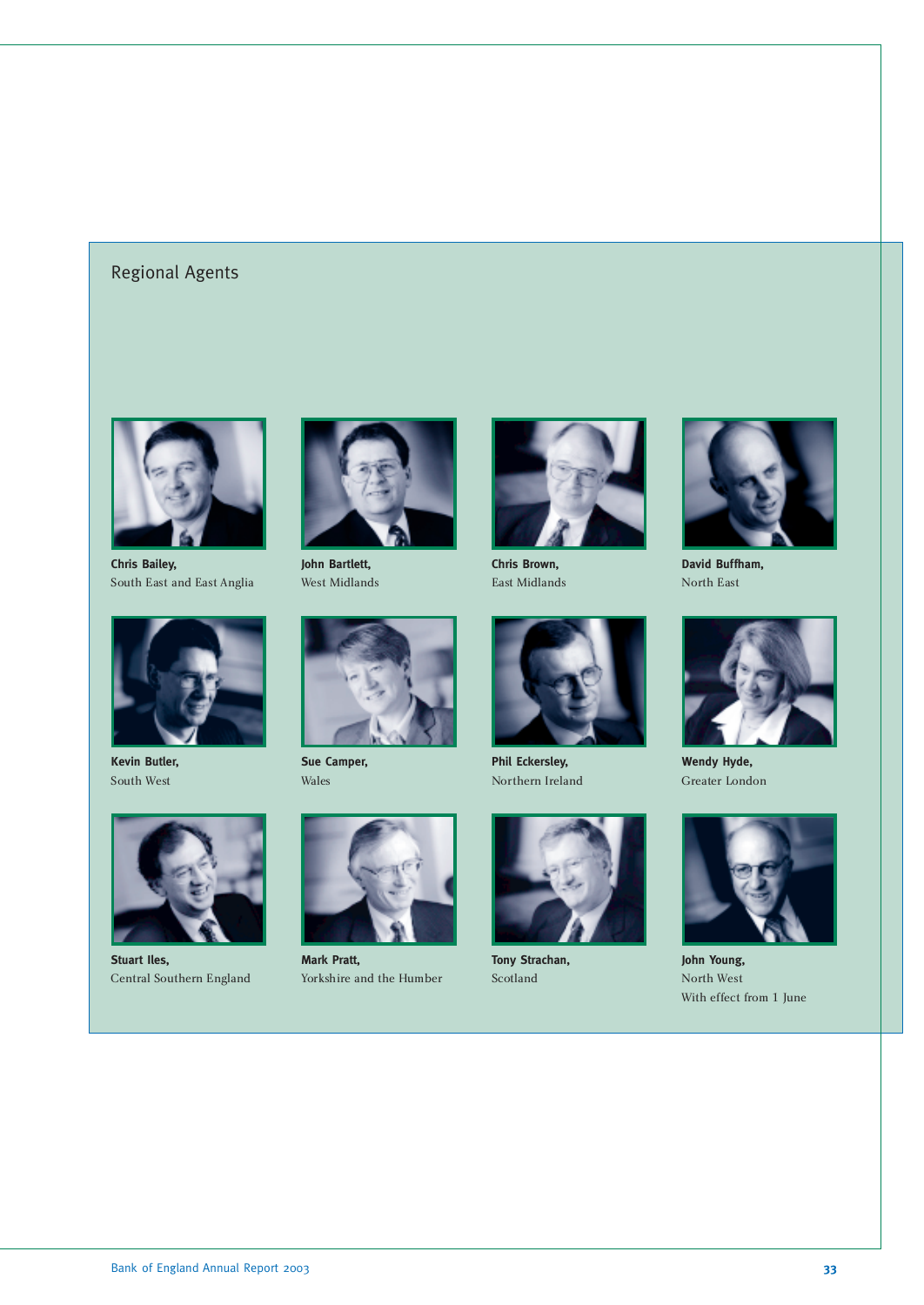## Objectives and Strategy for 2003/04

Under the Bank of England Act 1998 the Court of Directors is required to determine the Bank's objectives, including its objectives for financial management, and strategy.

The Court has decided that the Core Purposes of the Bank, which are reviewed but usually not changed each year, taken together with the annual statement of Bank Objectives, should constitute the objectives and strategy of the Bank for the purposes of the Act. The Core Purposes are set out on pages 10-11. The Bank Objectives for 2003/04 are set out below. These Objectives provide the basis for objective setting in the local management areas of the Bank and a basis for the allocation of budgetary resources.

### **BANK OBJECTIVES FOR 2003/04**

- **1/** To maintain and where relevant enhance the range and quality of information and economic briefing provided to the Monetary Policy Committee and to build and strengthen relationships with external sources of information.
- **2/** To enhance the Bank's programme of economic analysis of key aspects of monetary policy.
- **3/** To build public support for price stability, and public understanding of the MPC's approach to its remit, through speeches, the Inflation Report and other publications, through interviews, and through other initiatives such as the Schools Competition.
- **4/** To enhance the Bank's assessment of risks to financial stability, to support and/or undertake measures designed to increase the resilience of financial markets, and to contribute to the debate on arrangements for handling domestic and international financial crises.
- **5/** To enhance the Bank's contribution to initiatives aimed at reinforcing the efficiency and effectiveness of UK financial markets, including the capacity to respond to major business disruption.
- **6/** To ensure that the Bank's financial markets and banking operations are conducted in a professional manner to achieve the Bank's policy objectives and customer mandates, within an effective and proactive risk management framework; that they are organised to yield high quality intelligence, analysis and experience supporting the Bank's core purposes; and that the Bank makes a full contribution to initiatives to improve the markets in which it deals.
- **7/** To ensure that the Bank would be ready, should a decision be made to join EMU; and to contribute to preparations in the UK financial sector.
- **8/** To ensure that the Bank recruits, retains and develops staff with relevant skills and experience through appropriate policies, including equal opportunities for women, ethnic minority and disabled staff, in order to build strong staff motivation and morale.
- **9/** To maintain the Bank's overall spending within the agreed budget of £244.4 million for 2003/04 set by Court, and ensure that long term spending plans reflect continuing progress in improving cost-effectiveness.
- **10/** To improve management information and the efficiency and robustness of business processes across the whole of the Bank, in particular through improved use of, and continued investment in, IT; and through the maintenance of appropriate back-up arrangements in the event of business disruption.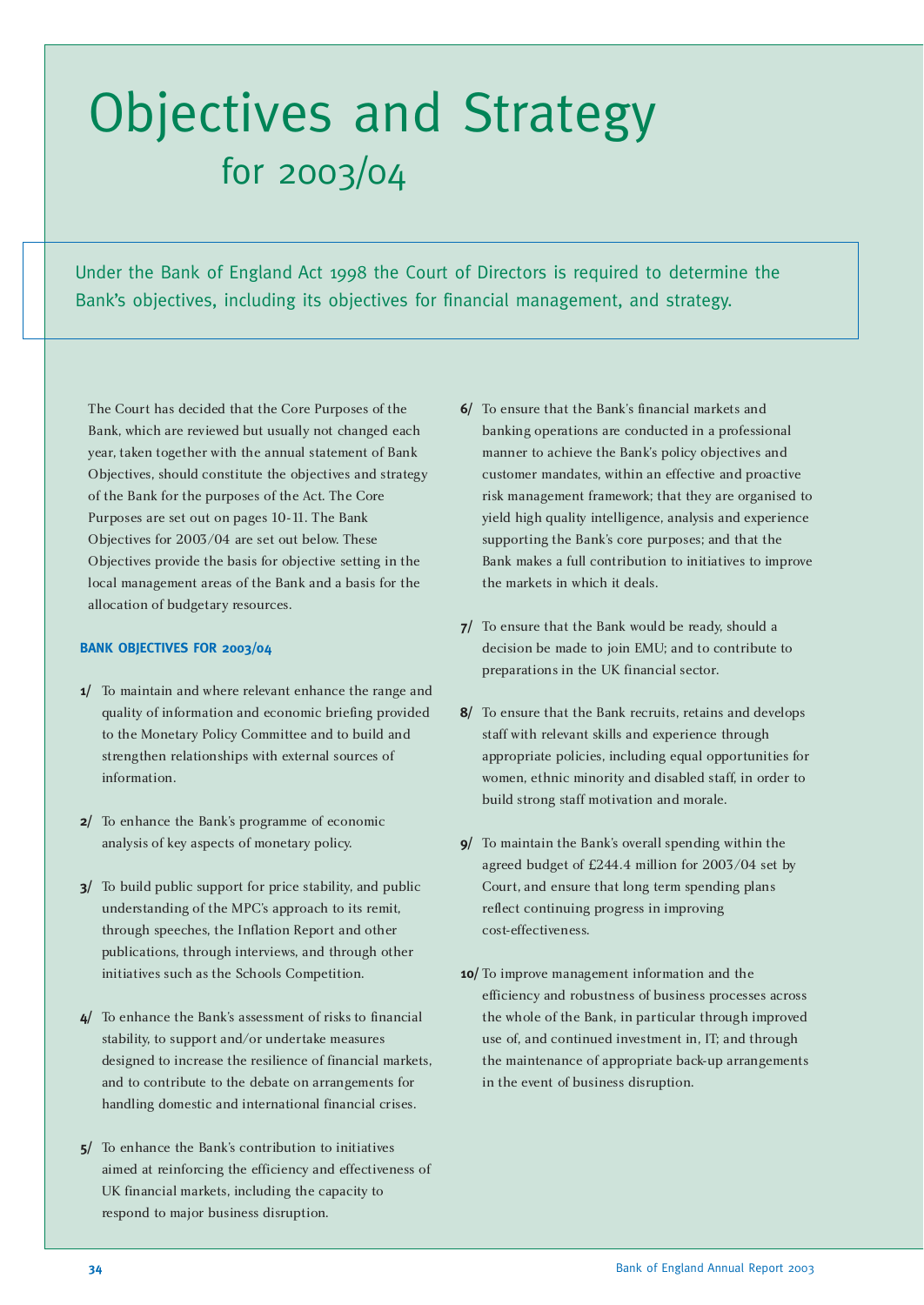### Financial Framework for 2003/04

### **Budget for 2003/04**

Reflecting the objectives set out on page 34, Court has agreed an expenditure budget of £244.4 million for 2003/04. Nearly half of the increase over last year's budget represents additional legal expenses in relation to the BCCI case. Otherwise, the planned increase in

spending comes to £13.3 million, around two-thirds of which is associated with higher income, in part reflecting the changes to note printing described on pages 25-26 and in part higher-than-expected volumes of banking business. As a result of the increase in income, unrecovered costs are up by less than £5 million.

| <b>Bank Expenditure Budget</b>              |               |         | £m            |  |
|---------------------------------------------|---------------|---------|---------------|--|
|                                             | 2002/03       | 2002/03 | 2003/04       |  |
|                                             | <b>Budget</b> | Outturn | <b>Budget</b> |  |
| <b>Business units</b>                       |               |         |               |  |
| Banking and Market Services <sup>1,2</sup>  | 37.9          | 34.8    | 69.5          |  |
| Printing Works <sup>2</sup>                 | 29.2          | 28.4    | 2.0           |  |
| Monetary Analysis and Statistics            | 20.8          | 20.2    | 21.9          |  |
| Market Operations <sup>1</sup>              | 13.2          | 12.3    | 17.1          |  |
| Financial Stability <sup>3</sup>            | 12.1          | 11.5    | 13.2          |  |
| Registrar's Department                      | 3.5           | 2.8     | 2.9           |  |
| Centre for Central Banking Studies          | 1.5           | 1.4     | 1.6           |  |
|                                             | 118.3         | 111.3   | 128.2         |  |
| Centrally borne costs <sup>4</sup>          |               |         |               |  |
| Property Services and Security <sup>2</sup> | 31.2          | 33.0    | 34.0          |  |
| Personnel, Audit and Secretary's Department | 25.3          | 23.8    | 26.7          |  |
| Finance and central IT                      | 6.4           | 8.3     | 8.4           |  |
| Depreciation, VAT etc                       | 28.9          | 30.8    | 26.0          |  |
|                                             | 91.7          | 96.0    | 95.1          |  |
| <b>Total of above</b>                       | 209.9         | 207.3   | 223.2         |  |
| <b>BCCI</b> legal fees                      | 10.6          | 13.5    | 21.2          |  |
| <b>Total expenditure</b>                    | 220.5         | 220.8   | 244.4         |  |

Due to roundings, the individual figures may not sum to the rounded totals.

1/ Banking and Market Services and Market Operations were formerly shown combined, as Financial Market Operations.

2/ From end-March 2003 the Printing Works ceased to exist as a separate budget centre, the costs of note production being borne within Banking and Market Services and Property Services and Security from that date.

3/ The Co-ordination Unit for Europe was formerly shown separately but is now included within Financial Stability.

4/ Some centrally borne costs were reassigned within subheadings during the year due to internal reorganisation.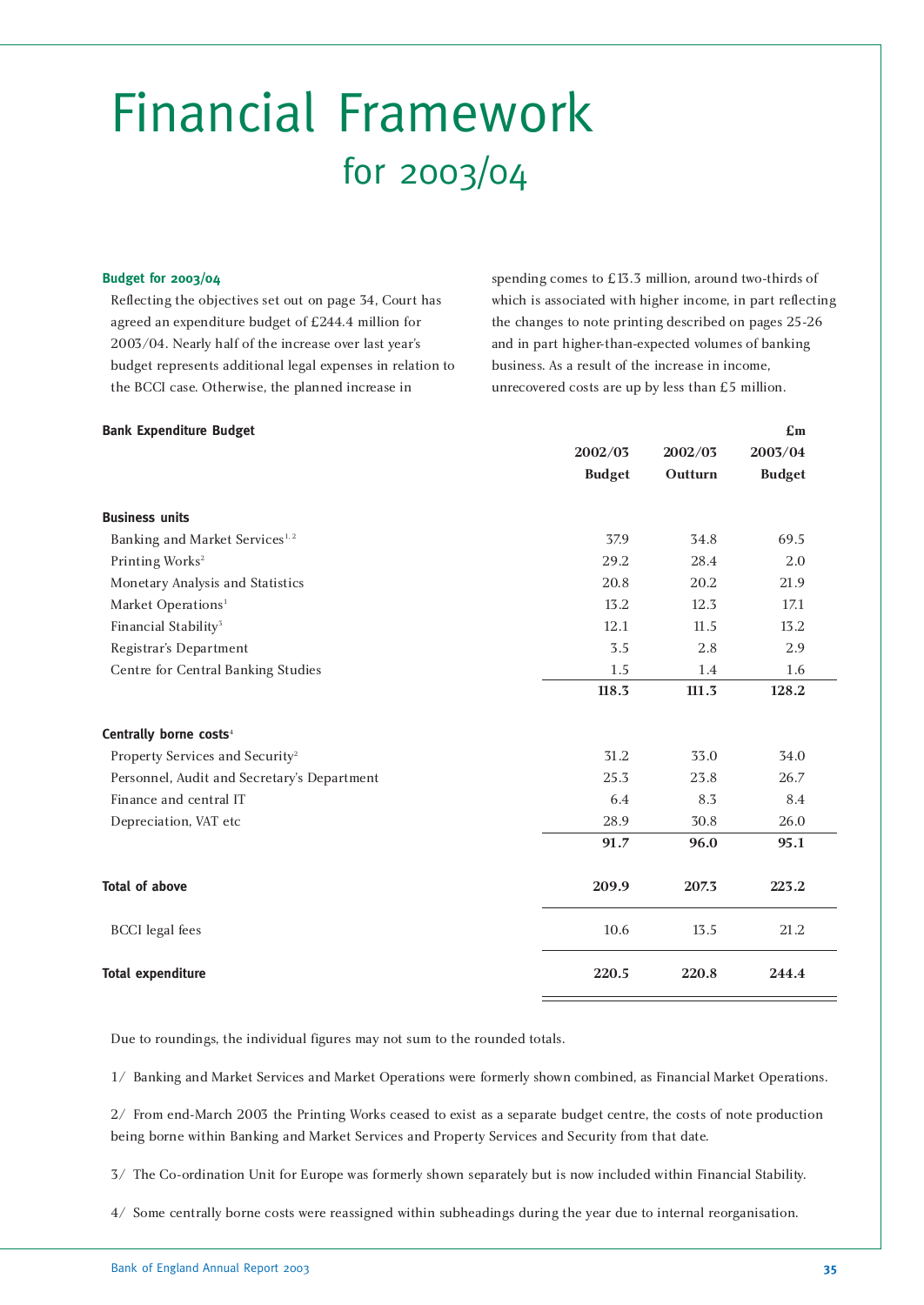A summary of the Bank's budget for the current year is given in the Table on page 35. The comparison with the previous year is made more complicated by the changes to arrangements for note printing; these affect the allocation of costs to Banking and Market Services, and Property Services and Security, as well as the Printing Works. In underlying terms, however, costs are higher in the Bank's main analytical areas (Monetary Analysis and Statistics, Financial Statistics, and Market Operations). This is principally due to a temporary increase in staff numbers as a result of continued recruitment (though at a rather slower rate than in recent years) despite a sharp fall in resignations. This additional spending will be managed down gradually in future years. Spending in Personnel Division is also higher, as a result of an enhanced external secondment programme.

Within the total, the contribution of investment spending to the expenditure budget is little changed, at rather over £21 million, with higher IT investment budgets offsetting reduced spending on properties now that the refurbishment of the Bank's main premises in Threadneedle Street is almost complete.

### **Actual spending in 2002/03**

BCCI-related legal fees were some £3 million higher than forecast, but despite that total spending in 2002/03 was only £0.3 million above budget. The underspend was most marked in Banking and Market Services (where it reflected delays to project spending), but was otherwise widely spread. The undershoot at the Printing Works reflected a reduced note order; that in the analytical areas was in part a reflection of a weaker rank mix than forecast. The increase in costs borne by Finance included professional fees associated with the sale of the printing operations.

### **Costs of functions**

The breakdown of expenditure shown in the table is based on the organisational structure of the Bank, which is the basis on which Court agrees the Bank's spending. These figures do not show the cost of each of the Bank's functions, as many areas of the Bank contribute to more than one of these. For example, the Bank's expenditures directly stemming from monetary policy analysis and its implementation include contributions from Market Operations and from the Press Office and Information Services in Secretary's

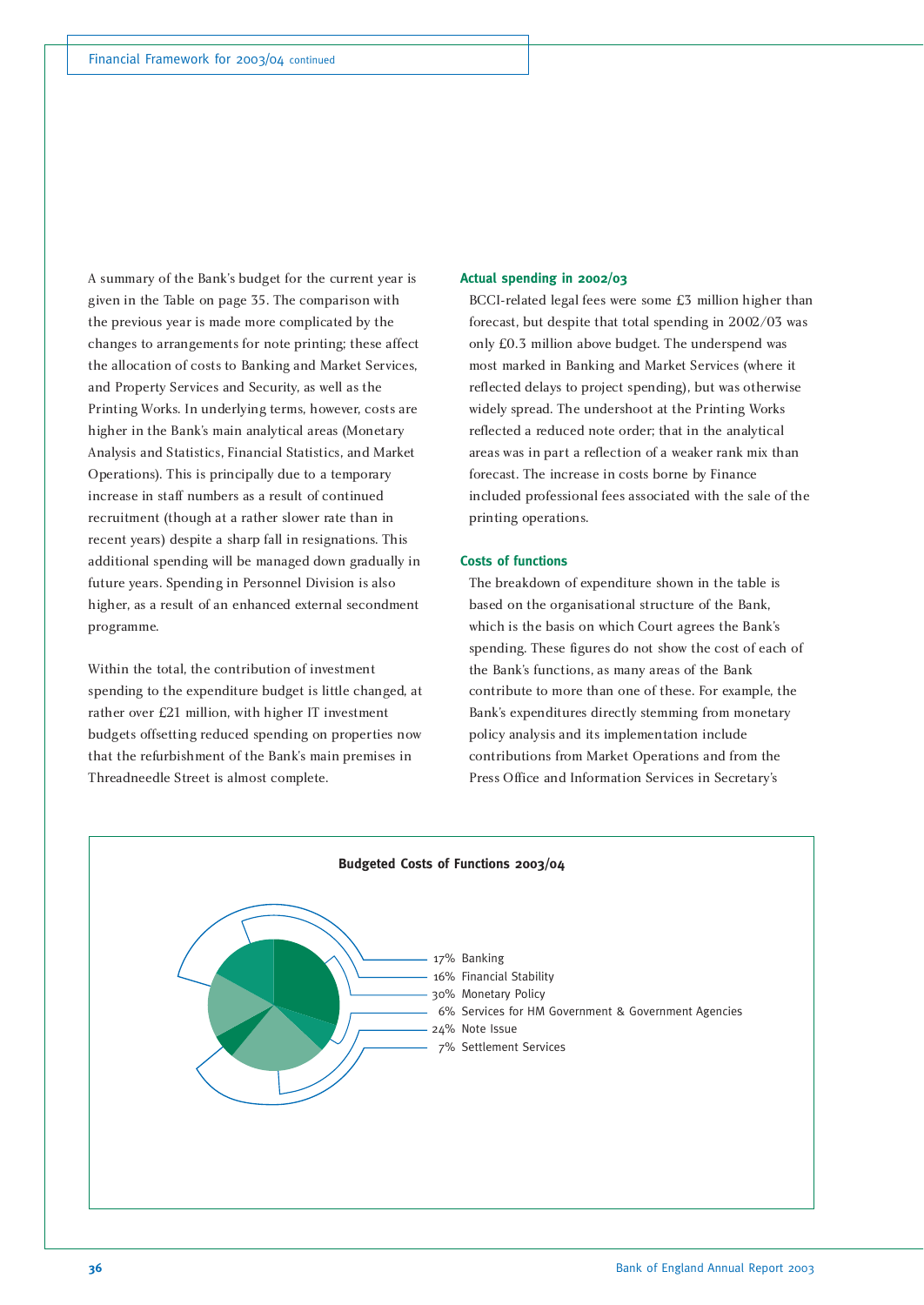Department, as well as those recorded against Monetary Analysis and Statistics. The chart on the previous page shows the distribution of the Bank's budgeted costs for 2003/04 on a broad functional basis, with overheads fully allocated to functions.

### **Medium-term spending plans**

The medium-term expenditure plans continue to reflect improvements in the efficiency of processing activities and reductions in the costs of note production, together with some further progress in reducing overheads and other centrally borne costs. After several years in which more resources for policy work have been provided, these costs are expected to stabilise from 2004/05. However, in the short term any underlying reduction in overall spending may be masked by the costs of defending the BCCI case.

One of the consequences of the change in the Bank's responsibilities under the Bank of England Act 1998 was an expectation that the Bank would reduce its overhead costs by £20 million, consistent with the transfer of banking supervision to the FSA. In broad terms, around half of these savings have been staff-related, with the

remainder predominantly reflecting reductions in building occupancy. The Bank expects this reduction to be fully achieved in 2003, when refurbishment of the Threadneedle Street building is complete and the remaining buildings in London can then be vacated. The chart below shows the trend in the Bank's expenditure since 1993 and the expected path (excluding BCCI costs) four years ahead.

### **Cash Ratio Deposits**

Cash Ratio Deposits (CRDs) are the interest-free balances that deposit-taking institutions place with the Bank to finance its unrecovered costs associated with its monetary policy and financial stability activities. The Bank of England Act provided the Government with powers to set the level of CRDs, after consultation with the Bank and others, and having regard to the financial needs of the Bank. In 1998, the Government set CRDs at a level intended to deliver income to the Bank of £79 million in a full year. This reflected the Bank's estimate of its prospective unrecovered costs associated with its monetary policy and financial stability activities, but excluded any share of the £20 million overhead initially retained by the Bank.

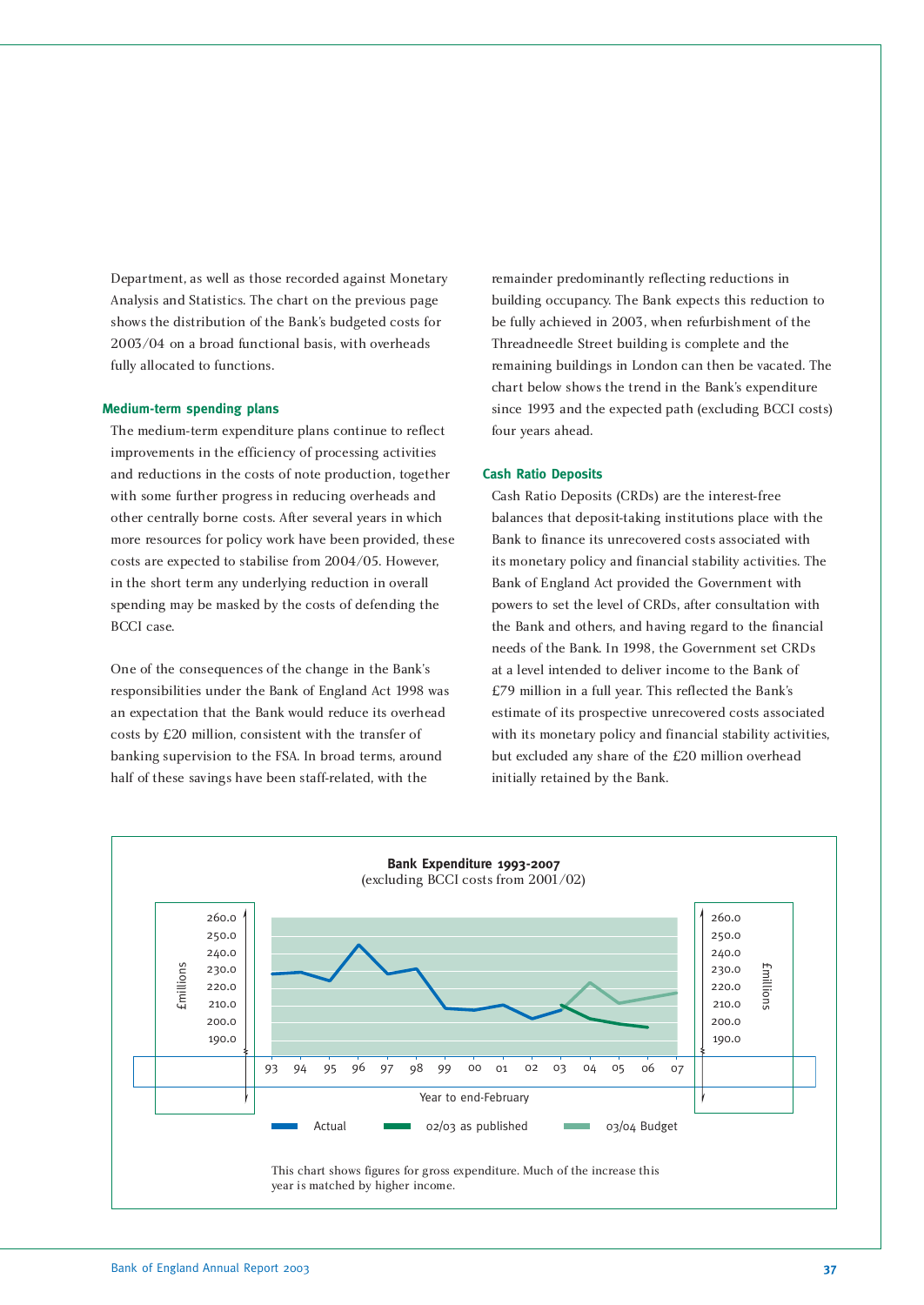In establishing the initial level of CRDs, an interest rate of 7% was assumed to translate the required level of income (£79 million) into an initial deposit ratio of 0.15%, intended to give a starting level of CRDs of £1,130 million. During 2001/02, interest rates averaged 4%, and balances £1,615 million, implying an annual income of £64 million if invested at the Bank's repo rate. In fact, actual investment income was higher overall because of the Bank's remaining holdings of high-coupon gilts, but this buffer is unwinding as the gilts mature.

The CRD scheme itself is in the process of being reviewed, now that the initial five-year period is nearly at an end. So although the Bank's income is coming under downward pressure, Court saw no need this year to seek a change in the CRD ratio. However, Court will continue to keep the adequacy of CRD income under review.

### **The financial framework**

In planning its finances in the medium term, the Bank takes into account the return on its capital and reserves and the implications for Cash Ratio Deposits.

The Bank's objective in relation to its capital and reserves, agreed with Government, is to ensure a reasonable return, on an opportunity cost basis, on the Government's investment in the Bank. This is taken to be related to the return on Government bonds. When this was originally set in 1998/99, the Bank agreed with the Government that it would plan its finances on the basis of a benchmark return of 7%, the return on gilts in mid-1997. Market yields have continued to be significantly lower than 7%, but in the near term, this has only a limited impact on the Bank's income. Given the current review of the CRD arrangements, in which the benchmark rate will be reassessed, Court is prepared for the time being to retain the benchmark of 7% for the year ahead.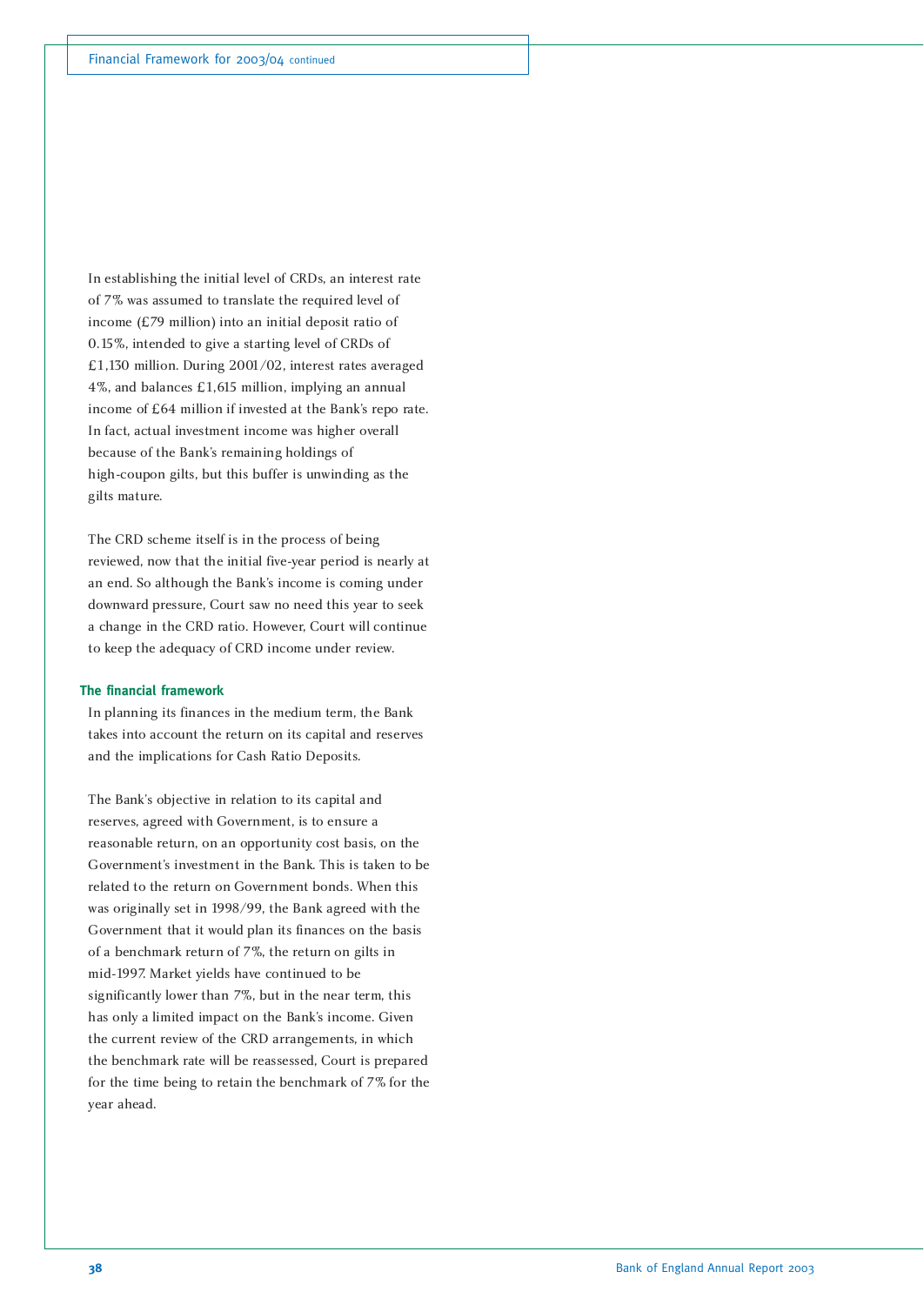### Personnel and Community Activities

### **STAFFING**

The table on page 40 shows the average number of people employed during the year by the Bank and its subsidiaries, including the Governors and Executive Directors, and the aggregate remuneration.

Chart 1 on page 40 shows how the composition of the Bank's staff changed between 2002 and 2003. As in recent years, staff numbers fell in Registrar's Department at Gloucester, at the Printing Works at Debden and in the Banking & Market Services area. There continued to be small increases in the numbers of staff working in the policy divisions of the Bank.

Major changes in the Bank's banking operations continued to be implemented during the year. Of the 70 staff made redundant, 60 redundancies related to the banking operations' C21 programme, driven by substantial new investment in systems and the development of multi-skilled teams. The other 10 were mainly due to continuing changing in working practices in the Central Services areas of the Bank.

The fall in staff numbers last year continued the well-established trend illustrated in Chart 2 on page 40. Although slowing, the decline in staff numbers is expected to continue as the effects of reductions in routine processing jobs, changed work processes and greater use of IT feed through.

### **Recruitment**

The Bank recruited 198 staff in 2002/03. This included 27 staff to work in IT and 48 clerical staff to work mainly in the operational areas of the Bank. Of this latter group, 24 joined at the clerical entrant levels (5 GCSE, 19 A-level), 1 as a secretary and 23 as experienced hires. The clerical entrant total was significantly less than in the previous year (2001/2002: 59 clerical recruits, of which 36 were at school level entrant levels).

In terms of graduate recruitment, the Bank's demand for high-quality candidates continued. 47 new graduates joined during the year; 43 joined the

banking staff (2001/02: 42) and 4 joined the IT ranks. Because the Bank's retention rate has improved significantly, recruitment is likely to be at lower levels in the current year.

The demand for experienced and specialist staff remained high until the middle of the year. 38 mid-career staff were recruited. (2001/2002: 34). The majority were economists for the Financial Stability and Monetary Analysis areas of the Bank. Other areas (including Audit, Personnel Division, Property Services & Security Division and Secretary's Department) recruited professionally qualified and/or experienced specialists to fill specific vacancies. One recruit was at Head of Division level.

### **Training and development**

Several recent innovations within the training and development field were consolidated during the year. For the first time all areas of the Bank are operating a common competency framework as the basis for the annual appraisal system. The new on-line appraisal system means that managers throughout the Bank are using consistent standards in managing performance and have on-line access to a range of training opportunities to help develop capabilities. The on-line system also means that managers are able to report on development needs and conduct more accurate analysis of the training needed and the performance of their staff; this also supports career development which has been an important priority over the past year.

The competency framework supports the identification of both technical and softer skills. Management and leadership training needs are met through a range of courses offered by external providers, and individual executive coaching is also being used. 360-degree feedback was introduced to complement the existing upward feedback mechanism.

Training staff to improve their IT literacy continues to be important to the Bank, with 450 people having completed their European Computer Driving Licence (ECDL), a broad-based modular IT qualification, and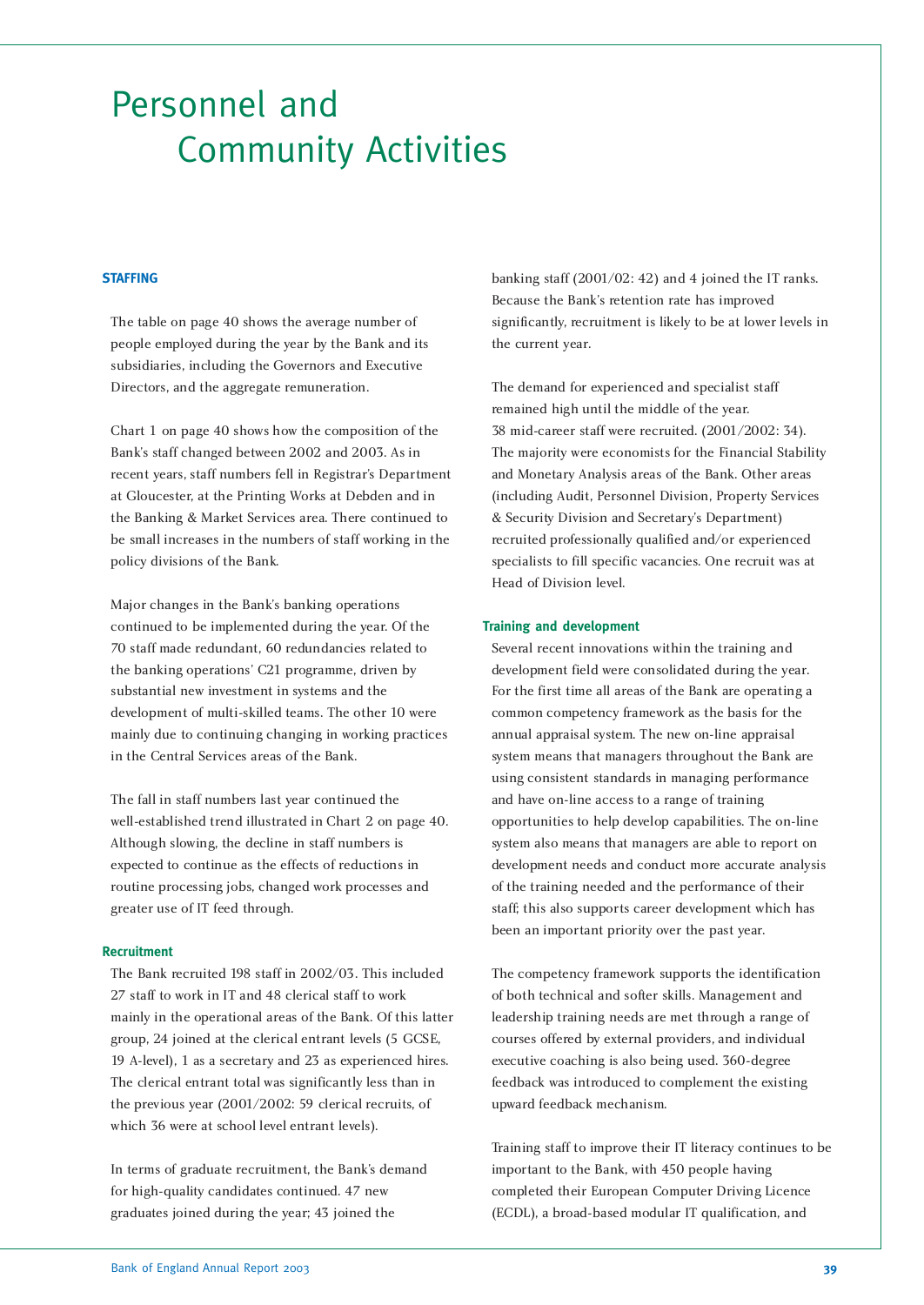### **Aggregate Remuneration and Average Number of Staff**

|               | 2002/03   |              | 2001/02   |
|---------------|-----------|--------------|-----------|
| Aggregate     | Average   | Aggregate    | Average   |
| remuneration  | number of | remuneration | number of |
| $(\text{Em})$ | staff     | E(m)         | staff     |
|               |           |              |           |
| 81            | 2,187     | 80           | 2,241     |
|               |           |              |           |

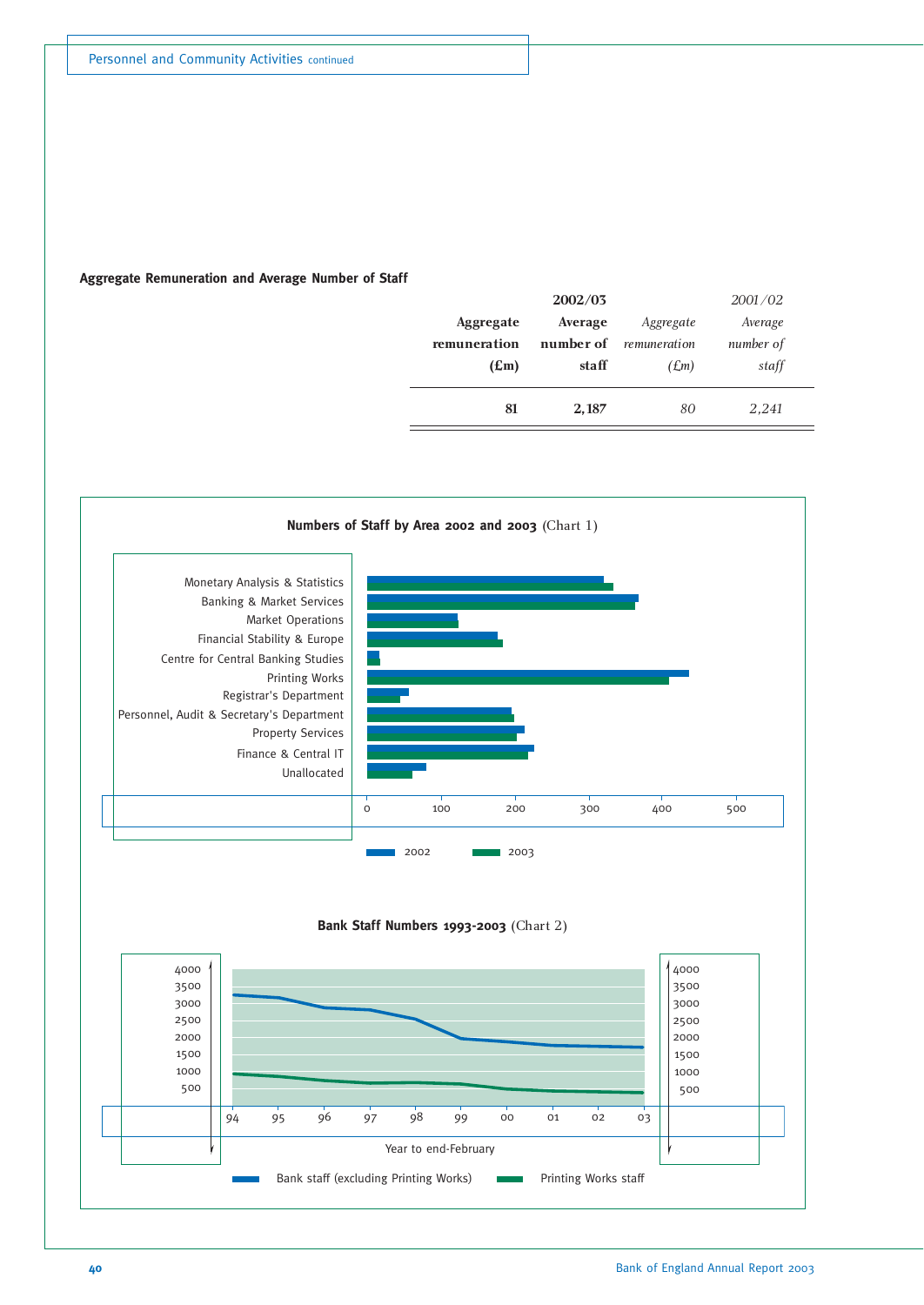over 4000 tests passed. A promotional event took place this year to boost further the interest in learning about software, and also some of the possibilities of new hardware becoming available.

### **Employment policies**

The Bank remains fully committed to diversity in the workplace and endeavours to avoid any form of discrimination. Relevant information and training is provided to staff, who are encouraged to raise any instances of discrimination through the Bank's internal procedures. All complaints are investigated thoroughly. The Bank continues to support a number of targeted initiatives, including Opportunity Now, Race for Opportunity, The Employer's Forum on Disability and a similar Forum on Age.

The Bank continues to operate a range of policies to help people balance work and family responsibilities, including paid time off for family emergencies and flexible and part-time working.

Over the past year the proportion of women managers in the Bank grew slightly to 22.4%. The national gender profile of those studying economics makes it unlikely that the Bank will recruit equal numbers of male and female graduates, but women now account for more than one-third of staff in the main analytical grade. The proportion of staff from ethnic backgrounds (black, asian, oriental) remains broadly unchanged at 6%. However the proportion of staff declaring themselves to be other than "British White" has increased further, to 11%. This reflects continuing efforts to recruit as widely as possible, and in particular recent success in recruiting EU nationals.

The Bank uses the Department of Employment's "Positive about Disabled" symbol, which guarantees an interview to disabled candidates meeting the minimum job criteria. Where necessary the Bank provides specialist training and equipment to staff with disabilities.

### **Employee Involvement**

The Bank keeps under review its arrangements for consulting staff on matters affecting their interests. To facilitate this, the Bank also maintains a dialogue – both formal and informal – with representatives of the various recognised trade unions. As well as the established face-to-face formal consultation processes, briefings, notices, e-mails and the Bank-wide intranet continue to be used to ensure that staff are kept up to date with issues affecting them as individuals, and the Bank as an organisation.

The Bank has started a programme of regular staff opinion surveys. The first in this series was conducted in December 2001/January 2002, and the results were published to staff during 2002. The results were generally more positive than the previous full survey in 1995, with a relatively high level of overall employee satisfaction with the Bank as an employer. Bank policies and practice on equal opportunities, work/life balance, the office environment and the performance review system all scored well. The fairness of the reward and promotion systems fared less well; as did the Bank's career development arrangements, despite the strong endorsement of the Bank's training effort. A further survey will take place at the end of 2003.

During the year the Bank reviewed its statement of values, and this was promulgated to staff in 2003.

### **COMMUNITY INVOLVEMENT**

Last year the Bank contributed £755,000 in support of its community programme. This covers donations to charities and to academic research, and the cost of other contributions to community-related activities. Donations in cash totalled £495,000, while the cost of other community contributions, including time spent by staff on community involvement activities, was £260,000. Donations to academic research amounted to £60,000.

The Bank's charitable giving policy primarily focuses on two areas: helping disadvantaged people to access worthwhile employment through training; and on supporting the staff's personal involvement in the community. £39,000 was donated to charities and schools in recognition of funds raised or time given by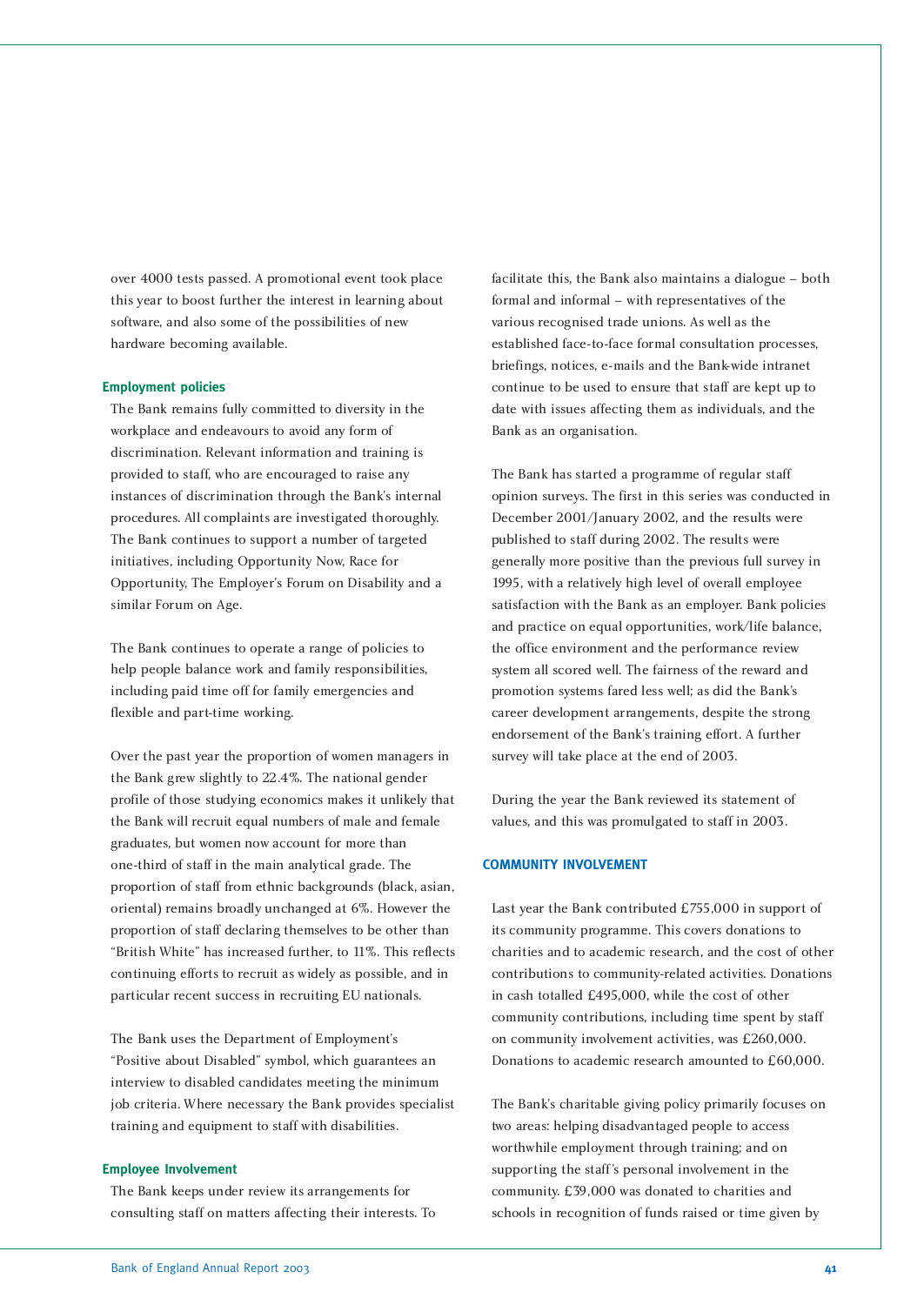staff. This year five members of staff who undertake community work were awarded £3,000 each for the organisations they support through a new competition to promote community involvement, called The Bank of England Court Awards. Three members of Court were on the panel that judged the shortlist of ten entries. The Bank also matched, on a pound for pound basis, £95,600 donated by staff and pensioners to registered charities under the Give-As-You-Earn Scheme and £6,600 of staff fundraising for Marie Curie Cancer Care and the Anthony Nolan Trust. The Bank provides office space for three charities and hosted receptions for various community organisations. In addition, the Bank donates surplus goods and furniture as gifts in kind, including over 600 computers and 100 printers and scanners to Tools for Schools.

The Bank participates in a number of Education Business partnership (EBP) activities in Greenwich, Hackney, Islington, Newham, Tower Hamlets and Gloucestershire. Staff volunteers act as group facilitators at job finding skills workshops, interviewers at practice interview sessions, business reading and maths partners, and as mentors to pupils. A number of managers are matched with headteachers on the Partner in Leadership programme and some members of staff have become school business governors. The Bank also regularly offers work experience placements to partner schools in these areas.

The Bank recognises the positive impact that its community programme can have, not only on the projects that benefit, but also on the development of its own staff. For example the Bank is taking part in a Business in the Community scheme to match managers from business with a senior manager or leader of an ethnic minority community organisation. The programme aims to develop the management and leadership skills of both the community partner and the business partner. Also, a number of staff hold community positions, such as trustees or board members, youth leaders and magistrates.

The Bank continued to play a leading role in the Heart of the City (HotC) initiative, of which the

Governor is a joint President together with the Chairman of the Financial Services Authority (FSA) and the Lord Mayor of London. HotC aims to raise awareness among City, Docklands and City Fringe businesses of the range of ways that they can help the wider community. To facilitate best practice HotC has produced a series of publications offering practical advice to both business and community organisations. During 2002 Bank staff, in partnership with the Brokerage Citylink, produced a work experience guide with the aim of encouraging City firms, large and small, to make available a number of placements for local students from the surrounding boroughs.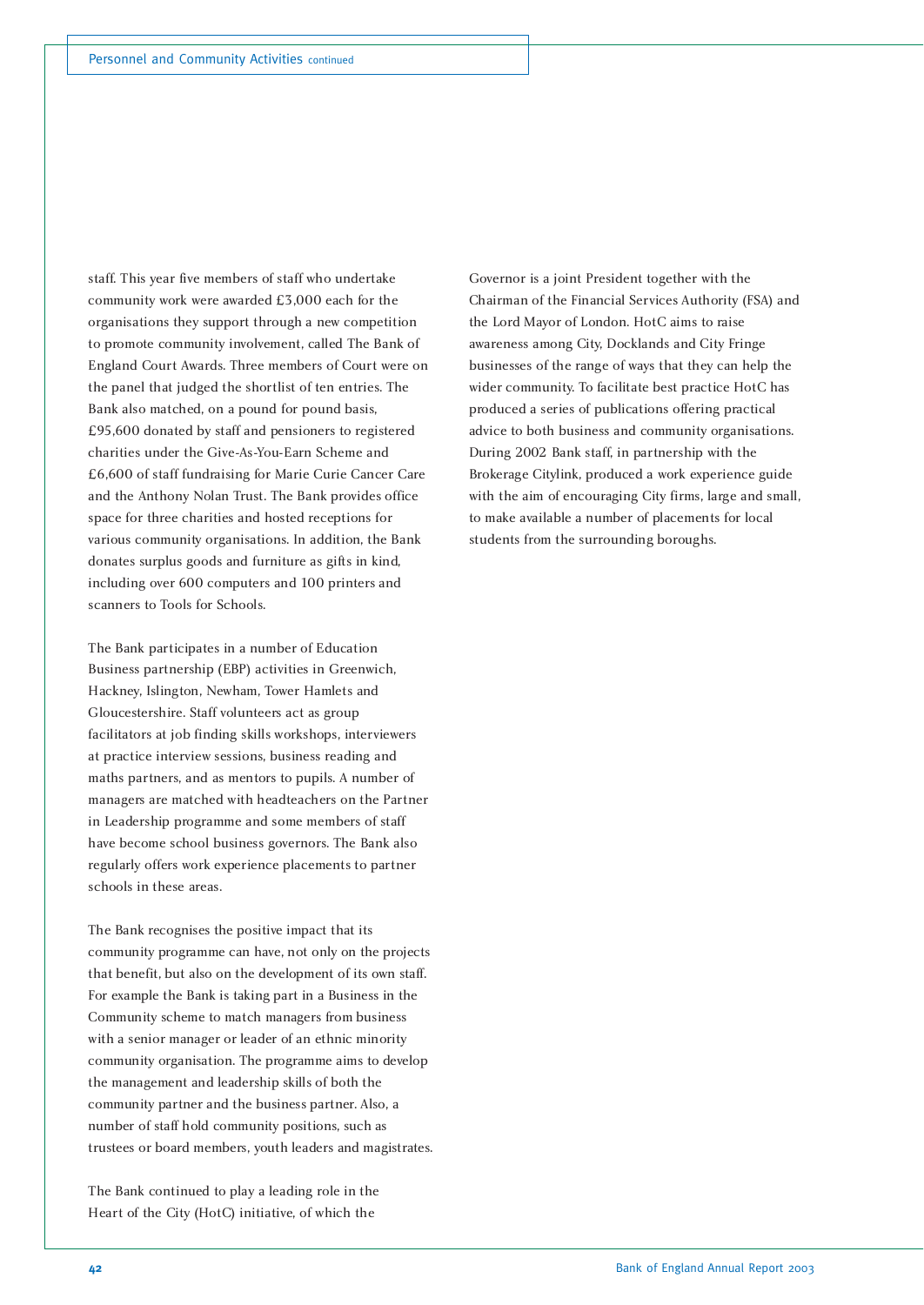### Remuneration of Governors, Directors and MPC Members

Court determines the remuneration of the Bank's most senior executives, including the Governors, the Executive Directors (who are not members of Court), the Advisers to the Governors and the members of the Monetary Policy Committee (MPC) appointed by the Chancellor of the Exchequer. Court is advised by the Remuneration Committee, the composition of which is shown on page 9.

### **REMUNERATION POLICY**

The Remuneration Committee's approach is to review salaries annually, aiming to set remuneration and conditions of service to reflect adequately qualifications, experience, responsibilities and performance. In addition to recommending salary levels, the Committee may recommend the payment of bonuses as a means of rewarding special services or individual performance. In proposing salary and bonuses, the Committee takes into account both internal and external salary comparators. Where appropriate, it commissions external professional advice on the levels of pay and benefits in comparable public institutions and in the private sector. However, in advising Court on remuneration at senior levels within the Bank, the Committee also bears in mind the Bank's position within the public sector. Although no executive member of Court sits on the Committee, the Governor may be invited to attend meetings that do not consider his own remuneration. The Chairman of NedCo may also attend meetings.

### **REMUNERATION STRUCTURE FOR THE GOVERNORS**

The remuneration arrangements for the Governor and Deputy Governors consist of the following components:

### **Base salaries**

The Governor, Sir Edward George, is currently serving the final year of a second five-year term, which began on 1 July 1998. On 1 July 2002 the Governor's salary was increased from £250,567 to £256,893, an increase of 21/2%, in line with the inflation target.

The Deputy Governors' salaries have been set in line with the policy described above.

### **Benefits**

The Remuneration Committee also keeps under review other benefits available to Governors. The Governor and Deputy Governors do not receive the full additional benefit allowance available to staff, but medical insurances are provided and these, together with pension entitlements, were the principal benefits received during the year to 28 February 2003.

The table of emoluments on page 44 includes payments of tax in respect of notional benefits of travel on Bank business. These arise because of the Inland Revenue's practice of treating travel by spouses accompanying a Governor or Deputy Governor on official business as a taxable benefit. The presence of the spouse on certain official business is regarded by the Bank as necessary and accordingly the Bank meets any tax liability that may arise in respect of such occasions.

### **Post retirement benefits**

Post-retirement benefits are initially provided through the Court Pension Scheme, supplemented by an unfunded scheme. This is separate from the scheme for staff, and is described on pages 44-46.

### **Service contracts**

The Governor and Deputy Governors do not have service contracts with the Bank. Under the Bank of England Act, Governors are required to provide services only to the Bank. With Court's approval other directorships relevant to the Bank's work may be accepted, but any fees must be paid to the Bank.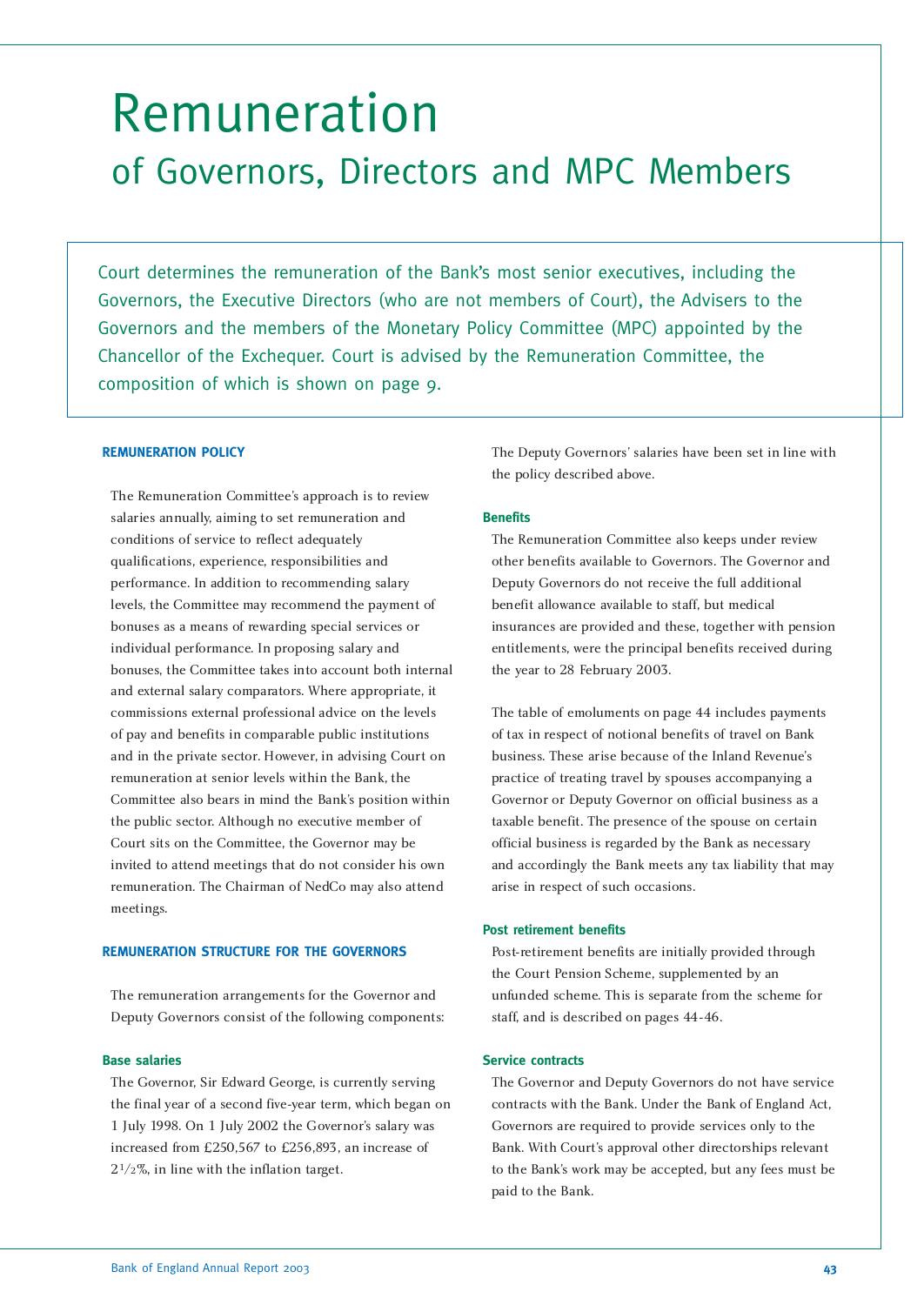### **REMUNERATION OF DIRECTORS**

The Bank of England Act 1998 provides for the remuneration of the non-executive Directors to be determined by the Bank with the approval of the Chancellor of the Exchequer. The remuneration of the non-executive Directors is £5,000 per annum and the remuneration of the Chairman of the sub-committee of non-executive Directors is £7,500 per annum. Non-executive Directors do not receive any

post-retirement benefits from the Bank. Other than the Chairman of NedCo, Directors receive no additional fees for serving on Court Committees. The Bank does however meet certain travel expenses.

### **PENSIONS OF THE GOVERNOR AND DEPUTY GOVERNORS**

The Court Pension Scheme, in which the Governors participate, is non-contributory and is governed by an independent trust. Executive Directors are also members

|                                | <b>Salary</b> |                 | <b>Total</b> | <b>Total</b> |
|--------------------------------|---------------|-----------------|--------------|--------------|
|                                | (Note i)      | <b>Benefits</b> | 2003         | 2002         |
|                                | £             | £               | £            | £            |
| <b>Governors</b>               |               |                 |              |              |
| Governor                       |               |                 |              |              |
| Sir E A J George               | 254,784       | 4,579           | 259,363      | 249,909      |
| <b>Deputy Governors</b>        |               |                 |              |              |
| Mr D C Clementi (Note i)       |               |                 |              |              |
| (term expired 31 August 2002)  | 158,537       | 844             | 159,381      | 208,051      |
| Mr M A King                    | 212,263       | 345             | 212,608      | 207,400      |
| Sir A M B Large                |               |                 |              |              |
| (from 3 September 2002)        | 105,759       | 563             | 106,322      |              |
| <b>Non-Executive Directors</b> |               |                 |              |              |
| (Note ii)                      | 77,500        | 400             | 77,900       | 77,891       |
| <b>Total</b>                   | 808,843       | 6,731           | 815,574      | 743,251      |

#### **Remuneration of Members of Court**

### Notes

- i/ Mr Clementi was required under the conditions applying to MPC members not to take up any appointment that might conflict with his MPC responsibilities for three months after the expiry of his term of office. He accordingly delayed taking up certain outside appointments and in consideration of this his Bank pay continued for three months after the end of his term.
- ii/ Sir Howard Davies is a member of Court in his capacity as Chairman of the FSA. The Bank's Deputy Governor, Financial Stability, (Mr Clementi until 31 August 2002, then Sir Andrew Large) also sits on the Board of the FSA. Each has agreed to waive the remuneration due from the other body. Accordingly, Sir Howard Davies waived remuneration of £5,000 due from the Bank; Mr Clementi waived remuneration of £10,000 due from the FSA, and Sir Andrew Large also waived £10,000 due from the FSA.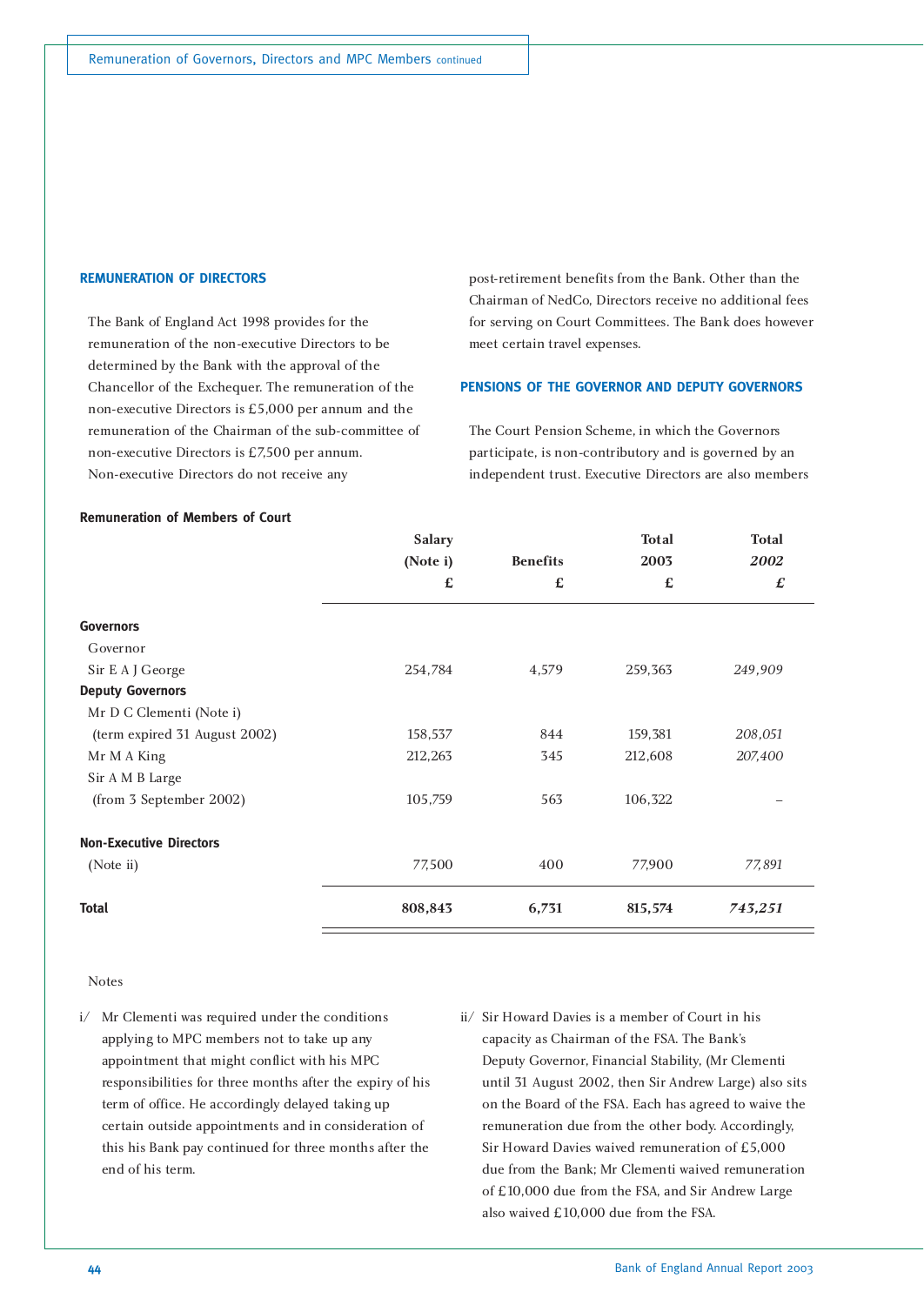|                                                                                                        | Accrued<br>pension as<br>at 28.2.02<br>(Epa) | <b>Accrued</b><br>pension as<br>at 28.2.03<br>(Epa) | Increase in<br>accrued<br>pension<br>Epa) | <b>Transfer</b><br>value as<br>at 28.2.02<br>(E) | <b>Transfer</b><br>value as<br>at 28.2.03<br>(E) | Increase in<br><b>Transfer</b><br>value<br>(E) |  |
|--------------------------------------------------------------------------------------------------------|----------------------------------------------|-----------------------------------------------------|-------------------------------------------|--------------------------------------------------|--------------------------------------------------|------------------------------------------------|--|
| Sir E A J George (Note i)<br>Joined 2 July 1962<br>Mr D Clementi (Note ii)<br>Joined 1 September 1998, | 1,663                                        | 6,774                                               | 5,111                                     | 32,400                                           | 128,500                                          | 96,100                                         |  |
| retired 30 November 2002                                                                               | 31,700                                       | 36,800                                              | 5,100                                     | 501,800                                          | 871,800<br>(Note ii)                             | 370,000                                        |  |
| Mr M A King (Note iii)<br>Joined 1 March 1991<br>Sir A M B Large                                       | 88,400                                       | 97,800                                              | 9.400                                     | 1,463,300                                        | 1,680,500                                        | 217,200                                        |  |
| Joined 3 September 2002                                                                                |                                              | 3,000                                               | 3,000                                     |                                                  | 48,200                                           | 48,200                                         |  |

### **Pension Entitlements and Accruals (including unfunded entitlements)**

Notes

i/ The Governor, Sir Edward George, reached the age of 60 on 11 September 1998, the normal retirement age under the Court Pension Scheme, after 36 years service. At normal retirement age, the Governor's pension entitlement was £168,000 per annum. Under the Court Pension Scheme, the Governor's remuneration became non-pensionable on his 60th birthday and, accordingly, no further pension entitlement under this scheme will accrue, although the pension will increase each year until drawn, to reflect deferment. The death in service provisions described above remain in force for the duration of his service.

Court has granted the Governor an additional ex-gratia unfunded pension to reflect his service since his normal retirement date which will comprise the

difference between the £168,000 per annum referred to above and two-thirds of his final salary on retirement. This further entitlement will accrue over his second term of office and provision for its cost will be made over this period. At 28 February 2003 an additional entitlement of £6,774 per annum had arisen (2002: £1,663)

- ii/ Mr Clementi retired on 30 November 2002 and his pension was drawn at that date. The increase in transfer value in part reflects the drawing of his pension without adjustment for early payment.
- iii/ Mr King has transferred into the Court Pension Scheme retained benefits from a previous employer, which are reflected in the accrued pension and transfer values shown in the table.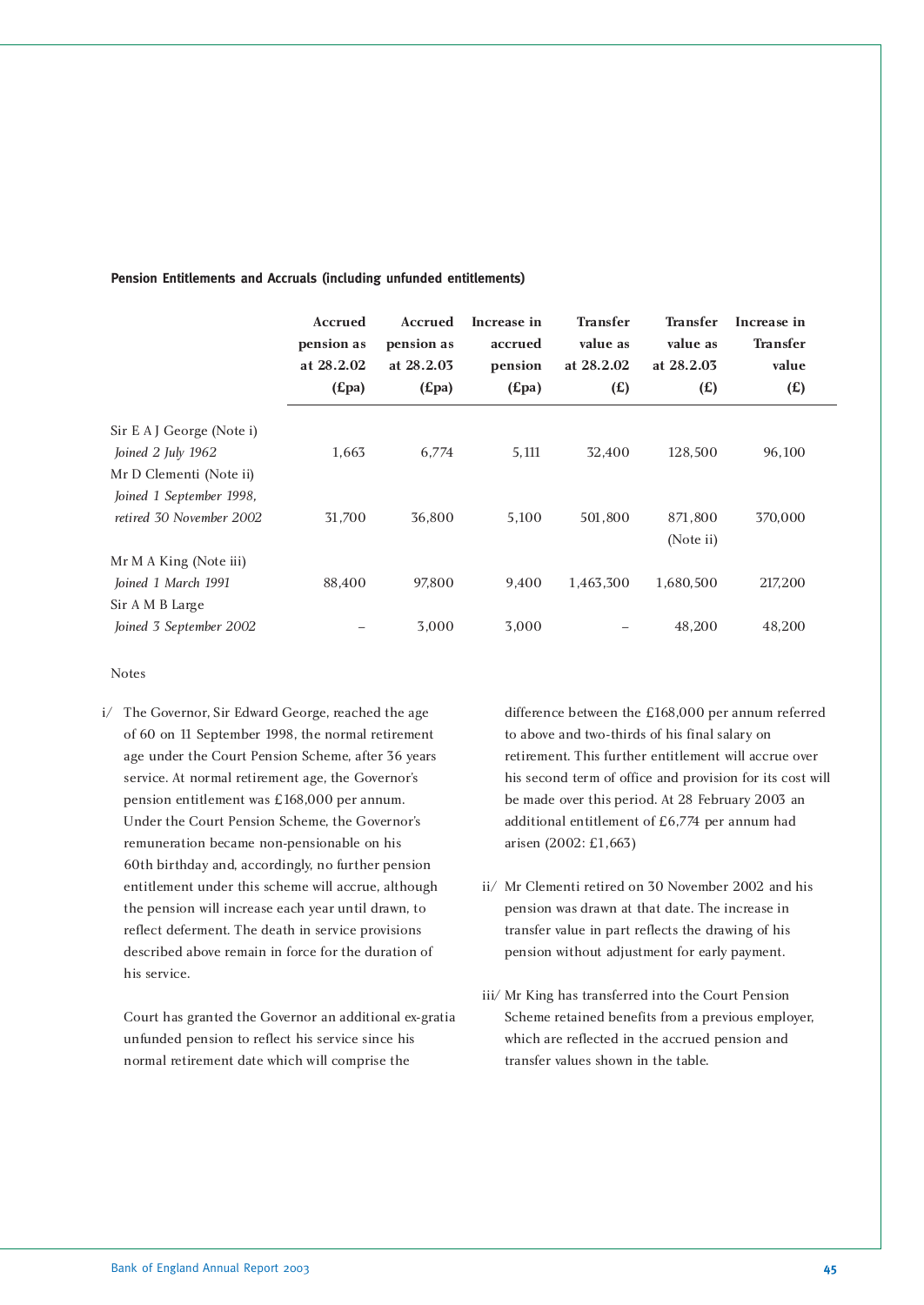of the scheme. The normal retirement age is 60, which allows members to achieve a maximum pension of two-thirds of their pensionable salary at normal retirement age after 20 years service. The scheme also provides for early retirement in certain circumstances (including ill-health), payment of a lump sum of four times salary in the event of death in service, allowances for a spouse's pension of 60% of the member's base pension, and discretionary allowances for dependants. Pensions and deferred pensions are reviewed annually and are normally increased in line with the rise in the Retail Prices Index.

For Governors subject to the pensions earnings cap introduced in the Finance Act 1989, the Bank offers additional unfunded pensions so that their total pensions broadly match what would have been provided by the Court scheme in the absence of the cap. During the year ended 28 February 2003, unfunded entitlements were provided for Mr Clementi, Mr King and Sir Andrew Large. Provision for these unfunded benefits is made in the Bank's financial statements.

### **REMUNERATION OF MONETARY POLICY COMMITTEE MEMBERS**

The Bank of England Act 1998 requires NedCo to determine the terms and conditions of service of the four members of the MPC appointed by the Chancellor of the Exchequer. NedCo has agreed that the Remuneration Committee should recommend the salaries and pensions of these members of the MPC.

The four members of the MPC appointed by the Chancellor are paid £141,429 (*2002 £137,979*) per annum, pro rated for the number of days worked per week. They are appointed for terms of three years. Dr Sushil Wadhwani's term expired on 31 May 2002, and he was succeeded by Marian Bell. Ms Barker and Professor Nickell work in the Bank on a four day a week basis, and Mr Allsopp and Ms Bell work in the Bank for three days a week. They are paid respectively four-fifths and three-fifths of the basic MPC rate. In addition Mr Allsopp pursues in Oxford a programme of research

on MPC-related issues and his remuneration for that is equivalent to a further one-fifth of the basic MPC rate. The members of the MPC appointed by the Chancellor do not receive the normal staff benefits. They are however entitled to death-in-service benefits on the same terms as Bank staff and are eligible to join the Bank's group medical insurance scheme. They receive a sum equal to 15% of salary towards their own pension provision. On leaving the Bank, MPC members are bound for three months not to take up employment that may represent a conflict with their former MPC responsibilities, and the Bank will in those circumstances agree to continue their MPC salary for this period. During the year the Bank made payments on this basis to Dr Wadhwani and, from among the Executive members, to Mr Clementi and Mr Plenderleith.

The salaries of Executive Directors would not be disclosable under the Companies Act requirements, as they are not members of Court. However, the salaries of the two Executive Directors who are members of the MPC are given here for consistency with other members. Paul Tucker's current annual salary is £147,088; and Charlie Bean's is £154,350. Both are eligible for the Bank's normal range of benefits, including non-contributory pensions.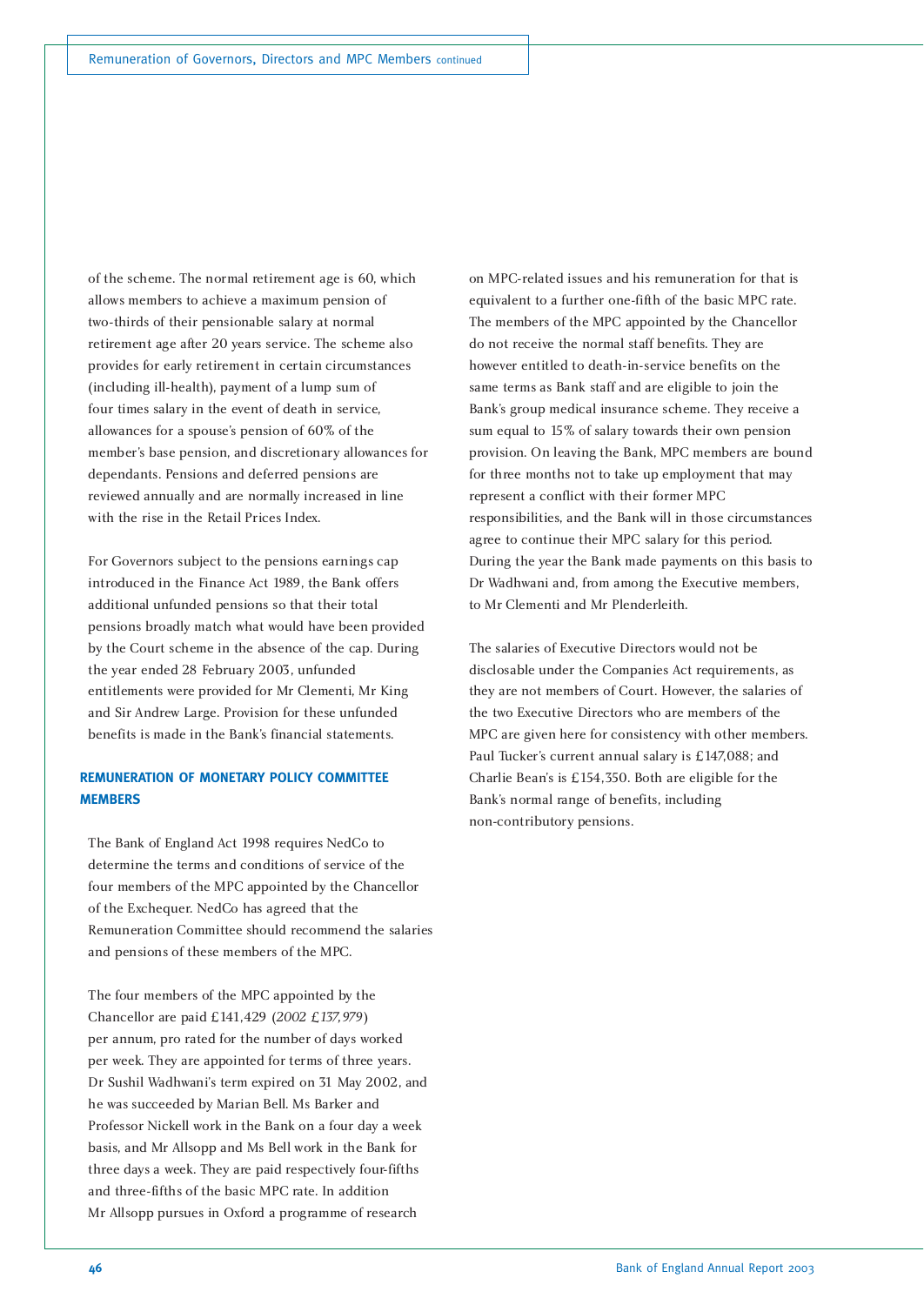# Report from Members of Court

### for the year ended 28 February 2003

### **PRINCIPAL ACTIVITIES AND REVIEW OF OPERATIONS**

The Bank's core purposes are set out on pages 10-11. The Governor's Foreword, the Review of performance against Objectives and Strategy and the Financial Review give a detailed account of the Bank's activities and operations during the year.

### **PRESENTATION OF THE FINANCIAL STATEMENTS**

The Bank Charter Act 1844 requires that the Bank's note issue function be separated from its other activities. Accordingly, for accounting purposes, the Bank is divided into "Issue" and "Banking". The Issue Department is solely concerned with the note issue, the assets backing the issue, the income generated by those assets and the costs incurred by the Bank in printing, issuing, sorting and destroying notes. The entire profit of the note issue is paid over to HM Treasury.

The Banking Department comprises all the other activities of the Bank. Neither the Issue Department nor the Banking Department is an organisational unit of the Bank.

### **Banking Department**

Under the Bank of England Act 1998, the Bank, in preparing the financial statements of the Banking Department, is subject to requirements corresponding to the Companies Act requirements relating to a banking company. The Bank may, however, disregard a requirement to the extent that it considers it appropriate to do so, having regard to its functions. Accordingly the financial statements of the Banking Department follow, insofar as is appropriate having regard to its functions, in particular with the limitation described below, the accounting requirements for banks as laid down in the legislation or in applicable Accounting Standards. This basis for preparing the financial statements has been followed for a number of years.

In exceptional circumstances, as part of its central banking functions, the Bank may act as "lender of last resort" to financial institutions in difficulty, in order to

prevent a loss of confidence spreading through the financial system as a whole. In some cases, confidence can best be sustained if the Bank's support is disclosed only when the conditions giving rise to potentially systemic disturbance have improved. Accordingly, although the financial effects of such operations will be included in the Department's financial statements in the year in which they occur, these financial statements may not explicitly identify the existence of such support. However, the existence of such support will be disclosed in the Annual Report when the need for secrecy or confidentiality has ceased.

As a result, the Banking Department's financial statements disclose less detail of the constituent elements of the profit and loss account than would be required under the Companies Acts and applicable Accounting Standards. In particular, there is less disclosure in respect of interest income and expense and any provisions for bad and doubtful debts, together with consequential restrictions in detailed disclosures in the balance sheet, cash flow statement and the notes to the financial statements.

In preparing this year's financial statements the Bank continues to adopt the transitional arrangements of FRS 17 on pensions and other post-retirement costs.

### **Issue Department**

The statements of account of the Issue Department are prepared in accordance with the requirements of the Currency and Bank Notes Act 1928 and the National Loans Act 1968.

### **FINANCIAL RESULTS**

The Banking Department's financial statements for the year ended 28 February 2003 are given on pages 60-91, and show a profit after provisions and before tax of £89 million (2001/2002 £103 million). The decrease in profits compared to last year is mainly due to increased costs including pensions and other post-retirement benefits. After payment in lieu of dividend of £34 million (2001/2002 £42 million) and a tax charge of £21 million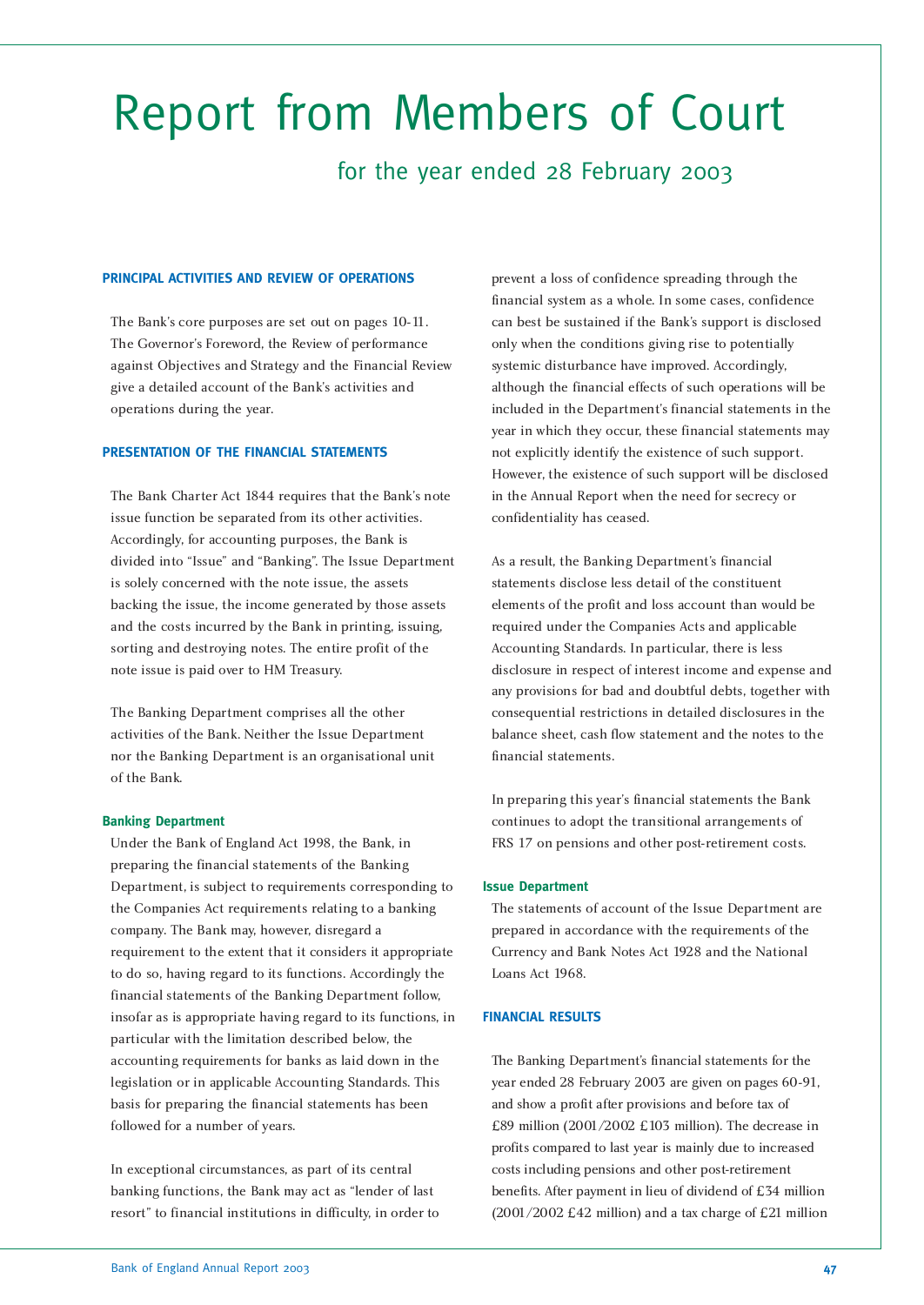(2001/2002 £19 million), the profit transferred to reserves amounts to £34 million (2001/2002 £42 million).

The statements of account for the Issue Department (which are given on pages 92-94) show that the profits of the note issue were £1,239 million (2001/2002 £1,410 million). The decrease was the net effect of more notes in circulation and lower interest rates. These profits are all payable to HM Treasury. In accordance with the Currency and Bank Notes Act 1928, the assets of the Issue Department comprise securities sufficient to cover the fiduciary note issue.

### **Balance sheets**

At 28 February 2003 around £1.5 billion of Banking Department's assets comprised sterling money market refinancing provided through the Bank's open market operations (2002 £1.6 billion).

The size of Banking Department's balance sheet is affected by the size of Issue Department's deposit with Banking Department. On most days, this is around £50 million but it can be larger if settlement banks make significant use of the Bank's settlement bank late repo facility, which is always allocated to Banking Department and may be partly funded by an increase in Issue Department's Deposit.

The Bank issued three further tranches of 3 year euro-denominated Notes during the year. Two tranches, amounting to some  $\epsilon$ 1,000 million, of the second issue of €2,000 million maturing in 2005 were sold by auction on 19 March and 16 April 2002. On 27 January 2003, the Bank created €2,200 million of Euro Notes maturing on 27 January 2006, for issue via auction. The first tranche of €1,000 million was auctioned on 14 January, and a further tranche of  $\text{€1,000}$  million was auctioned, shortly after the end of the financial year, on 18 March. The proceeds of the issue have been invested in foreign currency assets together with related swaps so as to minimise exposure to interest rate and currency risk.

During the year the Bank reviewed its portfolios of foreign currency assets and the corresponding financing

via Euro Notes and Euro bills, with a view to improving the efficiency of their management. With effect from 1 March 2003 a portfolio of approximately €3.6 billion foreign currency assets, financed by the Euro Bills, will be accounted for on a mark to market basis, with gains and losses arising from regular revaluation of market prices taken through the profit and loss account. This treatment will be adopted in the financial accounts of the Banking Department for 2003/04. The remaining securities, funded by the Euro Notes, continue to be accounted for on an amortised cost basis.

The Issue Department balance sheet remains as in previous years, but the footings have increased due to a rise in the note circulation. The matching assets remain similar to previous years and include the stock of sterling money market refinancing provided through the Bank's open market operations (principally reverse repos of government securities) and the Ways and Means advance to HM Treasury, which has been fixed at £13.4 billion since April 2000.

### **POST BALANCE SHEET EVENT**

As explained on pages 25-26, the Bank decided to dispose of its note printing operations to De La Rue plc. In order to achieve this, the Bank's printing operations together with the machinery, stock and approximately 240 staff were transferred to the Bank's wholly owned subsidiary Debden Security Printing Ltd on 7 March 2003. The share capital in this company was then sold to De La Rue on 31 March 2003.

### **EMPLOYEES**

Details of the Bank's employees, their involvement in the Bank's affairs and the Bank's approach to equal opportunities are given on pages 39-41.

### **PAYMENT IN LIEU OF DIVIDEND TO HM TREASURY**

The Bank of England Act 1946, as amended by the Bank of England Act 1998, requires the Bank to pay to HM Treasury, in lieu of dividend on the Bank's capital, on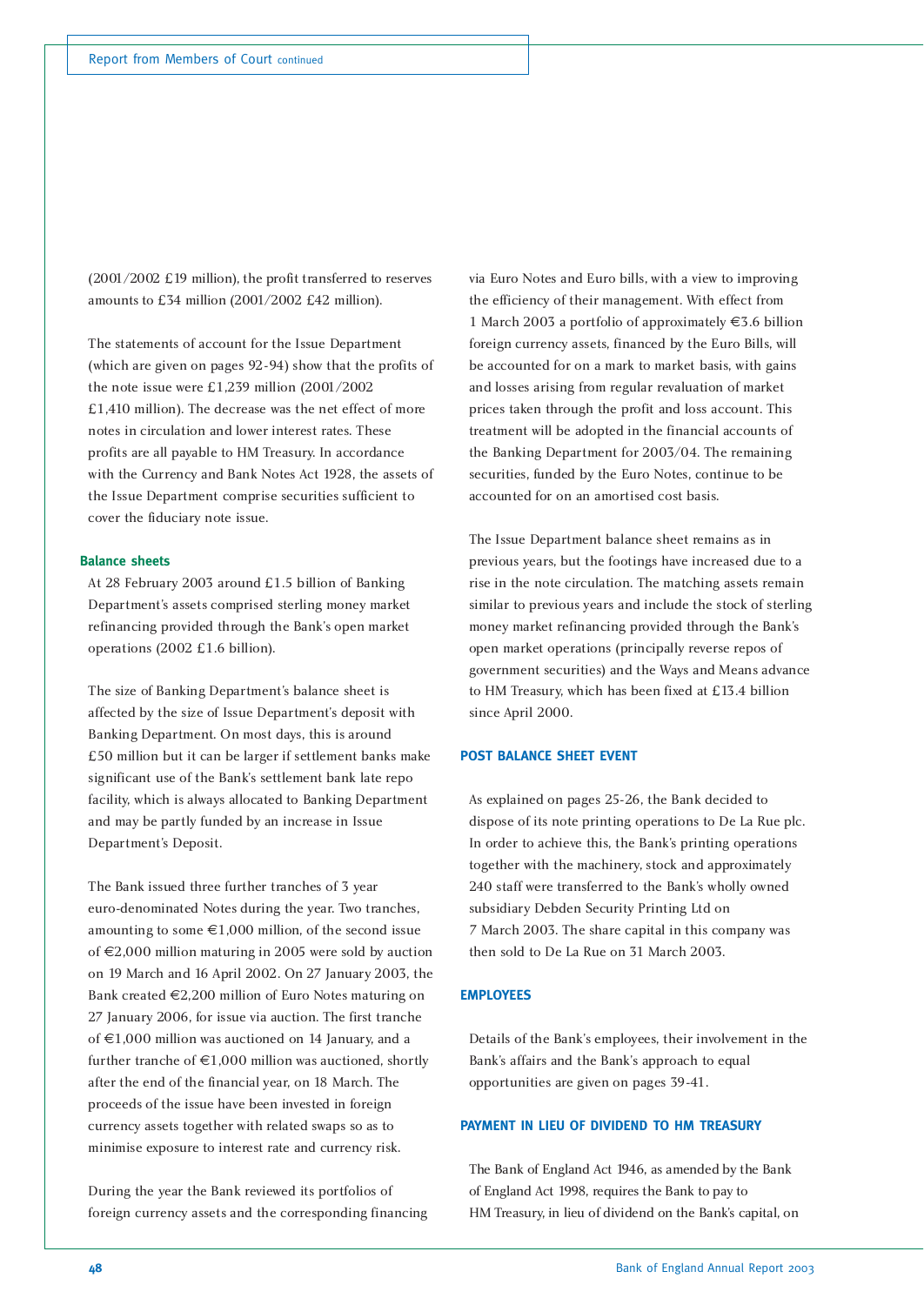5 April and 5 October, a sum equal to 25% of the Bank's post-tax profit for the previous financial year or such other sum as the Bank and HM Treasury may agree. The overall effect is that the Bank and HM Treasury will normally share post-tax profits equally. Accordingly the Bank paid £21 million in April 2002 and £21 million in October 2002 in respect of the year to 28 February 2002. In April 2003 the Bank paid the first payment of £16 million in respect of the financial year ended 28 February 2003 which was based on provisional figures. The balance of £18 million will be paid in October 2003.

### **GOVERNANCE OF THE BANK**

The role of the Court of Directors and its Committees, and the names of the members of the Court of Directors, together with the principal outside appointments of the non-executive Directors are given on pages 6-9.

The Court of Directors has assessed its governance arrangements against the recommendations of the Higgs Review of the Role and Effectiveness of non-executive Directors. In most areas the Bank's practices closely match those recommended for private sector companies. Where the Bank does not comply with the Recommendations it is because statutory provisions require alternative arrangements (eg for appointments), or because the Bank has only one shareholder.

Court has also taken note of the Proposed Guidance on Audit Committees contained in the Smith Report. Here again Court considers that it already adheres to most of the main recommendations but the terms of reference of the Audit Committee will be reviewed in the light of the final guidance.

### **Internal Controls**

The Court of Directors is responsible for the system of internal control in the Bank and its subsidiaries. The responsibility for day-to-day operations is delegated to the executive management. The system of internal control is based on what Court considers to be appropriate to the Bank's activities, to the materiality of the financial and other risks inherent in those activities and to the

relative costs and benefits of implementing specific controls. It is designed to manage rather than eliminate the risk of failure to achieve business objectives and, as such, provides reasonable, but not absolute, assurance against material mis-statement and loss.

In accordance with the Internal Control Guidance for Directors on the Combined Code issued by the Institute of Chartered Accountants in England and Wales, Court has reviewed the effectiveness of the system of internal control and confirms that an ongoing process of identifying, evaluating and managing the Bank's significant risks has operated throughout the year covered in this Annual Report, and up to the date of its approval.

The key features of the control system are set out as below:

- i/ An organisational structure, as shown on page 15, that is closely aligned to the Bank's Core Purposes in order to provide a framework for the control of its various activities.
- ii/ A planning framework covering a five-year period, with objectives and financial targets set at each level so that they are specific to the various operational areas in the Bank.
- iii/ The appointment of experienced and suitably-qualified staff. Annual objective setting and appraisal procedures for all staff enable standards of performance to be monitored by management. A Bank-wide programme of training and development enables continuing improvement in relevant skills and knowledge.
- iv/ A system of financial reporting via the Executive to Court, including forecasts and budgets which allow the monitoring of the key activities and progress towards strategic, including financial, objectives.
- v/ Defined procedures governing approval of capital and other project expenditure. These include annual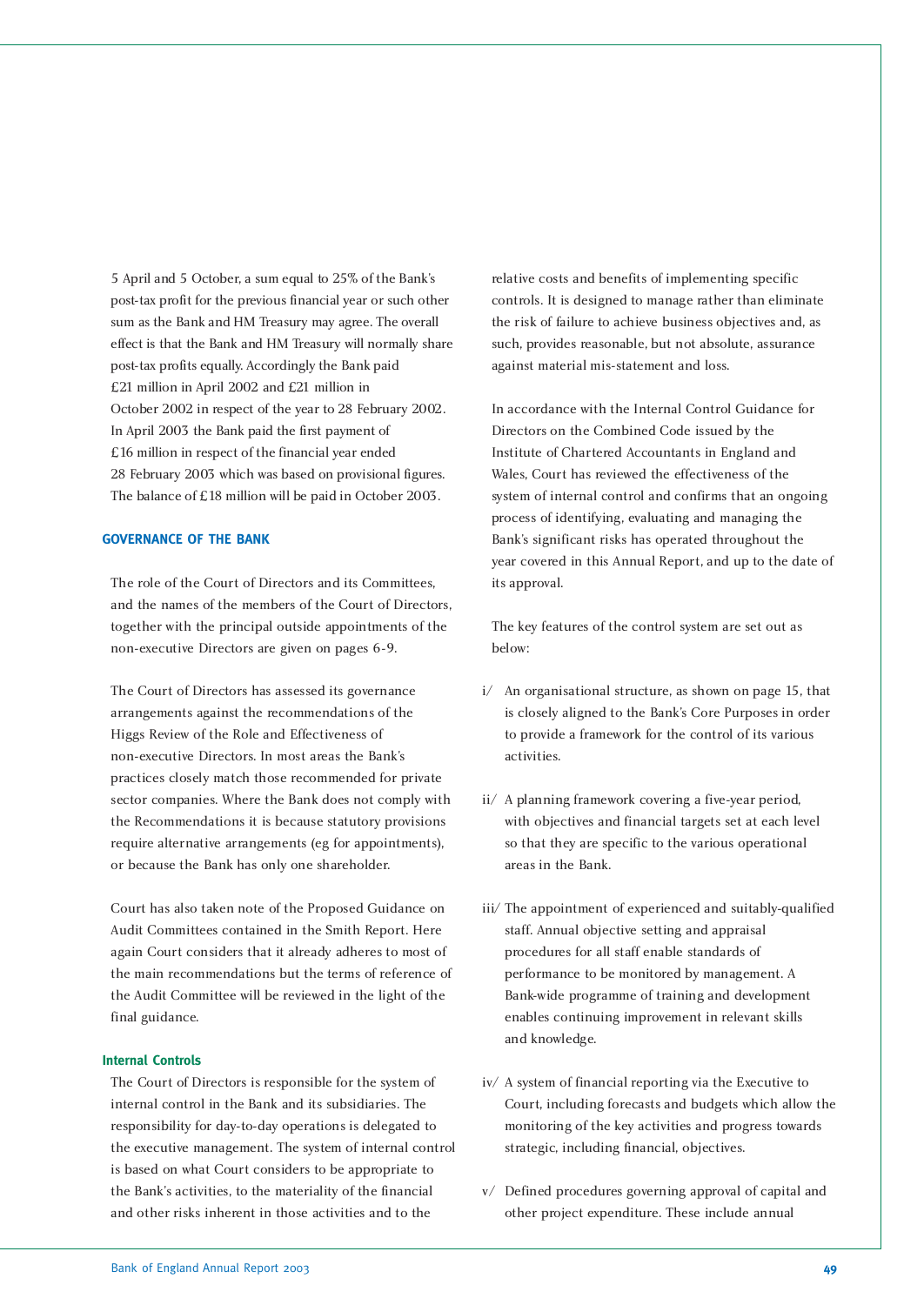budgets, detailed project approval procedures, monitoring reports and post-implementation reviews.

- vi/ Oversight of the management of the Bank's balance sheet as a whole and monitoring of the financial performance and risk profile of its main business activities by the Assets and Liabilities Committee (ALCO), which is chaired by the Deputy Governor, Financial Stability, and meets quarterly. A Risk Analysis and Monitoring Division (RAMD) is responsible for monitoring risk controls in the Bank's market operations. It provides a regular report for ALCO on balance sheet changes and developments. The financial risks and associated controls are separately reported on pages 52-54, as required under FRS 13.
- vii/A procedure, supported by the maintenance of a Bank-wide risk and controls matrix, under which the Executive report to Court once a year on risk management in each of their areas of responsibility. In particular, such reports cover the nature and scale of the risks, how they are managed and monitored and, taking into account the control framework, the likelihood of risks materialising. In addition, the reports include any weaknesses or failures in controls during the year, which have not been previously reported to Court or to the Audit Committee on behalf of Court. The system of internal control is subject to scrutiny by the Executive and by internal audit, the head of which reports to the Governor. A risk-based internal audit programme is prepared annually and is approved by the Management Committee and endorsed by the Audit Committee. Monitoring the effectiveness of internal control is undertaken by Court and by the Audit Committee, which receives regular reports from management, from internal audit and, where appropriate, from the external auditors. The Audit Committee reviews the activities of the internal and external auditors to ensure comprehensive audit coverage.

### **STATEMENT OF THE RESPONSIBILITIES OF THE COURT OF DIRECTORS IN RELATION TO THE FINANCIAL STATEMENTS**

The Court of Directors is responsible for ensuring that the financial statements, as prepared on the basis set out therein, present fairly the state of affairs of the Banking Department as at 28 February 2003 and of the profit for the year to that date. The statements of account of the Issue Department are prepared in accordance with provisions agreed between the Bank and HM Treasury to implement the requirements of the Currency and Bank Notes Act 1928 and the National Loans Act 1968. The Court of Directors is responsible for ensuring that the statements of account are prepared in accordance with these requirements.

The Court of Directors is responsible for ensuring proper accounting records are kept, which disclose at any time the financial position of the Bank and enable Court to ensure that the financial statements comply with the requirements set out in note 1 thereto. The Court of Directors is also responsible for safeguarding the assets of the Bank and its subsidiaries, and hence for taking reasonable steps for the prevention and detection of fraud and other irregularities.

The Court of Directors confirms that suitable accounting policies, consistently applied and supported by reasonable and prudent judgement and estimates, have been used in the preparation of the financial statements of the Banking Department. Accounting standards applicable in the United Kingdom have been followed in preparing the financial statements of the Banking Department insofar as they are appropriate to the basis of accounting set out in the notes to the financial statements.

### **HEALTH AND SAFETY**

Effective health, safety and risk management is recognised throughout the Bank. Appropriate policies and procedures are in place to protect employees and members of the public from workplace hazards.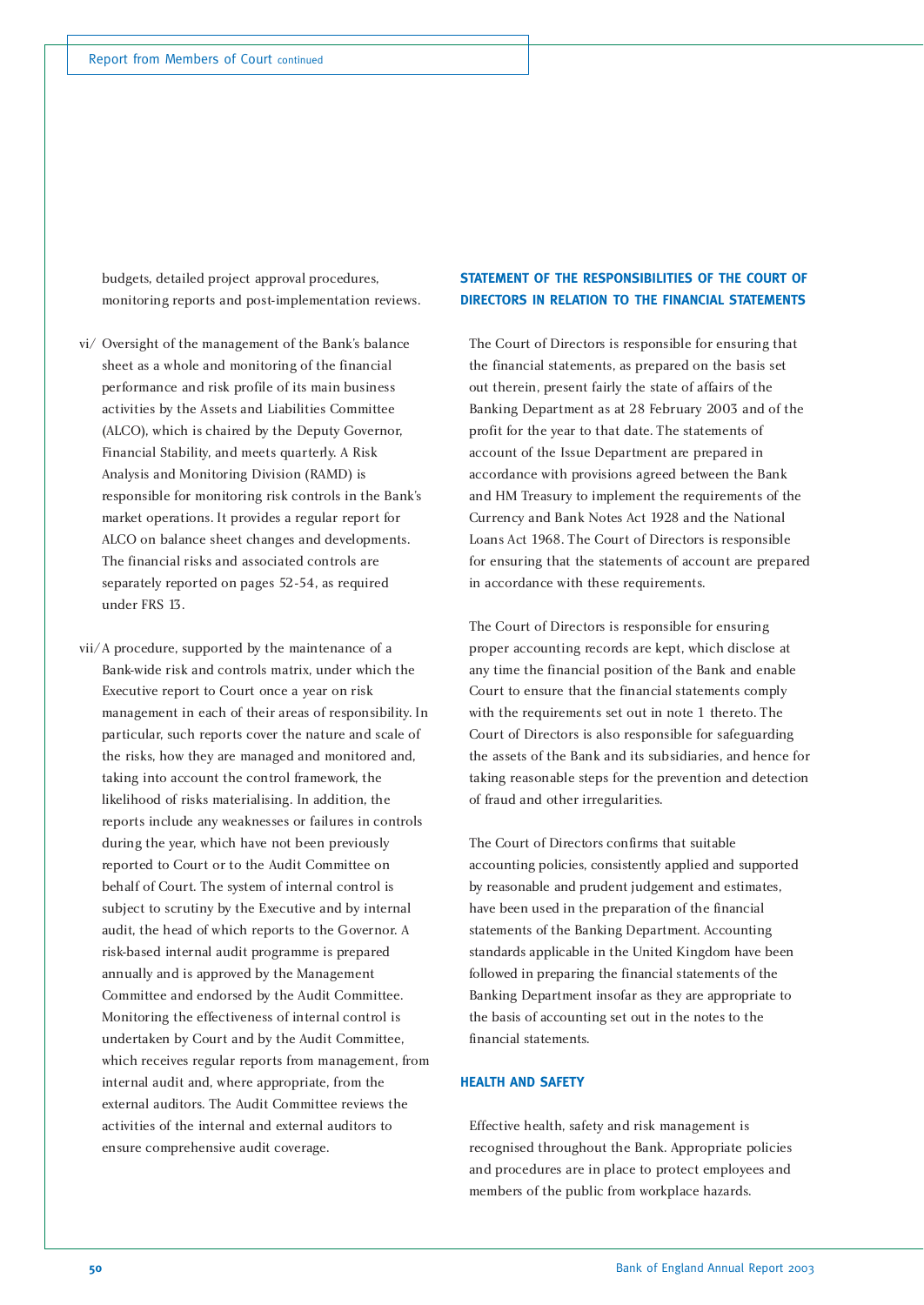### **POLITICAL AND CHARITABLE DONATIONS**

No donation was made for any political purpose. The Bank allows staff to take part in local political and community activity and may grant time off for such activity, but does not record the political interests supported in this way. Details of charitable donations are set out on pages 41-42.

### **AUDITORS**

On 1 January 2003 the Bank's external auditors PricewaterhouseCoopers converted to a limited liability partnership by transferring substantially all their business to a new entity PricewaterhouseCoopers LLP. The contract for the audit of the Bank was also transferred to the new firm and, accordingly, the audit report has been signed by PricewaterhouseCoopers LLP.

### **POLICY ON PAYMENT OF SUPPLIERS**

The Bank's policy is to pay all suppliers within 30 days of receipt of a valid invoice or within specifically agreed terms of payment if these are shorter. Sampling during the year shows that the Bank paid 99% (2002 98%) of its bills within these timescales.

The Bank estimates that the average trade creditor payment days for 2002/03 were 17 (2001/02: 23). This is an arithmetical calculation and does not necessarily reflect our practice, described above, nor the experience of any individual creditor.

The Bank subscribes to the principles and practices of the Better Payments Practices Group.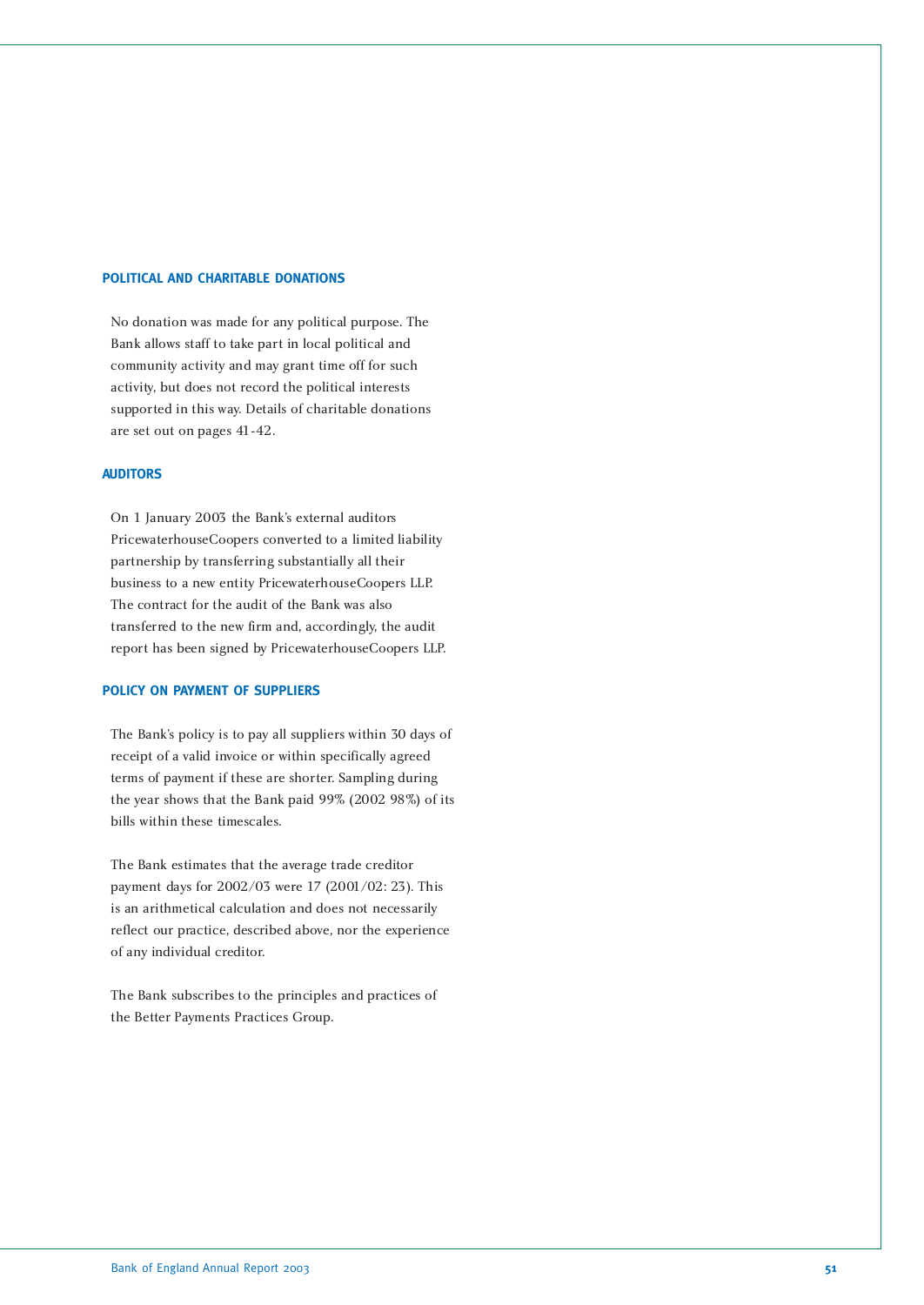### Risk Management

This section describes the management of risks arising in the Bank of England's financial operations. The Bank runs various types of risk in managing its own balance sheet (including the implementation of monetary policy); in its involvement in payment and settlement systems; and in acting as agent for HM Treasury in managing the UK's official foreign currency and gold reserves. The latter is covered at the end of this statement.

These risks are monitored and managed in the context of the Bank's internal control framework, described on pages 49-50.

### **Developments in 2002/03**

Over the past year there have been two significant developments that have affected the Bank's balance sheet. First, it was decided to issue a third €2 billion 3-year Euro Note, continuing the programme taken over from HM Government in 2001. The first €1 billion tranche was issued in January 2003, and the second €1 billion in March 2003, shortly after the end of the Bank's financial year. The Note programme has now reached its originally envisaged steady state size of €6 billion.

Second, it was decided to restructure the management and accounting of the balance sheet so that €3.6 billion of these Euro Notes are hypothecated to the portfolio of medium-term 'TARGET securities' (see page 48). The balance of €2.4 billion from the Euro Notes has been allocated to a buy-and-hold portfolio of high quality assets, consistent with current hedge accounting guidelines. This has in turn allowed the assets acquired with the proceeds of the short-term Euro Bill issuance programme, which had previously formed the 'TARGET' portfolio, to be placed in a separate portfolio. This will be actively managed if in due course it is decided that risk/return opportunities justify this.

The following notes describe the approaches that the Bank takes to different types of risk.

### **Reputational Risk**

To operate effectively, the Bank needs to maintain a high level of public confidence. Risks to the Bank's reputation arise, for example, by failure to implement policy decisions effectively through its market operations, or in shortcomings in the services provided to government, central bank and banking sector customers. Potential risks are identified, evaluated and controlled using, for example, the risk and controls matrix referred to on pages 49-50. Reputational risk is also contained by the effective selection, development and assessment of staff, and by a clear structure for the management and oversight of the work of the Bank.

### **Financial Risk**

The work of Market Operations and of Banking and Market Services may expose the Bank to credit, market and operational risk.

The Bank is exposed to Credit Risk when it provides liquidity to financial institutions in the open market operations through which it implements interest rate decisions taken by the Monetary Policy Committee; and, intra day, in the sterling and euro wholesale payment systems (CHAPS and CHAPS euro), as well as in the securities settlement system CREST. Credit risk also arises in the management of the Bank's own funds, and in the banking services it provides to its customers.

Some of these operations involve the Bank, as a central bank, having to accept large exposures to counterparties because the scale of its operations is determined by the liquidity needs of the financial system as a whole. In these areas, credit risk is contained by dealing with counterparties that meet appropriate credit and functional criteria, and by ensuring that exposures are fully collateralised (with margin) by high-quality, marketable securities. These exposures are monitored on a regular basis, and additional margin is called as required. Further, the Delivery versus Payment (DvP) arrangements in CREST eliminate the intra-day exposures incurred by the Bank vis-à-vis CREST settlement banks.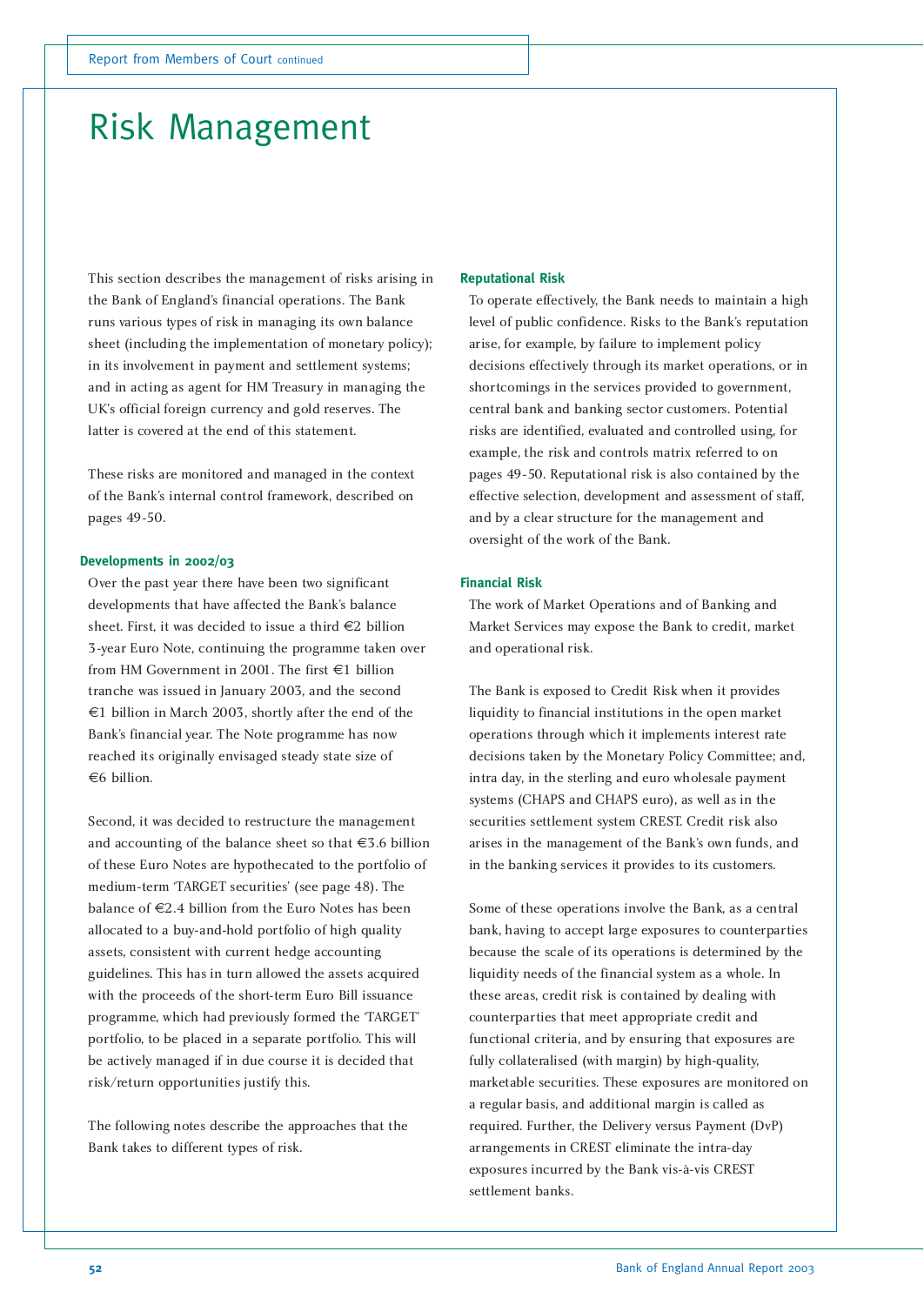The Bank's Credit Risk Advisory Committee (CRAC) reviews the counterparties with whom the Bank deals, as well as the issuers of securities that the Bank holds. CRAC is chaired by the Head of the Risk Analysis and Monitoring Division, which reports to the Executive Director for Market Operations, who is ultimately responsible for decisions on limits. CRAC is supported by a credit risk analysis team, which also draws on the output of ratings agencies, and on relevant knowledge and experience across the Bank as a whole. Where the Bank is not obliged to accept exposures to these counterparties because of the liquidity needs of the financial system as a whole, then credit and settlement limits are set for such counterparties.

The Bank is also exposed to Market Risk, principally through changes in the relative interest rates received on its assets and paid on its liabilities. Limited exposure may also be incurred to changes in exchange rates and to shifts in general market conditions, such as the liquidity of asset markets. The Bank manages its exposure to market risk in ways that are consistent with the underlying purposes for which its operations are conducted. This is largely done through measuring the Value at Risk of mismatched positions. Value at Risk estimates, within a specified confidence interval and on the basis that the future will be like the past, the worst-case loss that a mismatched position could suffer as a result of potential changes in market conditions.

Details of the Bank's interest rate and foreign currency exposures are given in note 7 of the financial statements on pages 73-79.

In relation to interest rate exposures, the Cash Ratio Deposits and Note Issue liabilities are non interest bearing, whilst the principal assets – the Ways and Means advance to HM Government, and advances to the banking system through open market operations (which typically have a maturity of two weeks or less) – yield the Bank's repo rate. The Bank also holds a portfolio of high quality medium- to long-term securities, notionally matching a proportion of its capital and reserves and

Cash Ratio Deposits, which is designed to ensure certainty of income over a longer horizon. Interest rate risk on term customer deposits is generally hedged by placing them on deposit, or in reverse repo, on similar terms in the market.

In relation to exchange rate risk, customer term deposits in currency and gold are employed on a fully matched basis. Sterling term deposits from customers are generally on-placed as foreign currency deposits or reverse repo, with foreign exchange swaps used to eliminate the exchange rate risk.

The Bank uses cross-currency, foreign exchange and interest rate swaps, and occasionally futures, when hedging its interest rate and exchange rate exposures in the portfolio of securities acquired with the process of its Euro Note and Euro Bill issuance programmes.

Other than the above, the Bank has not used derivatives on its own balance sheet over the past year.

Under the monetary arrangements introduced in May 1997, the Bank may undertake foreign currency intervention in support of its monetary policy objectives. Such operations would give rise to exchange rate exposures on the Bank's balance sheet. No such operations have so far been conducted.

Operational risk may arise directly or indirectly through inadequate internal processes, human error, systems or business continuity failures, fraud or inadequate legal and other documentation. These are the types of risk faced by any institution active in the financial markets. Shortcomings in any of these areas could have reputational or financial consequences.

Each business area is responsible for managing its operational risk and monitoring the associated controls. The Bank's Senior Management Committees review this process.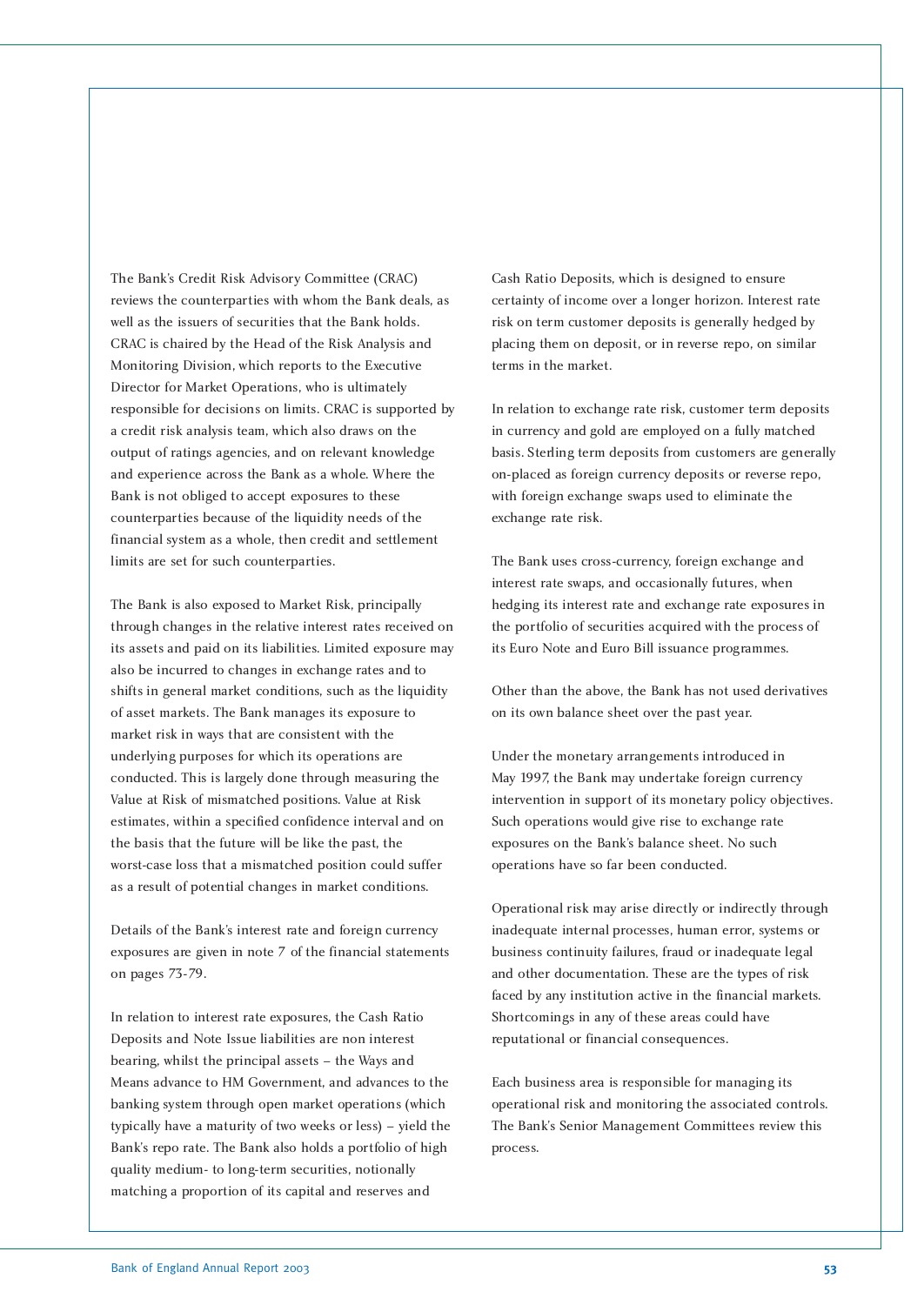The controls in Market Operations were enhanced during 2002/03 by the appointment of Operational Risk Officers in each division. They, together with a new area Operational Risk Committee that meets quarterly, are charged with proactively assisting local management to anticipate where risks may crystallise, and ensuring that adequate controls are in place and working effectively. Any new product (defined as any instrument, transaction type or service that requires changes to the systems and procedures needed to transact, monitor, settle or account for it) goes through a new product procedure before senior management authorise its introduction.

In the event of a serious technical failure or unavailability of systems, the Bank maintains remote contingency facilities to support its own operations and the market-wide systems run by the Bank.

### **The Exchange Equalisation Account**

The Bank acts as agent for HM Treasury in managing the UK's foreign currency assets and gold reserves, and its foreign currency liabilities. These funds are not held on the Bank's balance sheet, but in the Government's Exchange Equalisation Account (EEA).

The risks incurred by the Bank in conducting this business are similar to those in relation to its own business, namely credit, market and operational risk; and the controls applied parallel those applied in respect of Bank business. The management of the EEA is conducted within a framework agreed annually with HM Treasury, which is described in the EEA Report and accounts published by the Government.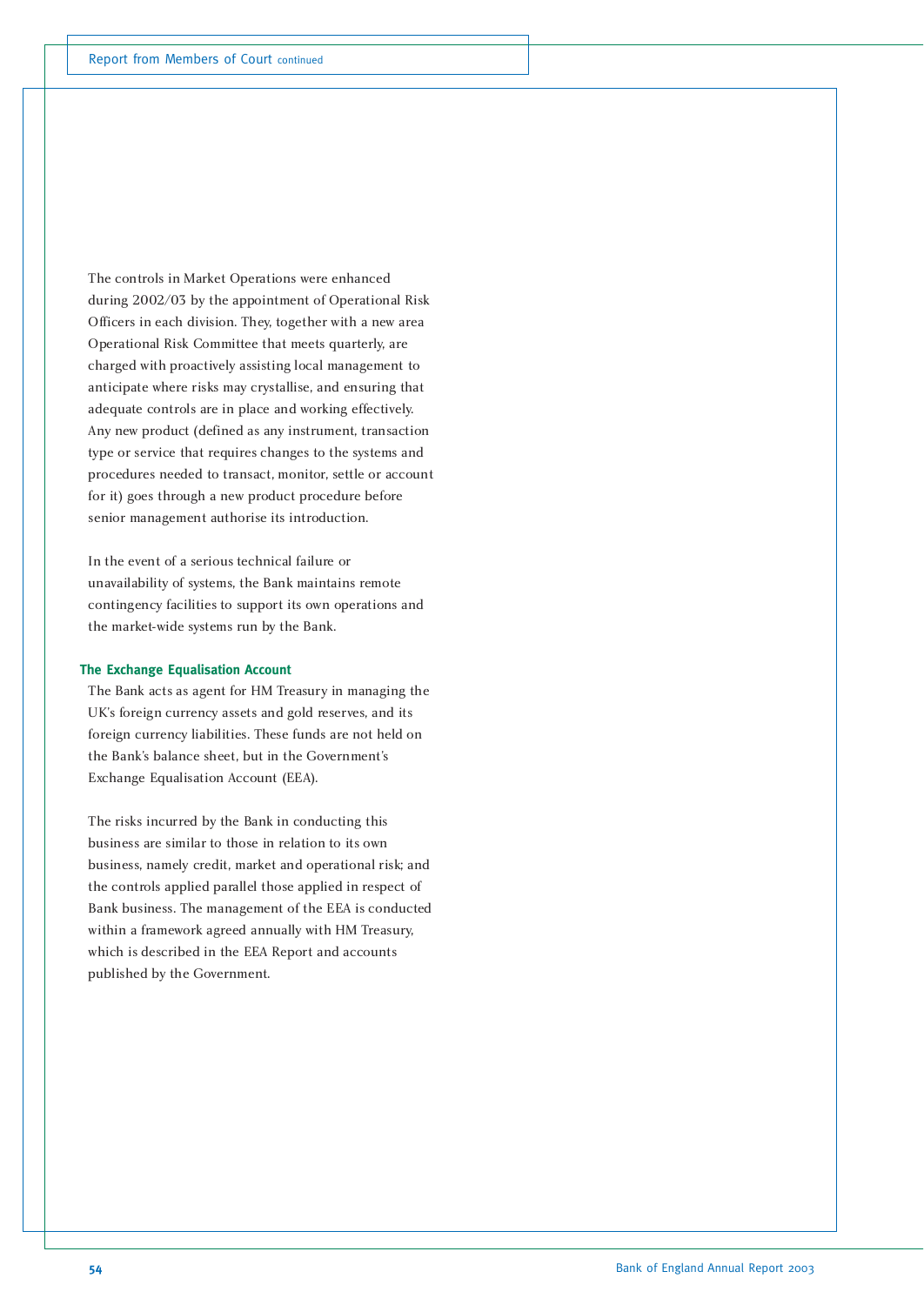### Report by the Non-Executive Directors of the Bank of England

This section contains the Report of the non-executive Directors required by Section  $4(2)(a)$ of the Bank of England Act 1998. It describes the responsibilities under the Act of the sub-committee of non-executive Directors and how it has discharged them. In order to minimise repetition, the report refers where relevant to other sections of the Annual Report, for which the non-executive Directors, as members of Court, are also responsible.

Under the Bank of England Act 1998 certain functions of Court are delegated to a sub-committee comprising the non-executive Directors of the Bank. This sub-committee is known as NedCo. Its functions are described on page 8 of the Annual Report.

NedCo is required by Section 4(2)(a) of the Act to make a report in respect of the matters for which it is responsible for inclusion in the Bank's Annual Report. This report relates to the period from 1 March 2002 to 28 February 2003. The Core Purposes and Strategic Objectives of the Bank for 2002/03 are set out in the 2002 Annual Report.

In discharging its functions, NedCo decided that it would, as far as practicable, rely on processes established for and work done for or in Court. Certain of the work required to fulfil NedCo's delegated functions is carried out by the Audit and Remuneration Committees of Court. The membership of these committees comprises only non-executive Directors, and the work of these committees is considered in Court. In addition, various reports on particular issues were prepared by the Bank at the request of NedCo. NedCo met seven times during the year to satisfy itself that the delegated functions were being satisfactorily discharged.

The table on page 56 sets out attendance by the Bank's 16 non-executive Directors at meetings of Court, NedCo, the Audit Committee and the Remuneration Committee. The figures in brackets refer to the total number of meetings during the financial year.

The Bank's performance in relation to its strategy and objectives (including the extent to which the objectives in relation to financial management have been met) was reviewed by Court and is evaluated by the Bank on pages 16-29 of this Annual Report. In NedCo's opinion this evaluation is a fair statement of the Bank's performance in relation to its objectives and strategy for 2002/03.

In particular, NedCo notes that as a result of the reductions in spending on central services, and the completion of the Bank's property strategy, in 2003 the Bank will meet the financial objective set in 1998 of achieving a reduction in overhead expenditure of £20 million a year. NedCo is also pleased to note the Bank's success in recruiting staff. Combined with a weak trend in the City of London employment market, this has led to full staffing in key areas of the Bank for the first time since 1998. But NedCo endorses the Bank's policy of continued recruiting, so that it will have a strong presence in the employment market when this returns to more competitive conditions. NedCo has monitored the Bank's pay and benefit arrangements to ensure they support its recruitment policy. In the monetary analysis area, the Bank has reached its budgeted numbers of staff, but it recognises the continuing need to address experience levels.

Following a decision of Court to sell the bank note printing operations, NedCo welcomes the completion on 31 March 2003 of the sale of the business to De La Rue, accompanied by a contract under which De La Rue will supply notes to the Bank for an initial period of seven years. NedCo also welcomes the work done over the year to test the effectiveness of the Bank's business continuity plans.

There have been significant advances in the Bank's use of IT in its internal processes; this includes data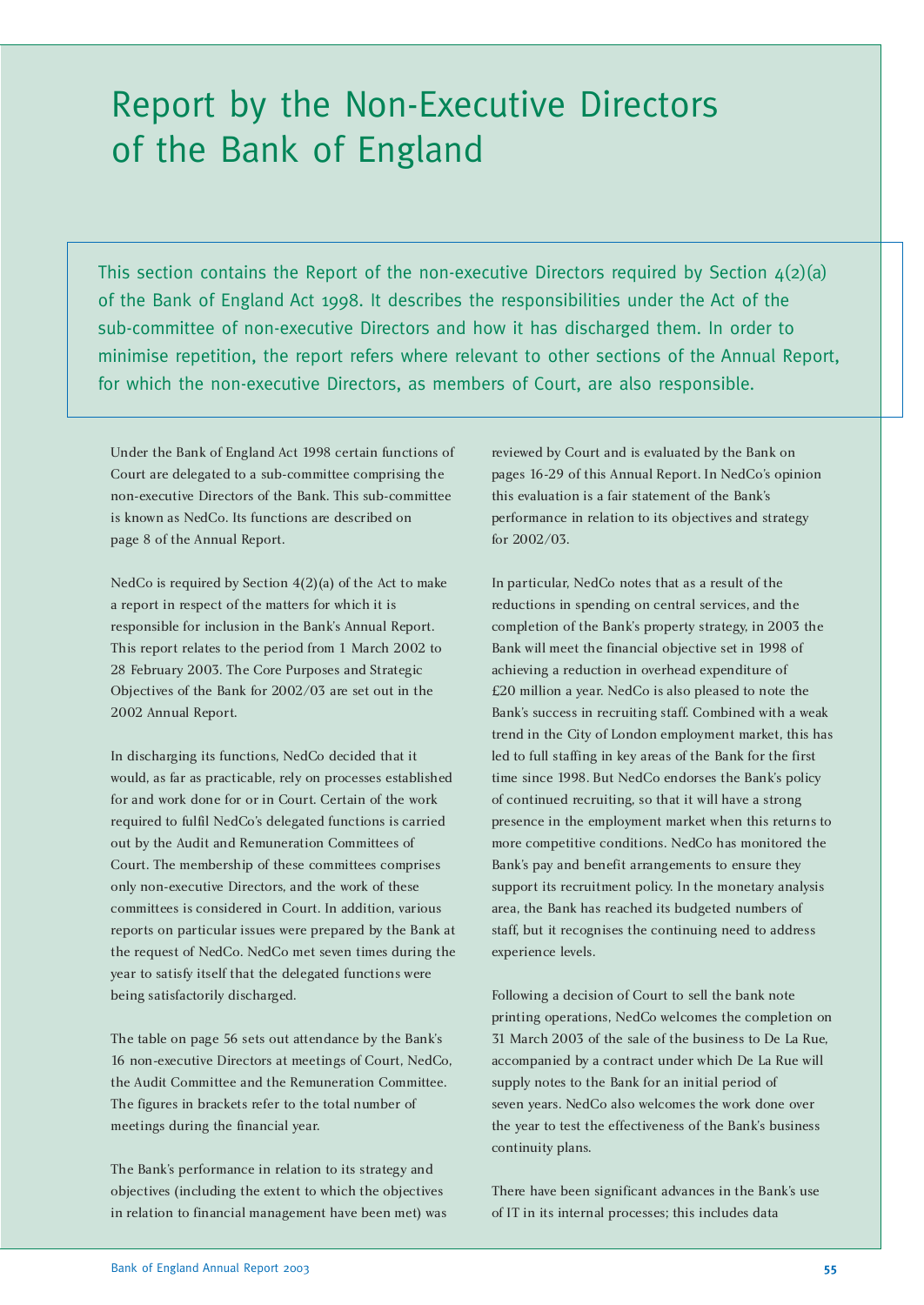### **Directors' Attendance**

|                             | Court(12)    | NedCo(7)       | Audit $(3)$ | RemCo(4)       |
|-----------------------------|--------------|----------------|-------------|----------------|
| Sir David Cooksey           | 12           | 7              |             |                |
| Mr John Neill               | 12           | 7              |             | $\overline{4}$ |
| Sir Howard Davies           | 8            | 5              |             |                |
| Mr Roy Bailie+              | 12           | 7              |             | 3 of 3         |
| Dame Sheila McKechnie       | 9            | 6              |             |                |
| Mr William Morris           | 9            | 6              |             | 2              |
| Mr James Stretton++#        | 11           | 6              | 1 of 2      | $1$ of $1$     |
| Sir Ian Gibson              | 10           | 5              |             |                |
| Ms Kathleen O'Donovan       | 8            | 5              | 3           |                |
| Ms Bridget Blow             | 11           | 7              | 2           |                |
| Sir Brian Moffatt           | 8            | 5              | 2           |                |
| Sir John Bond               | $\mathbf{Q}$ | $\overline{4}$ |             |                |
| Ms Mary Francis             | 10           | 6              | 2           |                |
| Sir Graham Hall             | 10           | 6              |             | $\overline{4}$ |
| Dr DeAnne Julius            | 10           | 5              |             |                |
| Ms Laurel Powers-Freeling*+ | 8 of 9       | $4$ of $4$     |             | 2 of 3         |
| Sir Neville Simms**         | 2 of 3       | 2 of 3         | $1$ of $1$  |                |

### Notes

- + RemCo member from June 2002.
- ++ Audit Committee member from June 2002.
- Appointed to Court June 2002.
- Retired from Court May 2002.

# Remco member to May 2002.

capture and management. In policy areas these changes have made the Bank more effective in its analysis, and in support functions they have enabled the Bank to reduce its overhead costs and offer the prospect of further savings in the future. NedCo welcomes the progress now being made in tackling the software testing issues that have delayed the implementation of Globus, the IT package for the Bank's core banking system, which has also had a knock-on effect on other projects. Nevertheless the great majority of the savings made as a result of the reorganisation of the banking area, of which Globus is a part, have been achieved.

The Bank's internal controls were kept under review as part of the responsibilities of the Audit Committee, which comprises non-executive Directors as set out on page 9. The Audit Committee, on behalf of both Court

and NedCo, has reviewed the effectiveness of the system of internal financial control which operated during 2002/03, as reported in the internal controls section of the report from Members of Court (pages 49 and 50) which, so far as appropriate, forms part of NedCo's report.

Matters relating to the remuneration of the executive members of Court and to the terms and conditions of service of the members of the Monetary Policy Committee appointed by the Chancellor of the Exchequer were dealt with by the Remuneration Committee, which comprises non-executive Directors as set out on page 9. The report on remuneration for 2002/03 is set out on pages 43-46 and, so far as appropriate, forms part of this report.